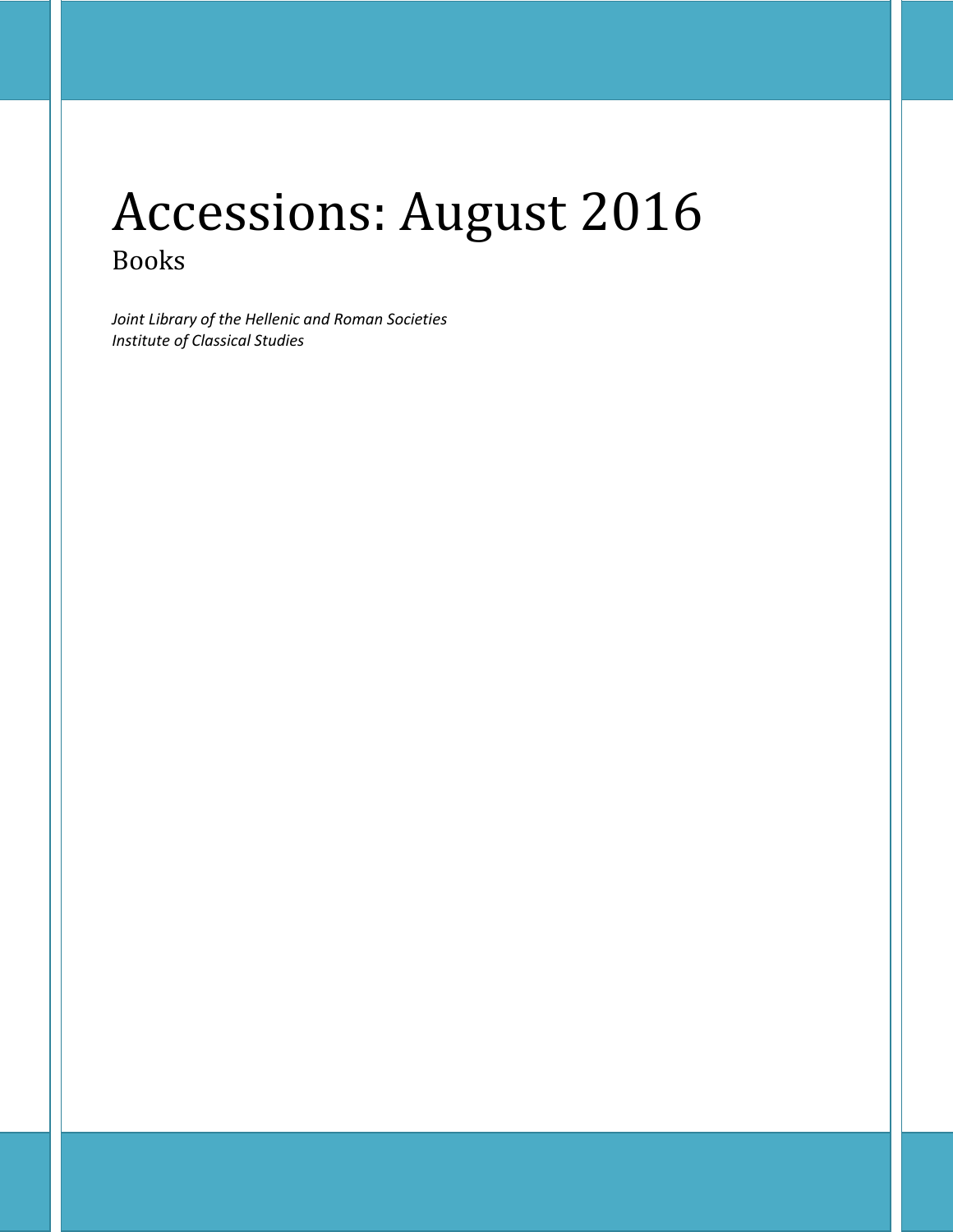## **Table of Contents**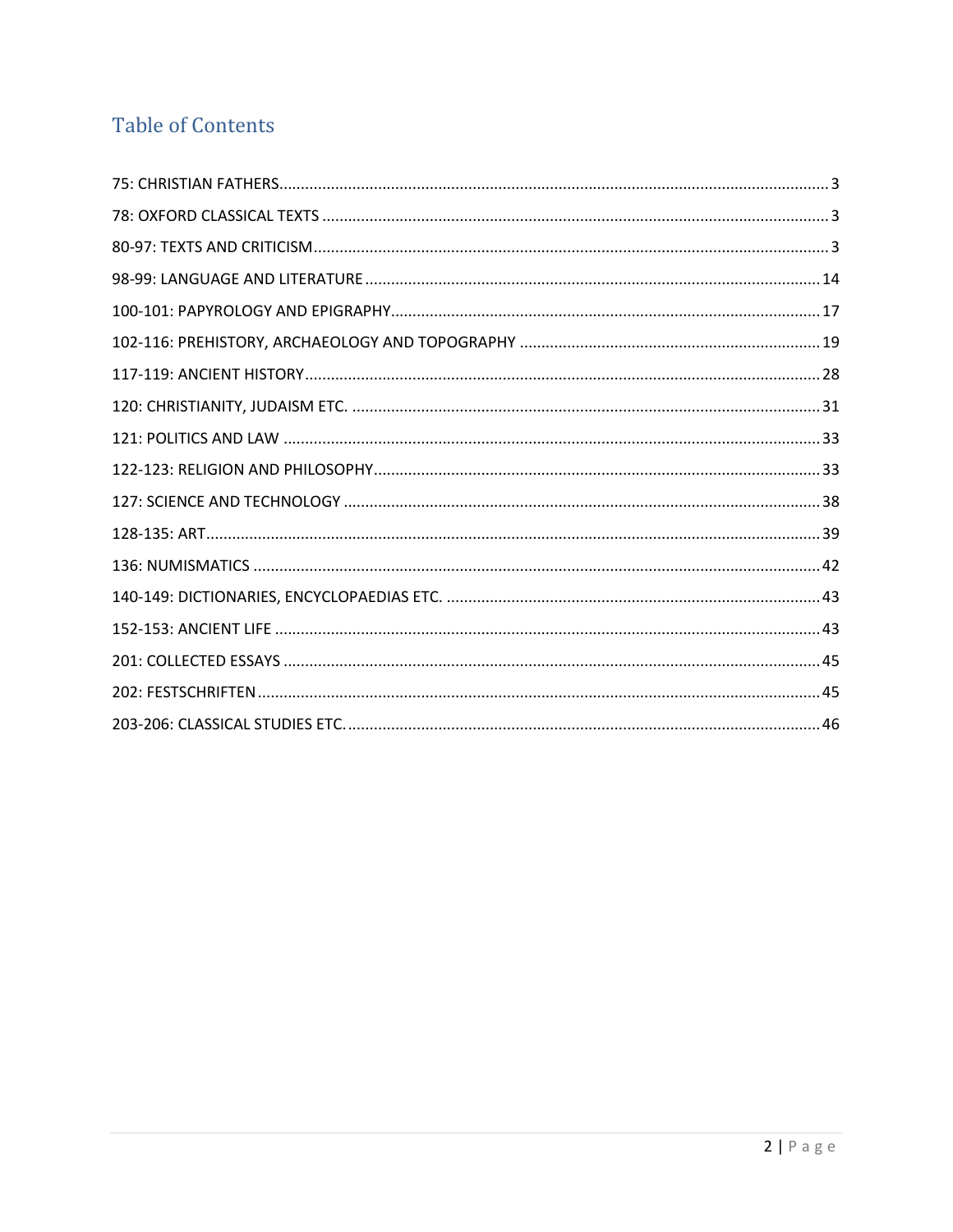## <span id="page-2-0"></span>**75: CHRISTIAN FATHERS**

75: LAC. Colot, Blandine. Lactance : penser la conversion de Rome au temps de Constantin / Blandine Colot. Biblioteca della Rivista di storia e letteratura religiosa. Studi ; 31. Firenze : Leo S. Olschki editore, 2016. xlvii, 356 p. ; 24 cm. 8822264126 (pbk.). 9788822264121 (pbk.): €48.00. R.

## <span id="page-2-1"></span>**78: OXFORD CLASSICAL TEXTS**

78 Copy 1: SUE. Suetonius, approximately 69-approximately 122. C. Suetoni Tranquilli de vita Caesarum libri VIII et De grammaticis et rhetoribus librum / recognovit brevique adnotatione critica instruxit R.A. Kaster. Scriptorum classicorum bibliotheca Oxoniensis. Oxonii : E typographeo Clarendoniano, 2016. lxxx, 487 p. : geneal. tables ; 20 cm. 0198713797 (hbk.). 9780198713791 (hbk.) : £40.00. R.

#### <span id="page-2-2"></span>**80-97: TEXTS AND CRITICISM**

X81.8. Philological and historical commentary on Ammianus Marcellinus XXX / by J. den Boeft, J. W. Drijvers, D. den Hengst, H. C. Teitler. Leiden : Brill, 2015. xix, 257 p. : [2] maps ; 25 cm. 9004299955 (hbk.). 9789004299955 (hbk.) : €110.00. R.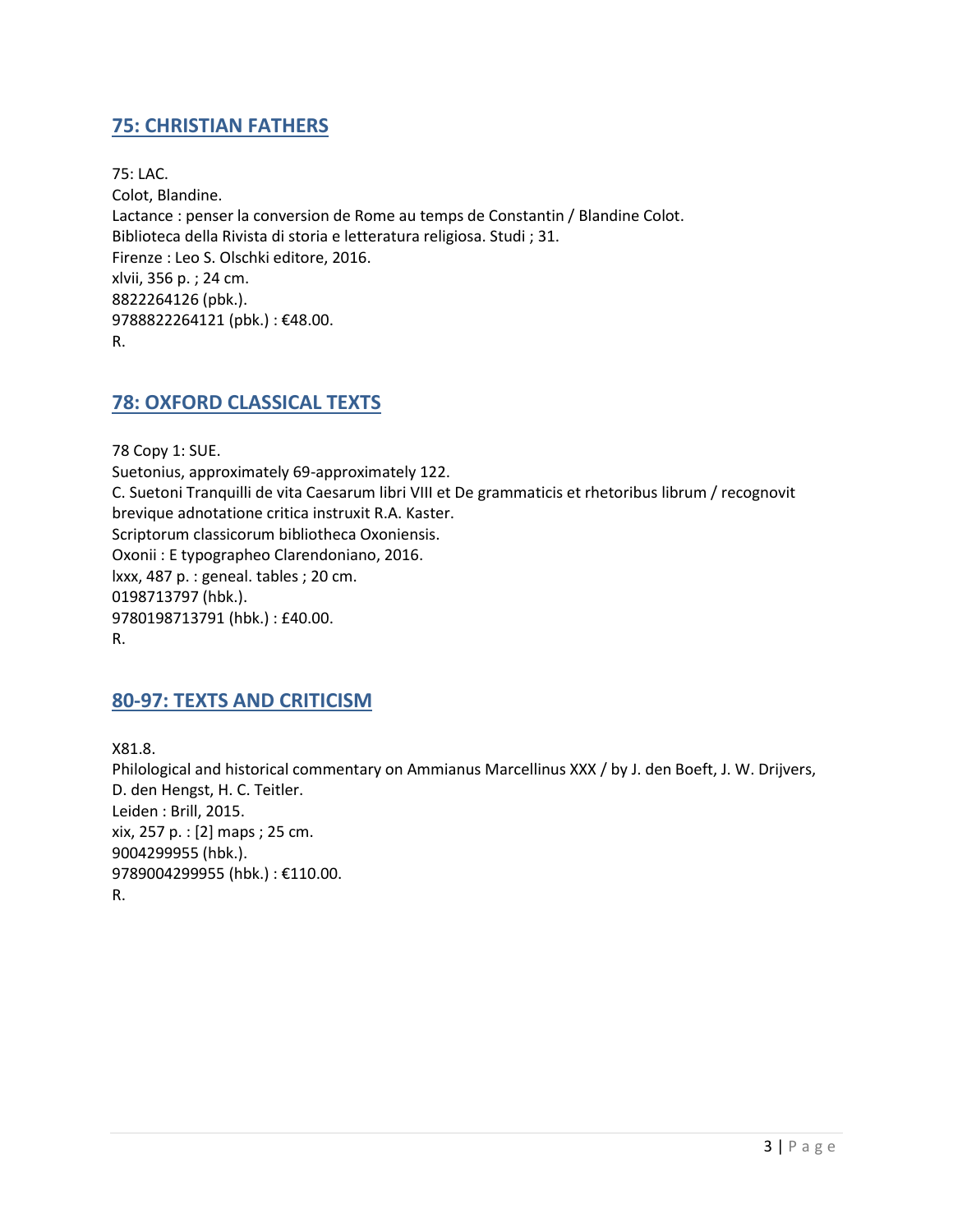81.14: SCH. Schaaf, Ingo. Magie und Ritual bei Apollonios Rhodios : Studien zu ihrer Form und Funktion in den Argonautika / Ingo Schaaf. Religionsgeschichtliche Versuche und Vorarbeiten ; Bd. 63. Berlin : De Gruyter, 2014. viii, 402 p. ; 24 cm. 3110309483 (hbk.). 9783110309485 (hbk.) : £97.99. 9783110309614 (online). 81.14: SER.

Serafimidis, Christina.

Ererbte Waffen : homerische Wörter aus dem Sachbereich "Kampf und Krieg" in den Argonautika des Apollonios Rhodios / Christina Serafimidis. Studien zur klassischen Philologie ; Bd. 174. Frankfurt am Main ; Oxford : PL Academic Research, 2016. 443 p. ; 22 cm. 3631668430 (pbk.). 9783631668436 (pbk.) : £62.00. 9783653060737 (online). H.

81.17: MOR. Moreschini, Claudio. Apuleius and the metamorphoses of Platonism / Claude Moreschini. Nutrix ; 10. Turnhout : Brepols, 2015. 420 p. : 1 col. facsim. ; 24 cm. 2503554709 (pbk.). 9782503554709 (pbk.) : €110.00.

82o.

Mueller-Goldingen, Christian. Aristoteles, Politik : Einleitung und Kommentar / Christian Mueller-Goldingen. Band 1, Bücher 1, 3, 7 und 8. Wissenschaftliche Kommentare zu griechischen und lateinischen Schriftstellern. Heidelberg : Universitätsverlag Winter, 2016. [viii], 340 p. ; 25 cm. 3825366146 (v. 1 : hbk.). 9783825366148 (v. 1 : hbk.) : €98.00.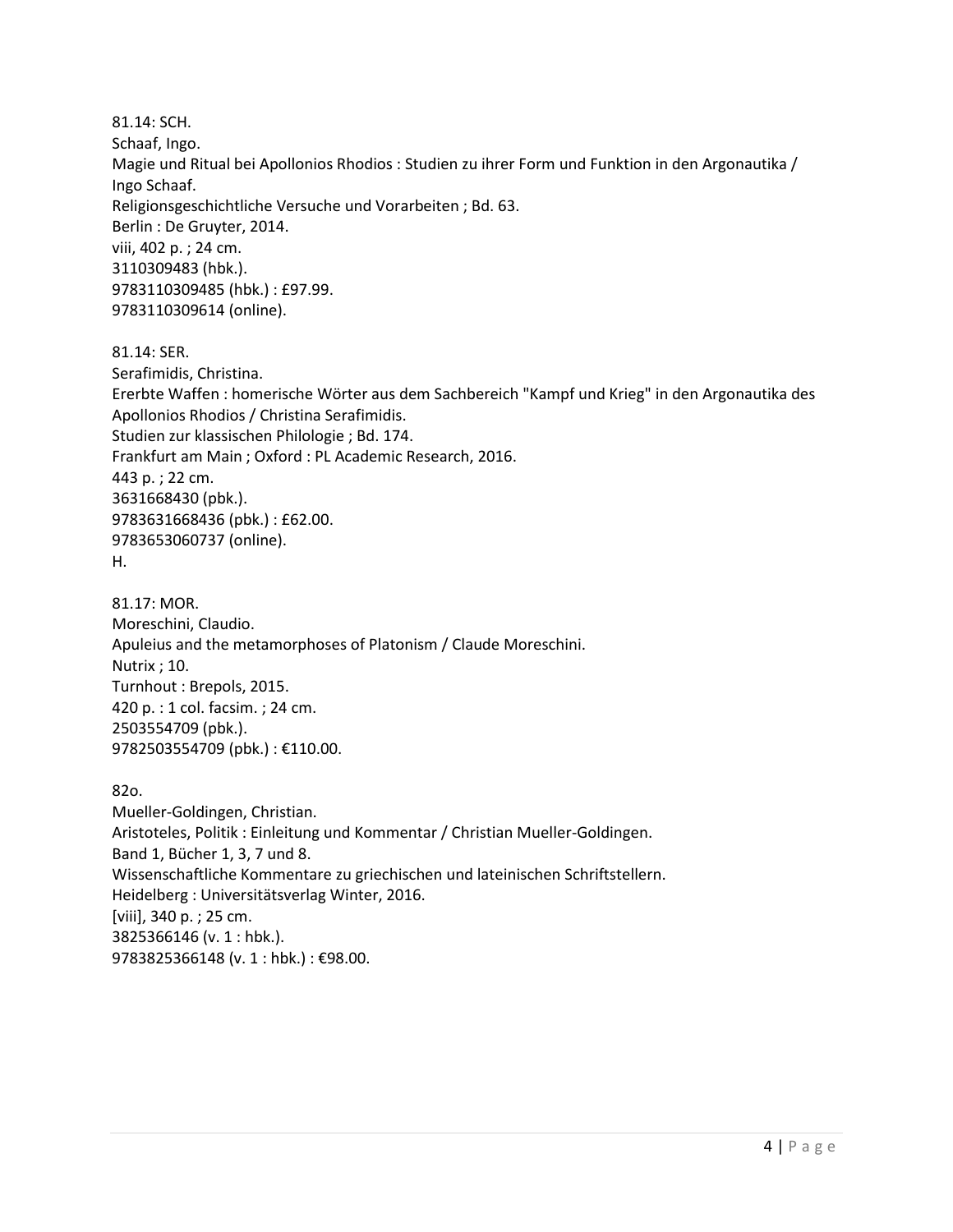82R: HER. Herzberg, Stephan. Menschliche und göttliche Kontemplation : eine Untersuchung des bios theoretikos bei Aristoteles : vorgelegt am 20. Januar 2012 / Stephan Herzberg. Schriften der Philosophisch-Historischen Klasse der Heidelberger Akademie der Wissenschaften ; Bd. 51. Heidelberg : Winter, 2013. 166 p. ; 21 cm. 3825361640 (hbk.). 9783825361648 (pbk.) : €28.00.

82R: RIN.

Rini, Enrico, 1981- Il nostro metodo consueto : parte e tutto in Aristotele : dal continuo alle forme degli animali / Enrico Rini. Pubblicazioni del Centro di ricerche di metafisica. Collana Temi metafisici e problemi del pensiero antico ; 139. Milano : Vita e pensiero, 2015. 242 p. : ill. ; 22 cm. 8834328841 (pbk.). 9788834328842 (pbk.) : €23.00.

83.1: SOR. Aristotle re-interpreted : new findings on seven hundred years of the ancient commentators / edited by Richard Sorabji. London : Bloomsbury, 2016. ix, 673 p. ; 24 cm. 1472596560 (hbk.). 9781472596567 (hbk.) : £120.00. H.

83.14. Willms, Lothar. Übersetzung, philologischer Kommentar und vergleichende Interpretation des Tierkreises in Aviens Phaenomena (Verse 1014-1325) / Lothar Willms. AKAN-Einzelschriften ; Bd. 9. Trier : WVT, Wissenschaftlicher Verlag Trier, 2014. 143 p. : ill. (some col.) ; 21 cm. 3868215085 (pbk.). 9783868215083 (pbk.) : €23.50.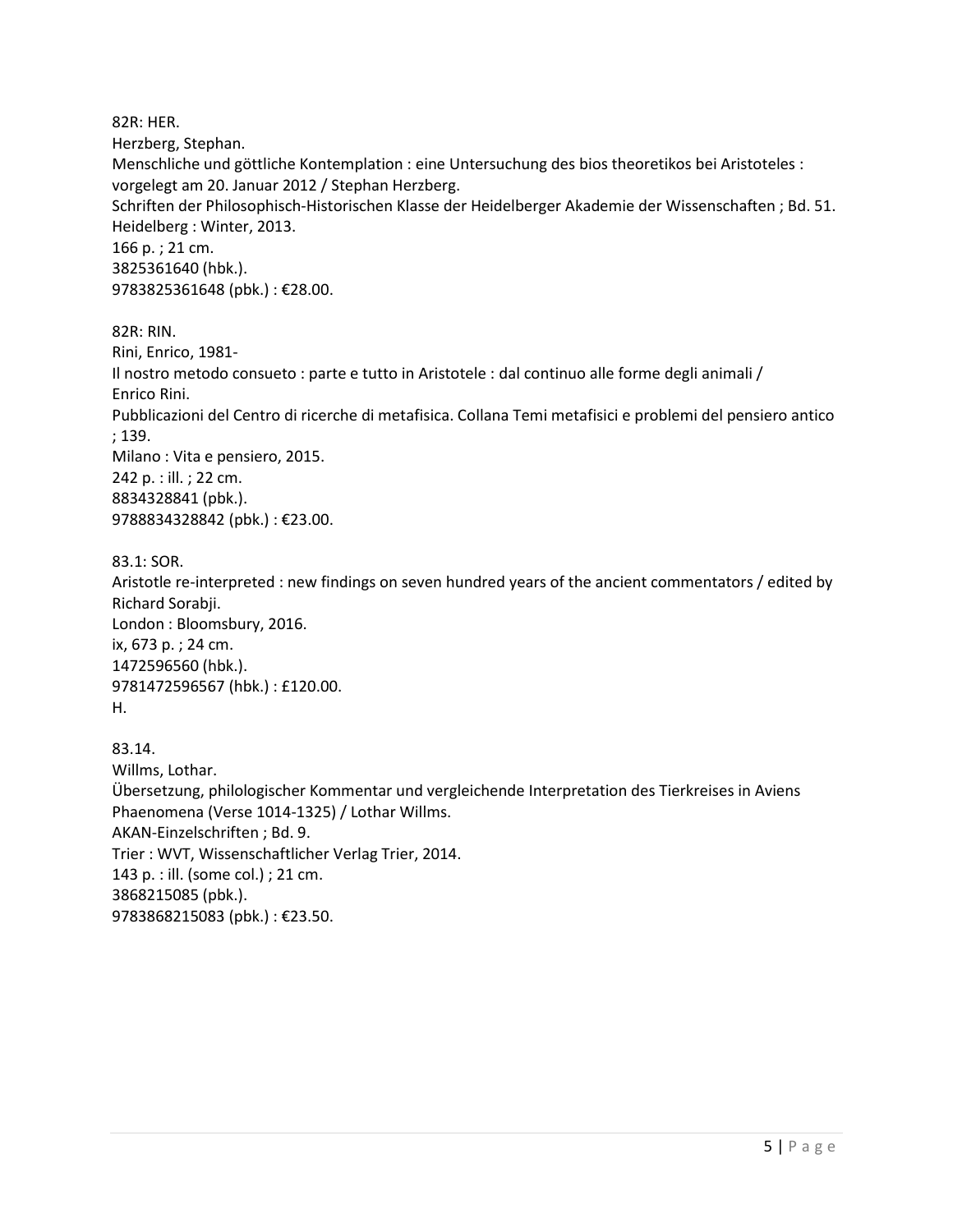83.27D: STE. Stead, Henry. A Cockney Catullus : the reception of Catullus in Romantic Britain, 1795-1821 / Henry Stead. 1st ed. Classical Presences. Oxford : Oxford University Press, 2016. xv, 338 p. : ill. ; 23 cm. 0198744889 (hbk.). 9780198744887 (hbk.) : £65.00.

R.

84.12: MAS. Maso, Stefano. Grasp and dissent : Cicero and Epicurean philosophy / Stefano Maso. Philosophie hellénistique et romaine ; 2. Turnhout, Belgium : Brepols, 2015. 272 p. ; 24 cm. 2503550304 (pbk.). 9782503550305 (pbk.) : €70.00.

85.7: DUN.

Geschichte und Gegenwart : Beiträge zu Cornelius Nepos aus Fachwissenschaft, Fachdidaktik und Unterrichtspraxis : mit einem Forschungsbericht und einer Arbeitsbibliographie / herausgegeben von Boris Dunsch und Felix M. Prokoph. Philippika : Marburger altertumskundliche Abhandlungen ; 91. Wiesbaden : Harrassowitz Verlag, 2015. vi, 461 p. : ill. ; 25 cm. 3447105062 (hbk.). 9783447105064 (hbk.) : €76.00.

85.26: RAT. Rathmann, Michael, 1968- Diodor und seine "Bibliotheke" : Weltgeschichte aus der Provinz / Michael Rathmann. Berlin : De Gruyter, 2016. ix, 431 p. : col. maps ; 24 cm. 3110478358 (hbk.). 9783110478358 (hbk.) : £74.99. 311048143X (e-book : PDF). 9783110481433 (e-book : PDF) : £74.99. 3110480697 (e-book : EPUB). 9783110480696 (e-book : EPUB) : £74.99.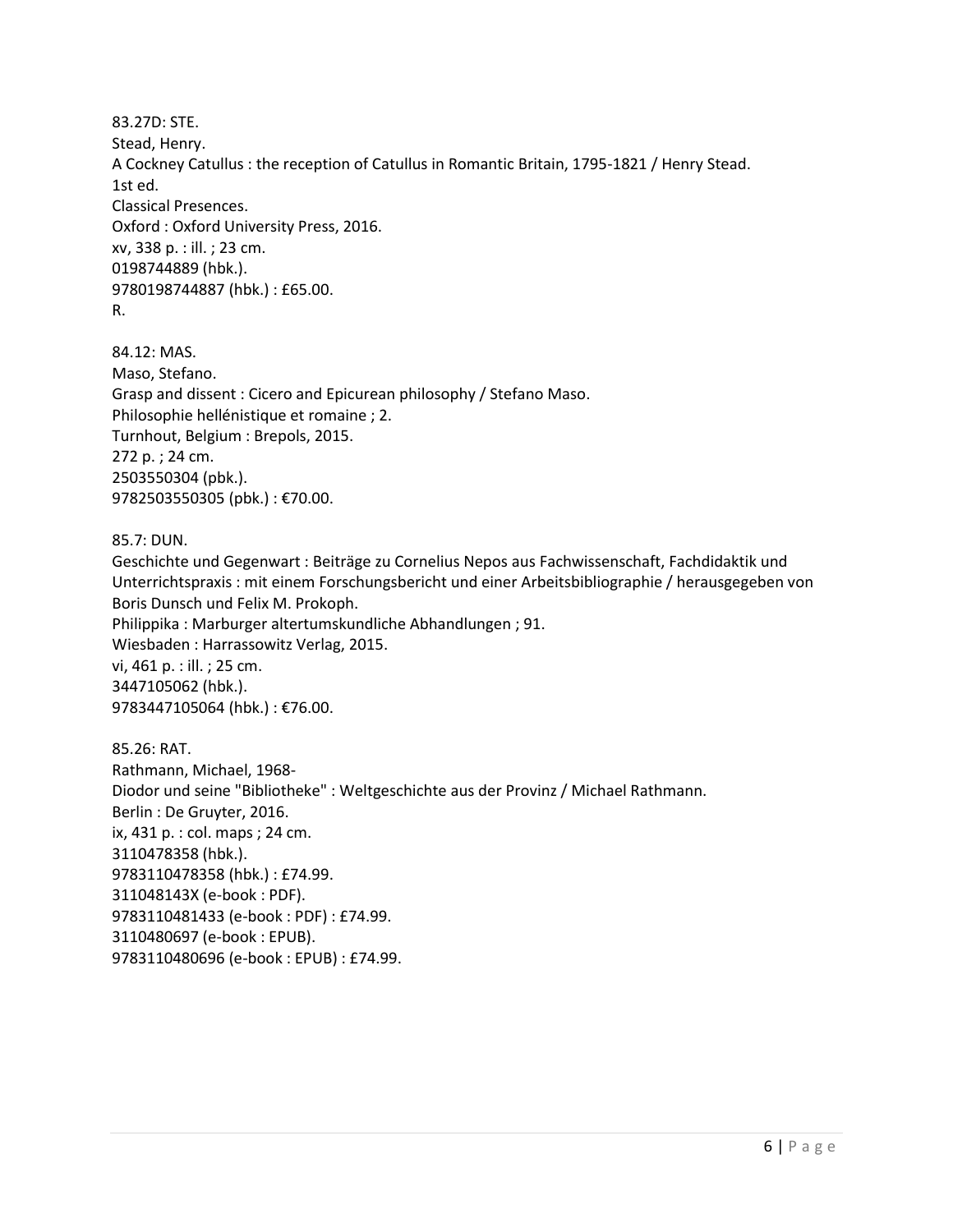86E: FRI. Friesen, Courtney J. P., 1979- Reading Dionysus : Euripides' Bacchae and the cultural contestations of Greeks, Jews, Romans, and Christians / Courtney J.P. Friesen. Studien und Texte zu Antike und Christentum ; 95. Tübingen : Mohr Siebeck, 2015. xi, 331 p. ; 24 cm. 3161538137 (pbk.). 9783161538131 (pbk.) : €79.00.

86P.

Mulvany, Kate. Medea / by Kate Mulvany and Anne-Louise Sarks ; original concept by Anne-Louise Sarks after Euripides. Oberon modern plays. London : Oberon Books, [2015]. 48 p. ; 21 cm. 1783193034 (pbk.). 9781783193035 (pbk.) : £9.99. 1783193042 (e-book). 9781783193042 (e-book).

86Y: NAN. Nancy, Claire. Euripide et le parti des femmes / Claire Nancy. Études de littérature ancienne ; t. 25. Paris : Editions Rue d'Ulm, 2016. 176 p. : ill. ; 24 cm. 2728805539 (pbk.). 9782728805532 (pbk.) : €18.00.

87.30A. Herodian. Erodiano e Commodo : traduzione e commento storico al primo libro della Storia dell'Impero dopo Marco / Alessandro Galimberti. Hypomnemata ; Heft 195. Göttingen : Vandenhoeck & Ruprecht, 2014. 187 p. ; 24 cm. 3525253036 (hbk.). 9783525253038 (hbk.) : €75.00. 9783647253039 (online).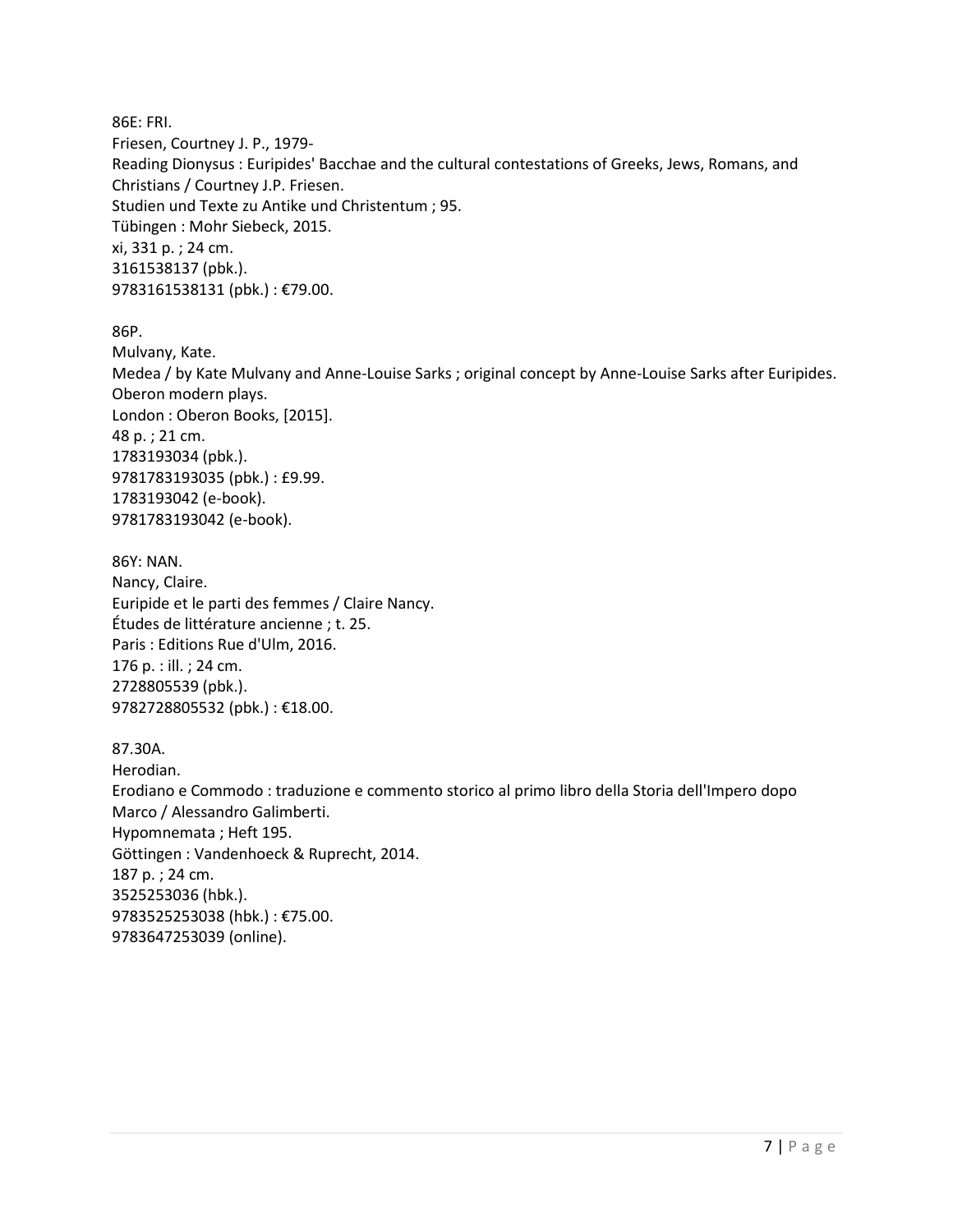X88K.

Aristarch, Aristophanes Byzantios, Demetrios Ixion, Zenodot : Fragmente zur Ilias / gesammelt, neu herausgegeben und kommentiert Helmut van Thiel. Berlin ; Boston : De Gruyter, [2014]. 4 v. (575, 613, 573, 726 p.) ; 25 cm. 3110343142 (set : hbk.). 9783110343144 (set: hbk.) : £471.99 / €629.00. 9783110347166 (online). H.

88L: KAN. Kanavou, Nikoletta, 1977- The names of Homeric heroes : problems and interpretations / Nikoletta Kanavou. Sozomena : Studies in the recovery of ancient texts, 1869-6368 ; v. 15. Berlin ; Boston : De Gruyter, 2015. xii, 187 p. ; 24 cm. 3110409976 (hbk.). 9783110409970 (hbk.) : £59.99. 9783110421972 (PDF : online). 9783110422023 (EPUB : online). H.

X89.23.

The Codex of Justinian : a new annotated translation, with parallel Latin and Greek text based on a translation by Justice Fred H. Blume / Bruce W. Frier, General Editor ; Editors: Serena Connolly, Simon Corcoran, Michael Crawford, John Noël Dillon, Dennis P. Kehoe, Noel Lenski, Thomas A. J. McGinn, Charles F. Pazdernik, Benet Salway ; with contributions by Timothy Kearley. Cambridge ; New York : Cambridge University Press, 2016. 3 v. (clxxxvi, 3176 p.) : [7] ill. ; 24 cm. 0521196825 (hbk.) (set) : £450.00 / \$750.00. 1107119758 (hbk.) (v. 1). 1107119812 (hbk.) (v. 2). 1107119820 (hbk.) (v. 3). 9780521196826 (hbk.) (set) : £450.00 / \$750.00. 9781107119758 (hbk.) (v. 1). 9781107119819 (hbk.) (v. 2). 9781107119826 (hbk.) (v. 3). R.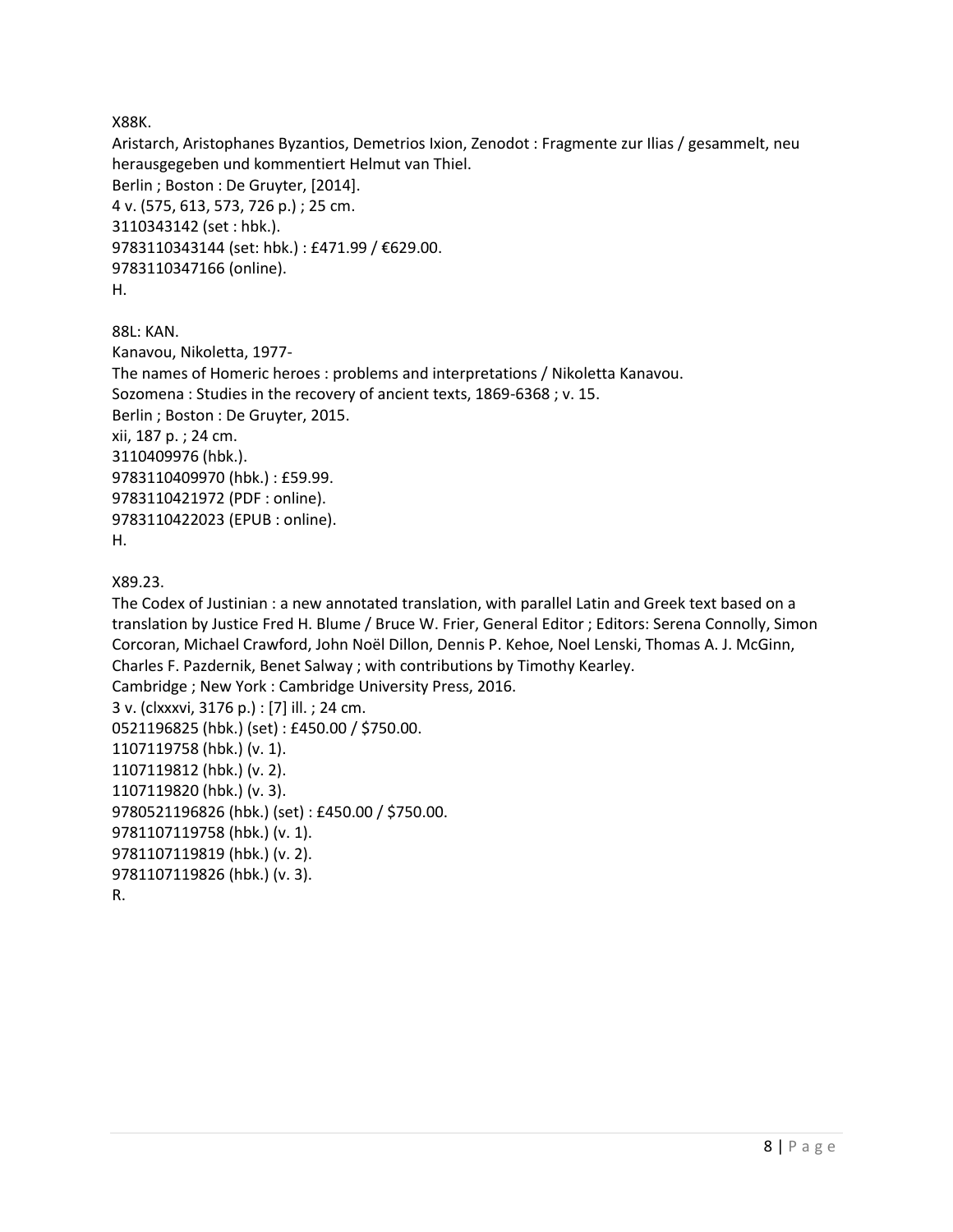89.26. Juvenal. Satires. Book 4 / Juvenal ; edited with an introduction, translation and commentary by John Godwin. Aris & Phillips classical texts. Oxford : Aris & Phillips, an imprint of Oxbow Books, 2016. viii, 219 p. ; 22 cm. 1910572330 (pbk.). 9781910572337 (pbk.) : £19.99. 1910572322 (hbk.). 9781910572320 (hbk.) : £80.00. 1910572349 (ebk.). 9781910572344 (ebk.). R. 89.26. Bracci, Francesco, 1984- La satira 11 di Giovenale : introduzione, traduzione e commento / di Francesco Bracci. Texte und Kommentare ; Bd. 48. Berlin : De Gruyter, 2014. [vii], 230 p. ; 24 cm. 3110371138 (hbk.). 9783110371130 (hbk.) : £99.99. 3110369397 (e-ISBN). 9783110369397 (e-ISBN). 89.40C: GAT. Gatzemeier, Susanne. Ut ait Lucretius : die Lukrezrezeption in der lateinischen Prosa bis Laktanz / Susanne Gatzemeier. Hypomnemata ; Heft 189. Göttingen : Vandenhoeck & Ruprecht, 2013. 341 p. ; 24 cm. 3525252986 (hbk.). 9783525252987 (hbk.) : €90.00. 3647252980 (e-book). 9783647252988 (e-book).

90.8. Martianus Capella. Las nupcias de Filología y Mercurio. Volumen I, Libros I-II: Las bodas místicas / Marciano Mineo Félix Capela ; introducción, edición crítica, traducción y notas de Fernando Navarro Antolín. Alma mater : colección de autores griegos y latinos. Madrid : Consejo Superior de Investigaciones Científicas, 2016. clxiv, 160 [really 320] p. ; 21 cm. 8400100875 (vol. 1 : hbk.). 8400100883 (set : hbk.). 9788400100872 (vol. 1 : hbk.) : €47.12. 9788400100889 (set : hbk.).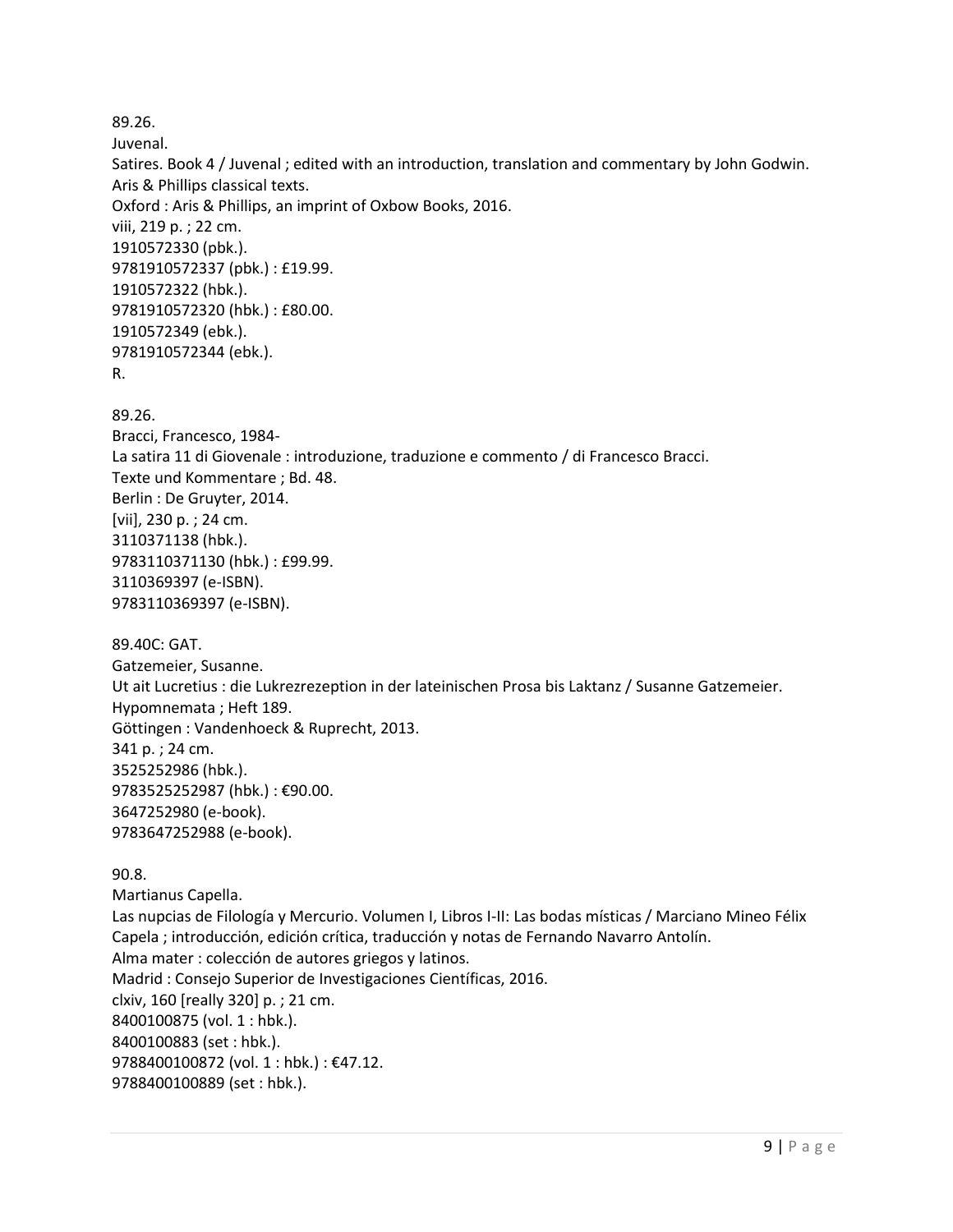90.20. Nemesianus, Marcus Aurelius Olympius. Nemesianus, Cynegetica / Edition und Kommentar von Rainer Jakobi. Texte und Kommentare ; Bd. 46. Berlin : De Gruyter, 2014. 194 p. : 4 ill. ; 24 cm. 3110265990 (hbk.). 9783110265996 (hbk.) : £67.99.

91.1C.

Ovid, 43 B.C.-17 A.D. or 18 A.D. Ars Amatoria. Book 3 / Ovid ; edited by Christopher M. Brunelle. The Oxford Greek and Latin college commentaries. New York ; Oxford : Oxford University Press, 2015. ix, 131 p. : map ; 24 cm. 0199987335 (pbk.). 9780199987337 (pbk.) : £17.99. R.

91.1i.

Ovid, 43 B.C.-17 A.D. or 18 A.D. Change me : stories of sexual transformation from Ovid / [translated by] Jane Alison ; foreword by Elaine Fantham ; introduction by Alison Keith. New York ; Oxford : Oxford University Press, 2014. xxxi, 139 p., [16] p. of plates ; 24 cm. 0199941653 (pbk.). 9780199941650 (pbk.) : \$19.95.

91.1M: SEI. Seibert, Simone. Ovids verkehrte Exilwelt : Spiegel des Erzählers - Spiegel des Mythos - Spiegel Roms / Simone Seibert. Beiträge zur Altertumskunde ; Bd. 335. Berlin ; Boston : De Gruyter, 2014. x, 309 p. ; 24 cm. 3110378892 (hbk.). 9783110378894 (hbk.) : £82.99. 9783110379204 (PDF). 9783110387414 (EPUB).

91.5: WED. Wedin, Michael V. (Michael Vernon), 1943- Parmenides' grand deduction : a logical reconstruction of the way of truth / Michael V. Wedin. Oxford : Oxford University Press, 2014. x, 275 p. ; 25 cm. 0198715471 (hbk.). 9780198715474 (hbk.) : £45.00. H.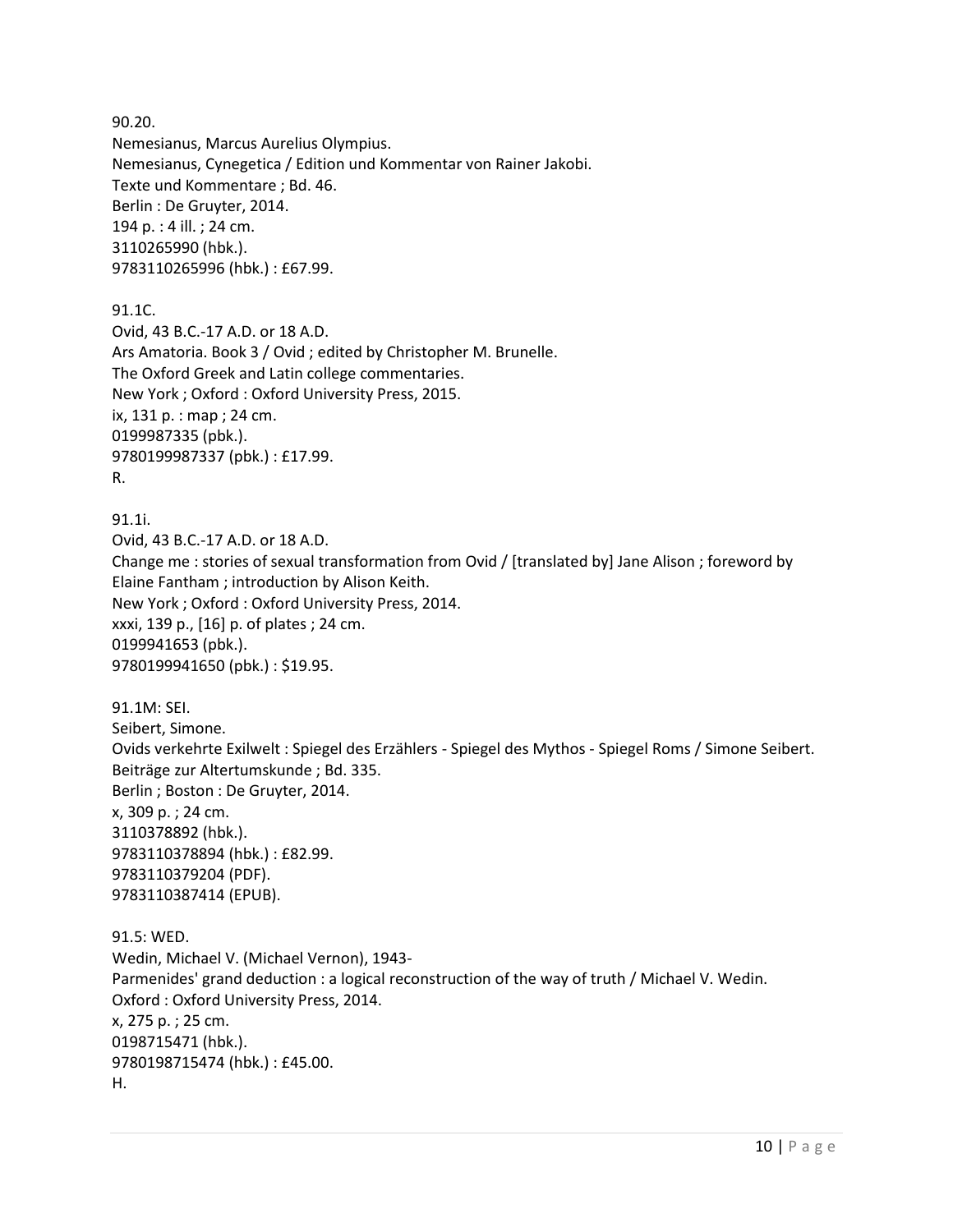91.21: BAC. Bachmann, Cordula. Wenn man die Welt als Gemälde betrachtet : Studien zu den Eikones Philostrats des Älteren / Cordula Bachmann. Heidelberg : VA, Verlag Antike, 2015. 268 p. : ill. ; 22 cm. 3938032847 (pbk.). 9783938032848 (pbk.) : €45.90.

92.2L.

Über den Tod / Ps.-Platon ; eingeleitet, übersetzt und mit interpretierenden Essays versehen von Irmgard Männlein-Robert ... [et al.]. Sapere : scripta antiquitatus posterioris ad ethicam religionemque pertinentia = Sapere : Schriften der späteren Antike zu ethischen und religiösen Fragen ; Bd. 20. Tübingen : Mohr Siebeck, 2012. xi, 224 p. : ill., map ; 23 cm. 3161519043 (pbk.). 9783161519048 (pbk.) : €29.00.

92.3: TRA. Trabattoni, Franco. Essays on Plato's epistemology / Franco Trabattoni. Ancient and medieval philosophy. Series I / De Wulf-Mansion Centre ; 53. Leuven : Leuven University Press, 2016. xxvi, 308 p. ; 24 cm. 9462700591 (hbk.). 9789462700598 (hbk.) : €80.00. H.

93.5i: MEE. Natural spectaculars : aspects of Plutarch's philosophy of nature / edited by Michiel Meeusen and Luc Van der Stockt. Plutarchea hypomnemata ; [6]. Leuven : Leuven University Press, 2015. 253 p. : ill. ; 24 cm. 9462700435 (pbk.). 9789462700437 (pbk.): €69.80. H.

94.2G: MIC. Michelon, Francesca, 1982- La scena dell'inganno : finzioni tragiche nel teatro di Seneca / Francesca Michelon. Monothéismes et philosophie ; [20]. Turnhout : Brepols, 2015. 279 p. ; 24 cm. 2503554822 (pbk.). 9782503554822 (pbk.) : €60.00.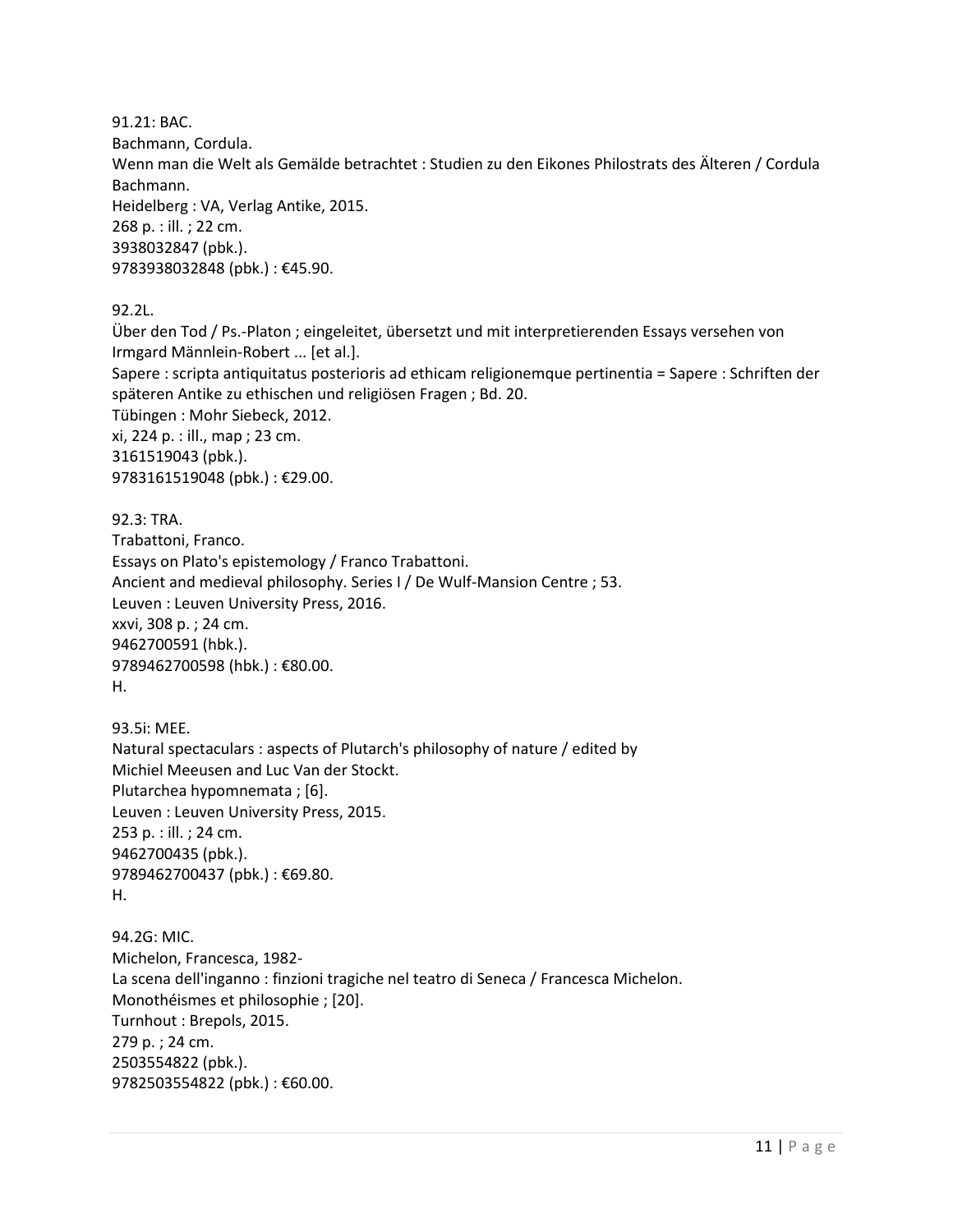94.17P: KAS. Kaster, Robert A. Studies on the text of Suetonius' 'De uita Caesarum' / Robert A. Kaster. Oxford : Oxford University Press, 2016. x, 332 p. ; 23 cm. 0198758472 (hbk.). 9780198758471 (hbk.) : £75.00. R.

94.23i: SUE. Suerbaum, Werner, 1933- Skepsis und Suggestion : Tacitus als Historiker und als Literat / Werner Suerbaum. Kalliope : Studien zur griechischen und lateinischen Poesie ; Bd. 12. Heidelberg : Universitätsverlag Winter, 2015. 650 p. : geneal. table ; 22 cm. 3825364194 (hbk.). 9783825364199 (hbk.) : €83.00.

95.1C: FOS. Foster, J. Andrew, 1964- Reading voices : five studies in Theocritus' narrating techniques / J. Andrew Foster. Lang classical studies ; vol. 21. New York ; Oxford : Peter Lang, 2016. x, 259 p. ; 23 cm. 1433132494 (hbk.). 9781433132490 (hbk.) : £55.00. 1453917306 (e-book). 9781453917305 (e-book). H.

95.19Q: DAI. Dainotti, Paolo, 1984- Word order and expressiveness in the Aeneid / Paolo Dainotti ; translated from Italian by Ailsa Campbell. Untersuchungen zur antiken Literatur und Geschichte ; Bd. 121. Berlin : De Gruyter, 2015. xi, 294 p. : ill. ; 24 cm. 3110384221 (hbk.). 9783110384222 (hbk.) : £97.99. 3110401029 (PDF ebook). 9783110401028 (PDF ebook). 3110401126 (EPUB ebook). 9783110401127 (EPUB ebook).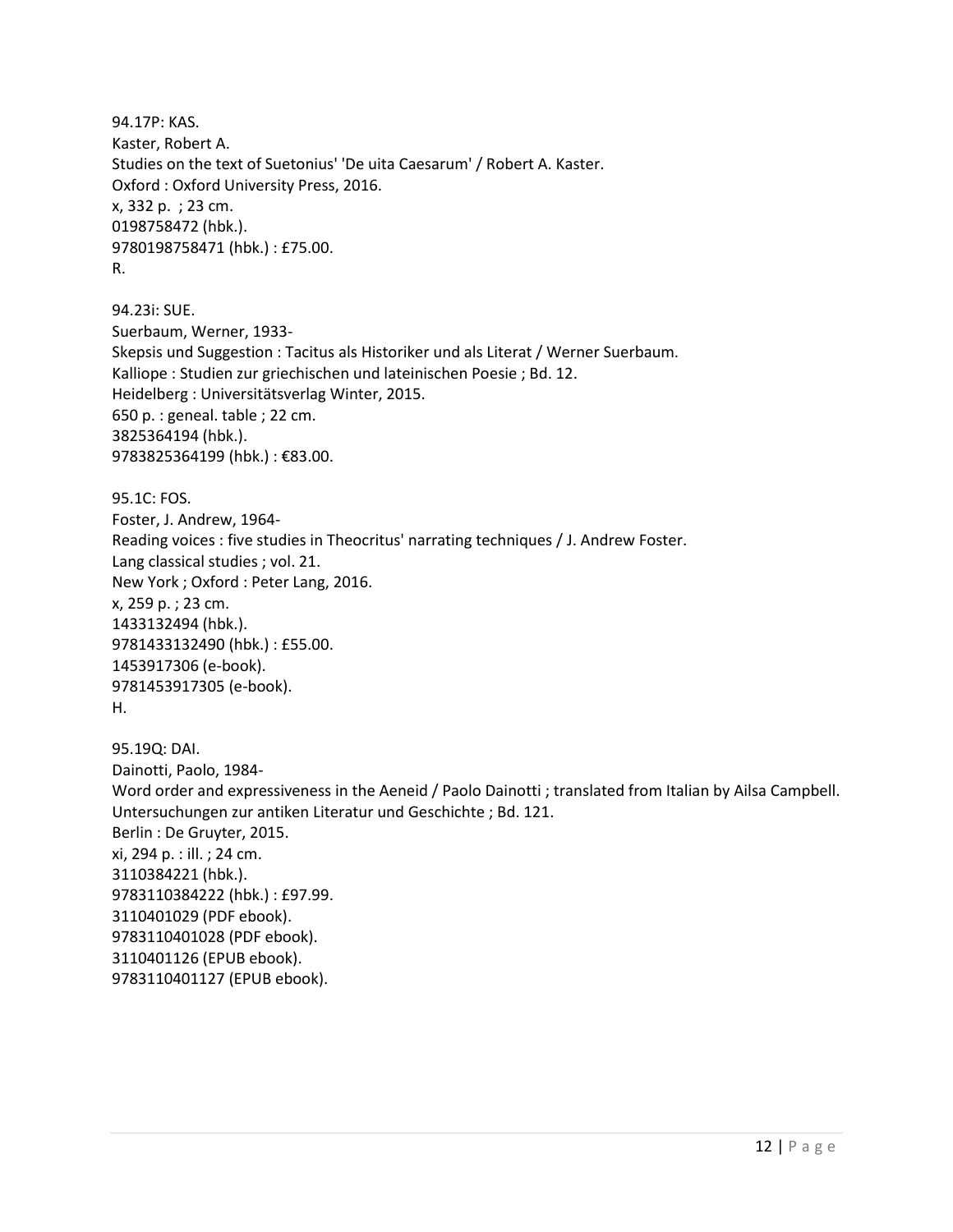95.19Q: STA. Stahl, Hans-Peter, 1932- Poetry underpinning power : Vergil's Aeneid : the epic for Emperor Augustus : a recovery study / Hans-Peter Stahl. Swansea : The Classical Press of Wales, [2015], 2016. xii, 488 p. : ill. ; 24 cm. 1910589047 (hbk.). 9781910589045 (hbk.) : £75.00. R.

X95.19Y: GEY.

Virgilian studies : a miscellany dedicated to the memory of Mario Geymonat (26.1.1941-17.2.2012) / hrsg. von Paulo Fedeli und Hans-Christian Günther. Studia classica et mediaevalia ; Bd. 10. Nordhausen : Verlag Traugott Bautz, 2015. 526 p. ; 24 cm. 3959480210 (hbk.). 9783959480215 (hbk.) : €90.00. 9783869458069 (online).

96.42. Falcone, Maria Jennifer. Medea sulla scena tragica repubblicana : commento a Ennio, Medea exul; Pacuvio, Medus; Accio, Medea sive Argonautae / Maria Jennifer Falcone. Drama ; Neue Serie, Bd. 18. Tübingen : Narr Francke Attempto, 2016. xii, 242 p. ; 23 cm. 3823380036 (pbk.). 9783823380030 (pbk.) : €58.00.

97.43: SEN. Seng, Helmut, 1961- Un livre sacré de l'Antiquité tardive : les oracles chaldaïques / Helmut Seng. Bibliothèque de l'École des hautes études. Section des sciences religieuses ; v. 170. Turnhout : Brepols, 2016. 149 p. ; 24 cm. 2503565182 (pbk.). 9782503565187 (pbk.) : €50.00.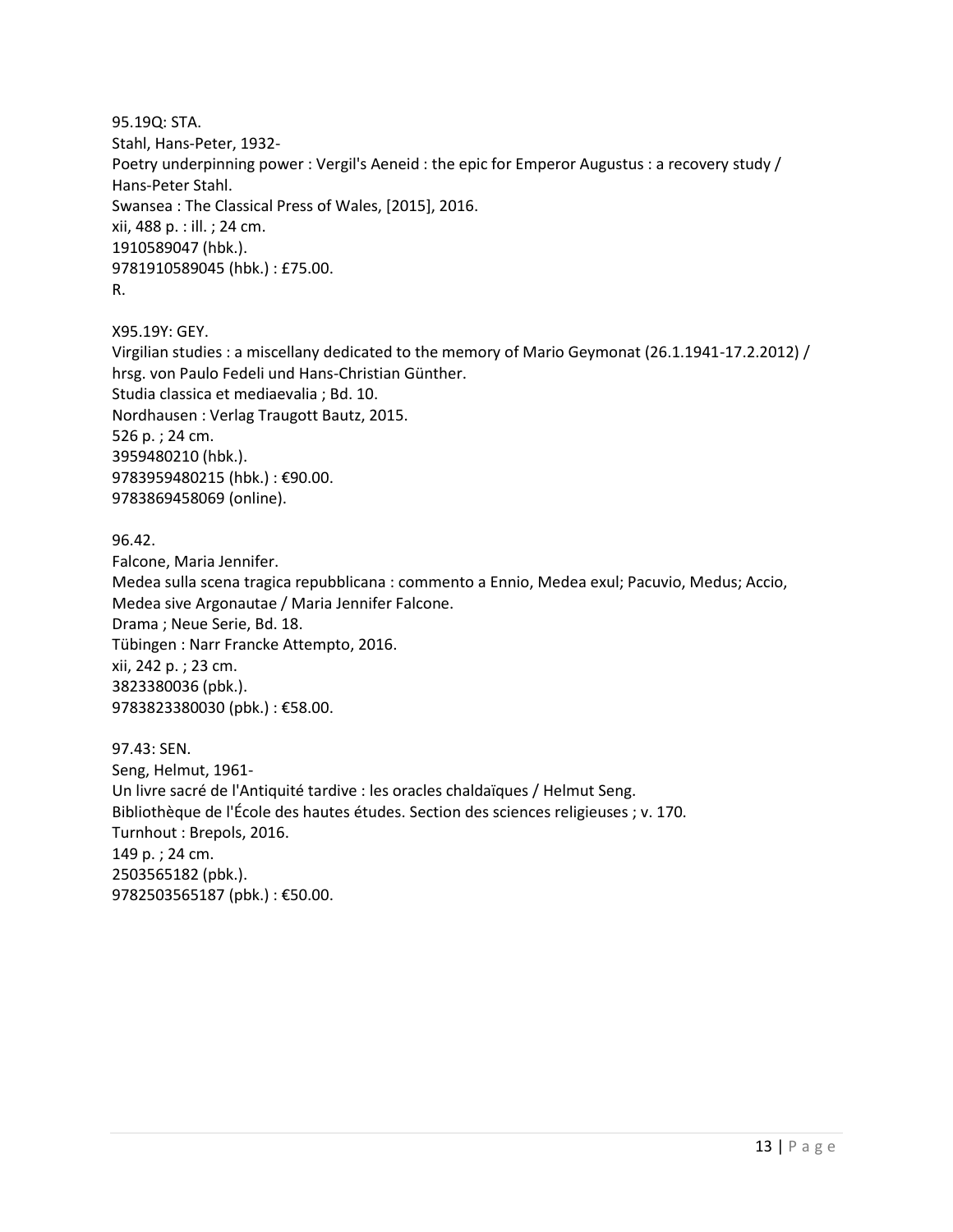#### <span id="page-13-0"></span>**98-99: LANGUAGE AND LITERATURE**

98A.1: BOD.

Digital Classics outside the echo-chamber : teaching, knowledge exchange and public engagement / Gabriel Bodard, Matteo Romanello (Editors). London : Ubiquity Press, 2016. xxi, 221 p. : ill. (some col.), figures, tables ; 23 cm. 1909188468 (hbk.). 9781909188464 (hbk.) : £34.99. 1909188484 (pbk.). 9781909188488 (pbk.) : £12.99. 9781909188471 (e-ISBN). H. or R.

98B: GAR. García-Pombo Fernández, Pablo. It's just a jump to the left, or is it also a step to the right? : syntactic discontinuity and prosodic continuity : foregrounding mechanisms in Ancient Greek and Classical Latin : evidence from Sophocles' Ajax and Vergil's Aeneid / Pablo García-Pombo Fernández. [Spain] : Pasionporloslibros, 2015. viii, 230 p. ; 21 cm. 8416414033 (pbk.). 9788416414031 (pbk.) : €28.00. 98B: MAC.

McMenomy, Bruce Alan, 1954- Syntactical mechanics : a new approach to English, Latin, and Greek / Bruce A. McMenomy. Oklahoma series in classical culture ; v. 51. Norman : University of Oklahoma Press, 2014. xvi, 210 p. ; 24 cm. 0806144947 (pbk.). 9780806144948 (pbk.) : \$24.95.

98B: O'CO. O'Connell, Brian. The Greeks and Celts Brian O'Connell Book two. Maryport, Cumbria : O'Connell, 2013. 143 p. ; 22 cm. 0957332505 (pbk.). 9780957332508 (pbk.) : £14.95.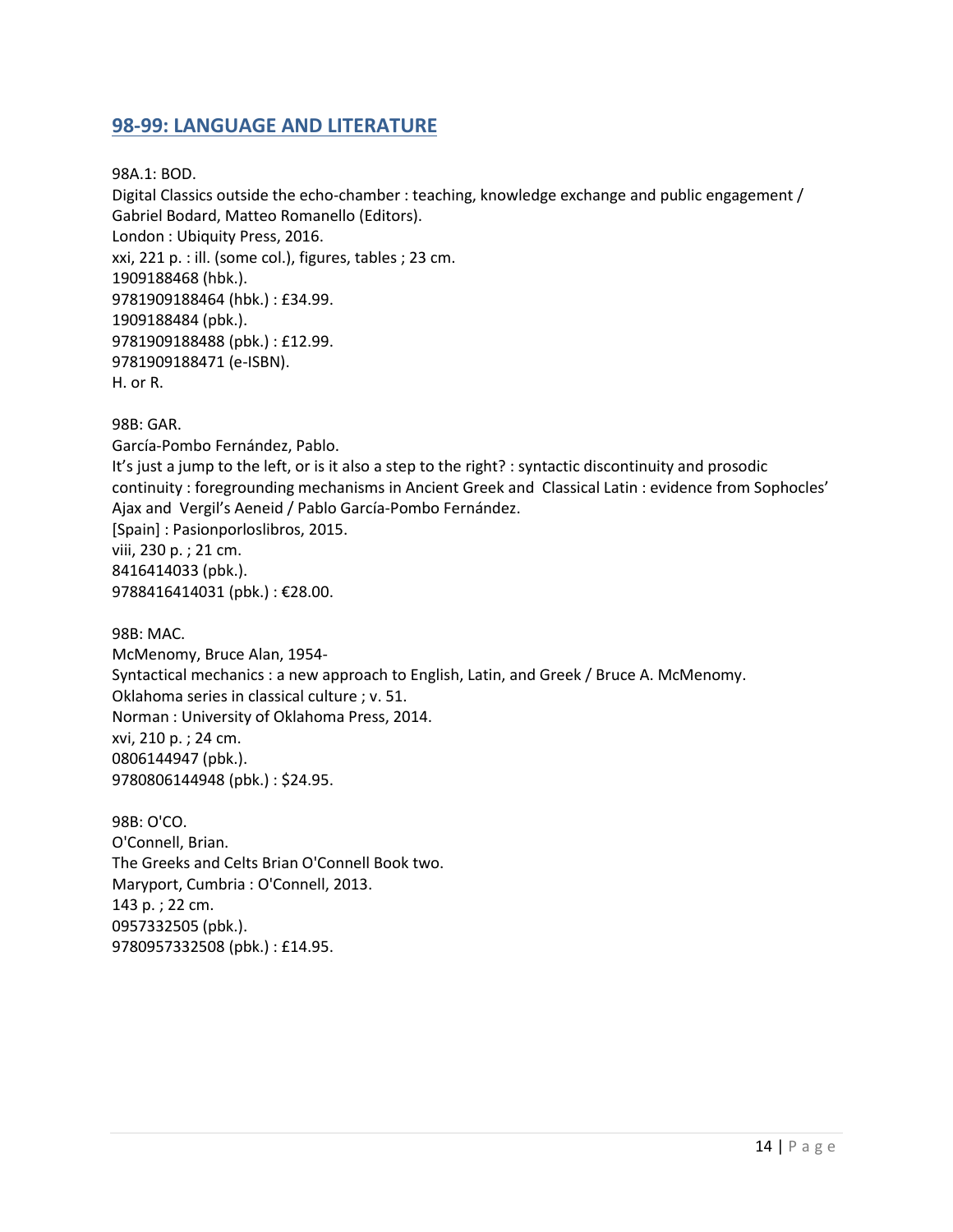98C: PRO. Probert, Philomen. Early Greek relative clauses / Philomen Probert. Oxford ; New York, NY : Oxford University Press, 2015. xxvi, 503 p. : ill. ; 24 cm. 0198713827 (hbk.). 9780198713821 (hbk.) : £95.00. H.

98D: SEN. Sen, Ranjan, 1977- Syllable and segment in Latin / Ranjan Sen. Oxford studies in diachronic and historical linguistics ; 16. Oxford : Oxford University Press, 2015. xvi, 272 p. : ill. ; 24 cm. 0199660182 (hbk.). 9780199660186 (hbk.) : £65.00. R.

98D.1: CHR. Christol, Alain. Le latin des cuisiniers : l'alimentation végétale, étude lexicale / Alain Christol ; préface de Michèle Fruyt. Lingua latina ; n°.15. Paris : PUPS, 2016. 424 p. ; 24 cm. 9791023105261 (pbk.) : €26.00.

X98E: SCA. Scappaticcio, Maria Chiara. Accentus, distinctio, apex : l'accentazione grafica tra Grammatici Latini e papiri virgiliani / Maria Chiara Scappaticcio. Corpus Christianorum. Lingua patrum ; 6. Turnhout : Brepols, 2012. viii, 354 p., [8] p. of plates : col. ill. ; 26 cm. 250354438X (hbk.). 9782503544380 (hbk.) : €145.00.

98G: BOU. Bounas, Thomas. Die Kriegsrechtfertigung in der attischen Rhetorik des 4. Jh. v. Chr : vom Korinthischen Krieg bis zur Schlacht bei Chaironeia (395-338 v. Chr.) / Thomas Bounas. Prismata ; Bd. 21. Frankfurt am Main ; Oxford PL Academic Research, 2016. 605 p. ; 22 cm. 3631674015 (hbk.). 9783631674017 (hbk.) : £75.00. 9783653067316 (online). H.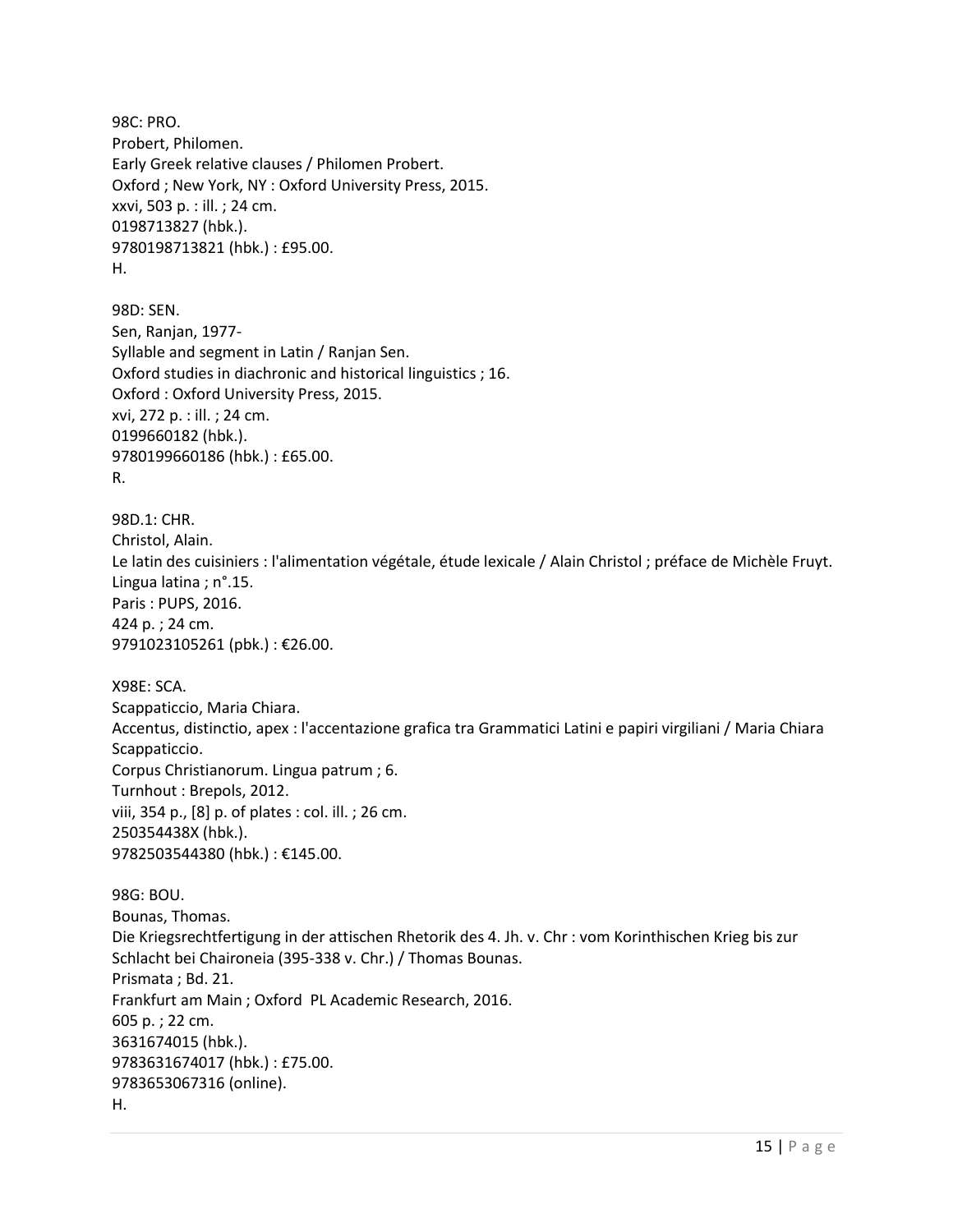99A.1: ARN. Arnould, Daniel. Les figures du destin dans l'épopée antique gréco-latine / Daniel Arnould. Collection Kubaba. Série Antiquité. Paris : Association Kubaba : L'Harmattan, 2016. 304 p. : ill. ; 24 cm. 2343082421 (pbk.). 9782343082424 (pbk.) : €31.50.

99A.2: MON. Montiglio, Silvia, 1960- The spell of Hypnos : sleep and sleeplessness in ancient Greek literature / Silvia Montiglio. London : I.B. Tauris, 2016. viii, 318 p. : [11] ill. ; 22 cm. 1784533513 (hbk.). 9781784533519 (hbk.) : £62.00. 9780857739834 (ebook). H.

99B: NIC. Nicholson, Nigel James. The poetics of victory in the Greek West : epinician, oral tradition, and the Deinomenid empire / Nigel Nicholson. Greeks overseas. New York, NY : Oxford University Press, 2016. xviii, 353 p. : ill., map, plan ; 25 cm. 0190209097 (hbk.). 9780190209094 (hbk.) : £47.99. H.

99J: MAC. Classics renewed : reception and innovation in the Latin poetry of Late Antiquity / Scott McGill, Joseph Pucci (eds.). Bibliothek der klassischen Altertumswissenschaften ; n.F., 2. Reihe, Bd. 152. Library of the other antiquity. Heidelberg : Universitätsverlag Winter, 2016. 430 p. : 4 col. ill. ; 25 cm. 3825364488 (hbk.). 9783825364489 (hbk.) : €48.00.

99J: PIE. Pietzner, Katrin. Bildung, Elite und Konkurrenz : Heiden und Christen vor der Zeit Constantins / Katrin Pietzner. Studien und Texte zu Antike und Christentum = Studies and texts in antiquity and Christianity ; 77. Tübingen : Mohr Siebeck, 2013. ix, 479 p. ; 24 cm. 3161496248 (pbk.). 9783161496240 (pbk.): €89.00.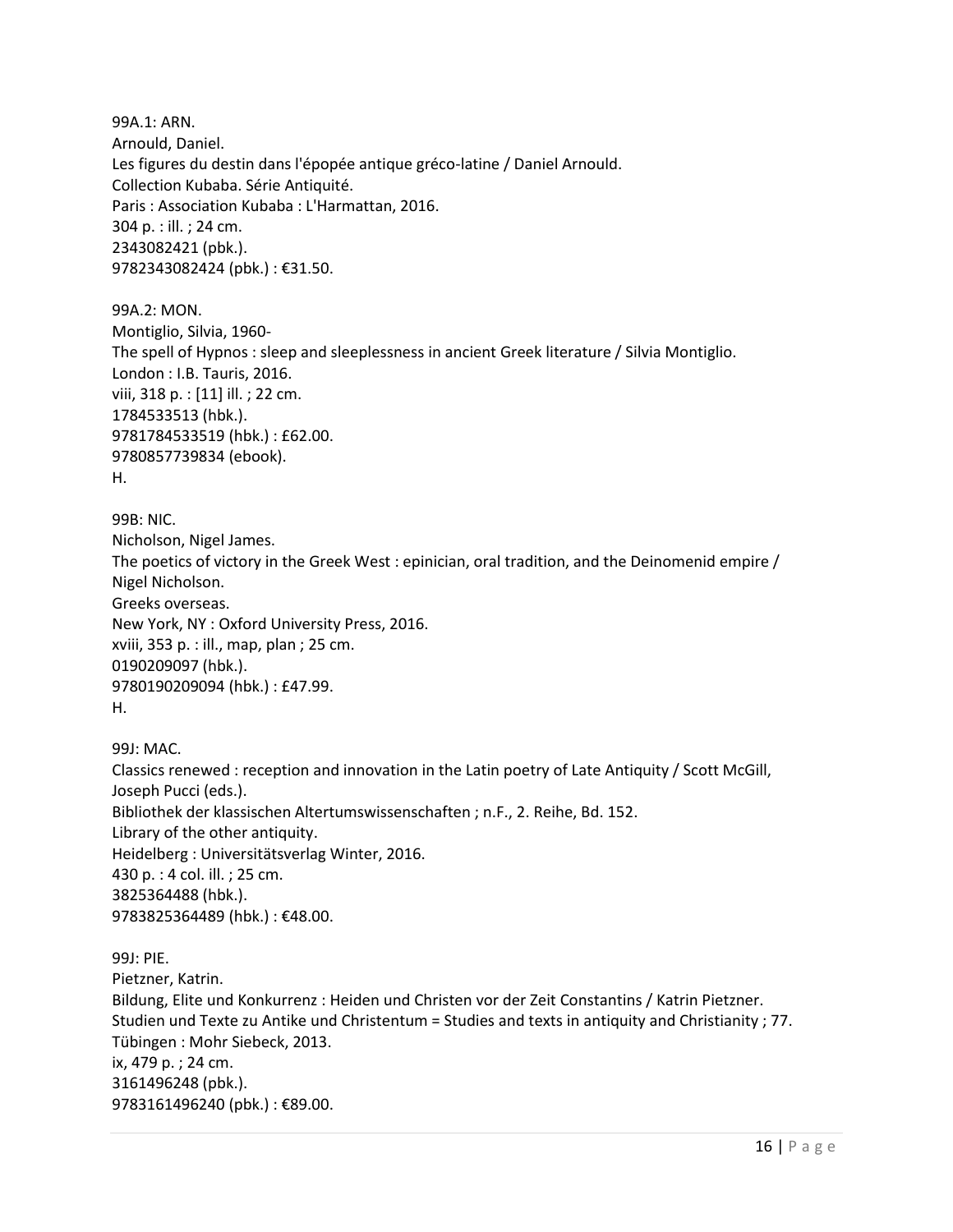#### <span id="page-16-0"></span>**100-101: PAPYROLOGY AND EPIGRAPHY**

X100J: TEB.

Papiri Greci da Tebtynis della Università di Padova. Vol. 1, (P. Tebt. Pad. 1-25) / editi da Agostino Soldati. Philippika : Marburger altertumskundliche Abhandlungen ; 85, 1. Wiesbaden : Harrassowitz Verlag, 2015. xxiv, 150 p. : facsims ; 24 cm. 3447103574 (pbk.). 9783447103572 (pbk.): €38.00.

X100L: BAO. Clackson, Sarah Joanne, 1965-2003. Papyrus grecs et coptes de Baouît conservés au Musée du Louvre : P. Louvre Bawit 1-83 / Sarah J. Clackson et Alain Delattre. Bibliothèque d'études coptes ; t. 22. Le Caire : Institut français d'archéologie orientale, 2014. v, 183 p. : col. facsims ; 29 cm. 2724706463 (hbk.). 9782724706468 (hbk.) : €34.00.

101D: BOO. Booms, Dirk. Latin inscriptions / Dirk Booms. London : The British Museum Press, 2016. 112 p. : ill. (chiefly col.) ; 21 cm. 0714122882 (pbk.). 9780714122885 (pbk.) : £9.99. R.

X101G.5: LKA. Litinas, Nikos. Inscriptions of the Cave "Latsida ston Keramo" : Inscriptiones Creticae "Latsidae Kerami" Antri, I.Cret.LKA / Nikos Litinas ; with a speleological presentation by Kostas Foteinakis and Kaloust Paragamian. Tyche. Supplementband ; 8. Wien : Holzhausen der Verlag, 2014. 104 p., 6 p. of plates : col. ill., maps ; 24 cm. 390297608X (pbk.). 9783902976086 (pbk.) : €55.00.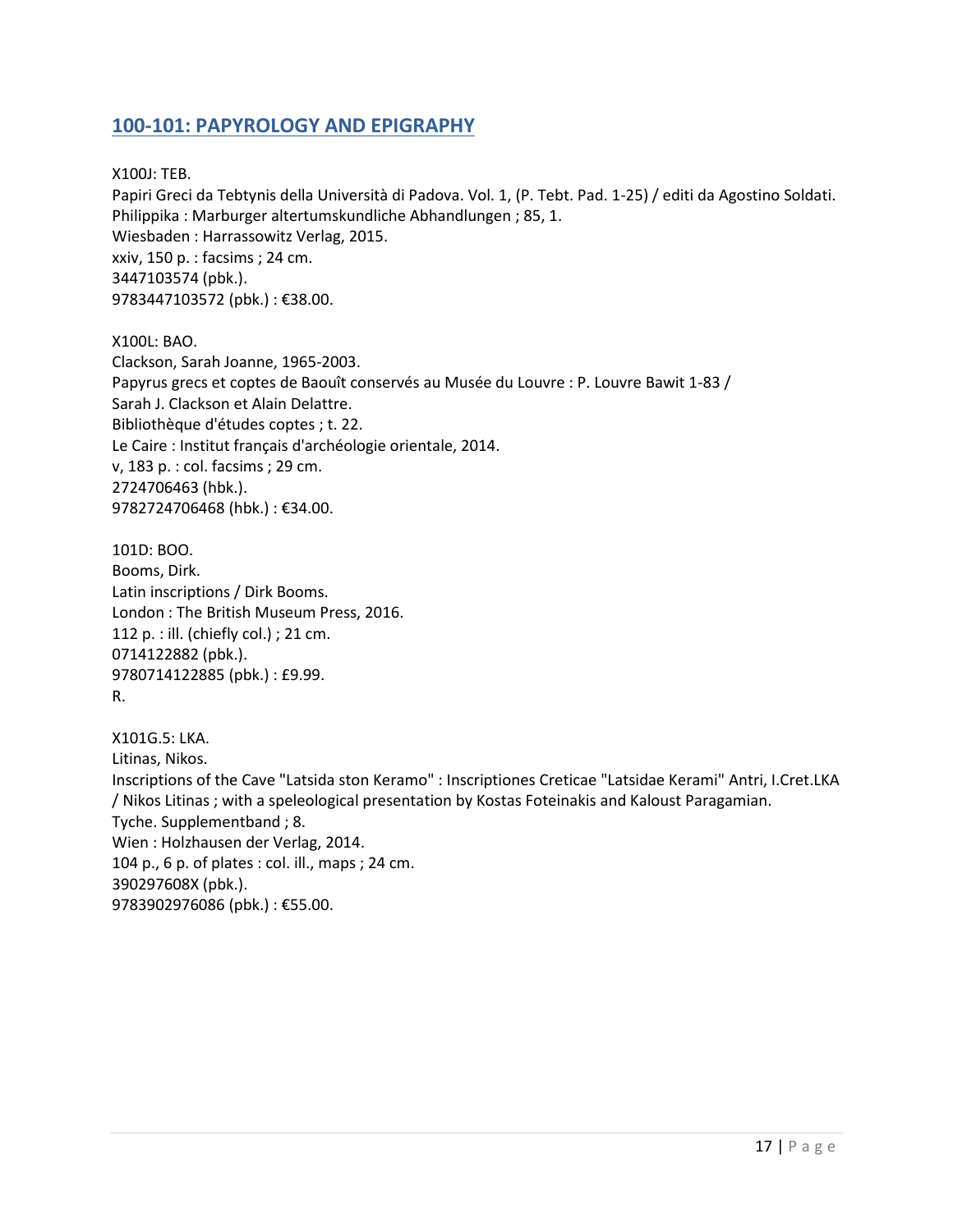X101K: ALE. Masri, Yahya. Das Synodaldekret von Alexandria aus dem Jahre 243 v. Chr / Yahia El-Masry, Hartwig Altenmüller, Heinz-Josef Thissen. Studien zur altägyptischen Kultur. Beihefte ; Bd. 11. Hamburg : Helmut Buske Verlag, 2012. viii, 269 p., 10 p. of plates : ill. ; 28 cm. 3875486226 (hbk.). 9783875486223 (hbk.) : €120.00.

101Q: HAM.

Parure monumentale et paysage dans la poésie épigraphique de l'Afrique romaine : recueil de carmina latina epigraphica / textes réunis par Christine Hamdoune. AUSONIUS publications. Scripta antiqua ; 85. Bordeaux : Ausonius éditions, 2016. 312 p. : ill. (some col.) ; 24 cm. 235613154X (pbk.). 9782356131546 (pbk.) : €25.00.

101R: VIE.

Die römischen Inschriften der Österreichischen Nationalbibliothek / herausgegeben von Franziska Beutler und Ekkehard Weber auf der Grundlage des Projektes des Wahlpflichtfaches Latein des BRG Wien 14 unter der Leitung von Martin Oppel ; erarbeitet von Theo Anders ... [and five others]. [Neuaufl.]. Wien : Holzhausen Verlag, 2016.

80 p. : col. ill., map, ports ; 21 cm. 3902976284 (pbk.). 9783902976284 (pbk.) : €35.00.

X101Z: PAR. Briquel, Dominique, 1946- Catalogue des inscriptions étrusques et italiques du musée du Louvre / Dominique Briquel. Les manuels d'art et d'archéologie antiques. Paris : Picard, 2016. 398 p. : col. ill. ; 29 cm. 2708410032 (hbk.). 9782708410039 (hbk.) : €59.00.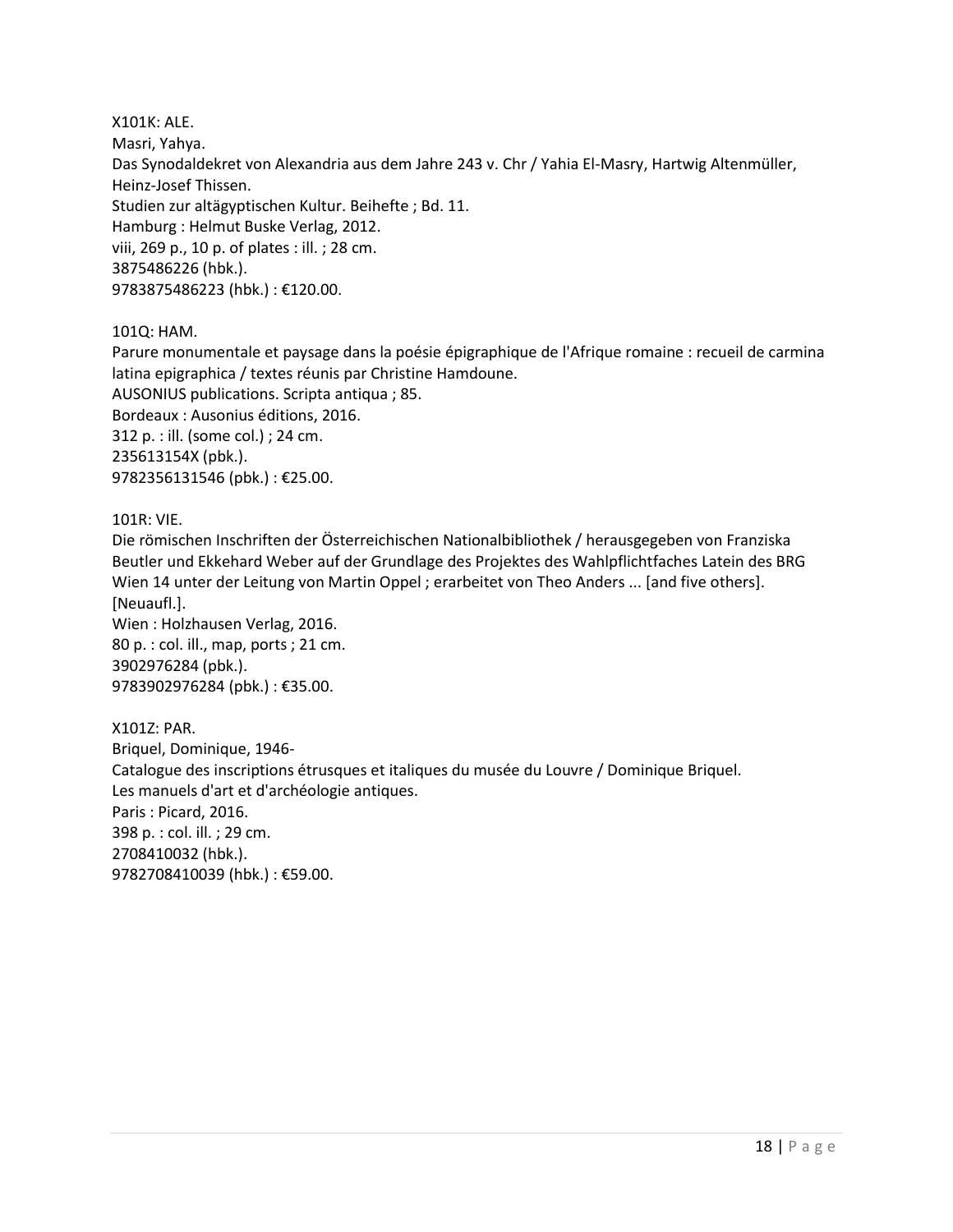## <span id="page-18-0"></span>**102-116: PREHISTORY, ARCHAEOLOGY AND TOPOGRAPHY**

102B: SHE. KE-RA-ME-JA : studies presented to Cynthia W. Shelmerdine / edited by Dimitri Nakassis, Joann Gulizio, and Sarah A. James. Prehistory monographs ; 46. Philadelphia, Pennsylvania : INSTAP Academic Press, 2014. xx, 314 p. : ill. (some col.), maps, plan, port. ; 29 cm. 1931534764 (hbk.). 9781931534765 (hbk.) : £55.00. H.

X102E: CON. Actes du Colloque International "Le sacrifice humain dans le monde Égéen et dans les civilisations périphériques", Milano, 27-28 octobre 2014. Pasiphae 9 (2015). Pisa ; Roma : Fabrizio Serra Editore, 2015. 194 p. : ill., maps, plans ; 28 cm. 8862278454 (pbk.). 9788862278454 (pbk.): €225.00.

103B: BEL.

A companion to the Etruscans / edited by Sinclair Bell and Alexandra A. Carpino. Blackwell companions to the ancient world. Ancient history. Chichester, West Sussex : John Wiley & Sons Inc., 2016. xxviii, 493 p., [4] p. of col. plates : ill., maps ; 25 cm. 1118352742 (hbk.). 9781118352748 (hbk.) : £120.00. R.

106F: ZAV.

Zavoĭkin, A. A.

Obrazovanie Bosporskogo gosudarstva : arkheologiia i khronologiia : stanovleniia derzhavy Spartokidov = The formation of the Bosporan state : the Spartocid power in the making : archaeology and chronology = Utvorennia Bospors'koï derzhavy : arkheolohiia i khronolohiia stanovlennia derzhavy Spartokidiv / A.A. Zavoĭkin. Bosporskie issledovaniia. Supplementum = Bosporos studies. Supplementum ; 10. Simferopol'; Kerch': Krymskoe otdelenie Instituta vostokovedeniia im. A.E. Krymskogo NAN Ukrainy, 2013. 591 p. : ill., maps, plans ; 30 cm.

6177114024 (hbk.). 9786177114023 (hbk.).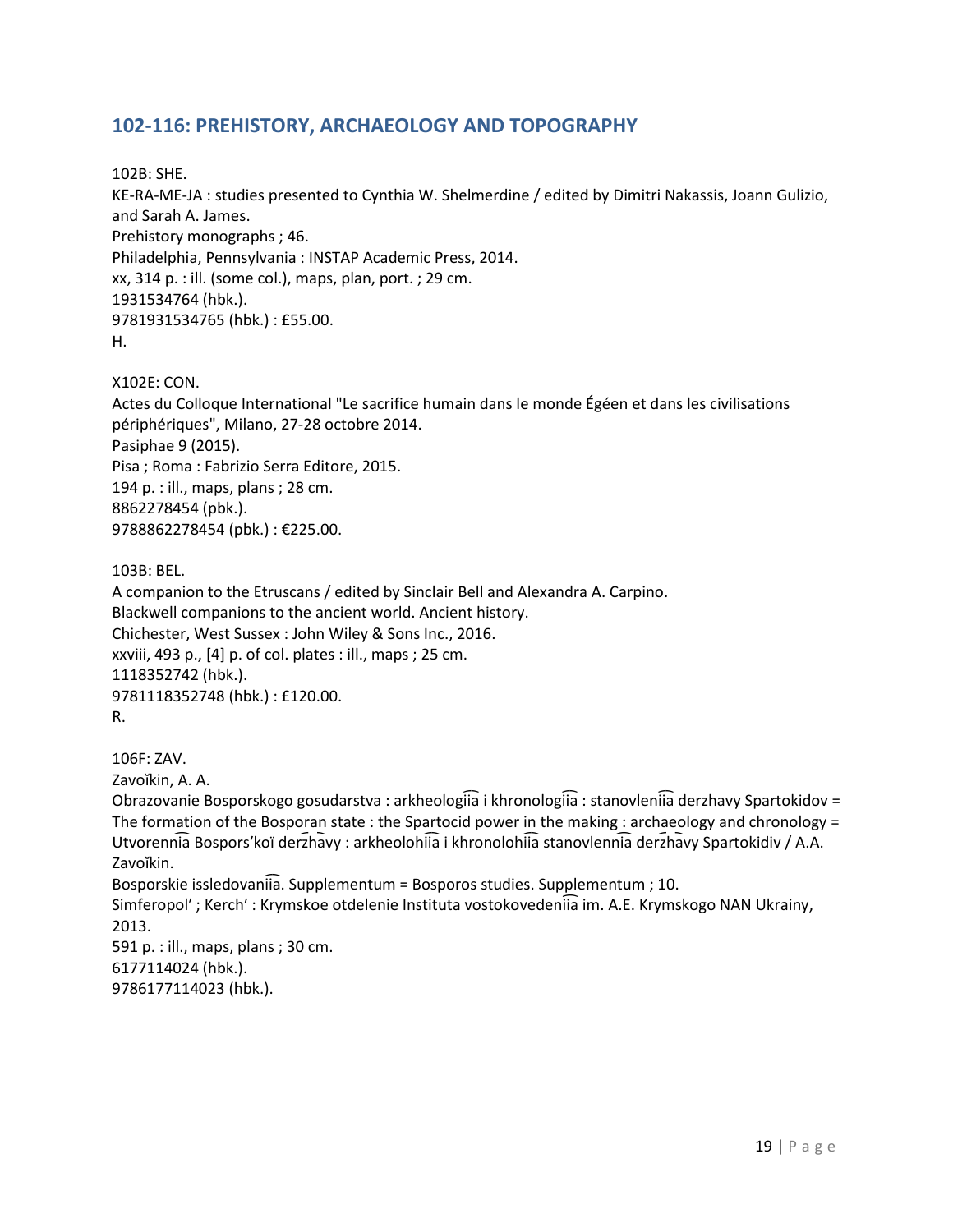107D: AEZ. Ate, Güler. Die rote Feinkeramik von Aizanoi als lokaler Kulturträger : Untersuchungen zum Verhältnis von lokaler roter Feinkeramik und importierter Sigillata / Güler Ate. Archäologische Forschungen ; Bd. 32. Aizanoi ; Bd. 2. Wiesbaden : Reichert Verlag, 2015. 168 p., [2] folded leaves of plates, 76 p. of plates : ill., plans ; 31 cm. 3954900653 (hbk.). 9783954900657 (hbk.) : €68.00.

X107D: ANK.

Peschlow, Urs.

Ankara : die bauarchäologischen Hinterlassenschaften aus römischer und byzantinischer Zeit / Urs Peschlow ; mit einem Beitrag von Wolfram Brandes.

Wien : Phoibos Verlag, 2015.

2 v. (306 p., 176 p. of plates) : 586 ill. (partly col.), map, plans ; 31 cm.

3851611322 (set : hbk.).

9783851611328 (set : hbk) : €119.00. 9783851611335 (E-Book (PDF)).

10.7337/851611335 doi.

X107D: APH.

The Civil Basilica / Philip Stinson ; with a contribution by Ulrike Outschar on the excavated ceramics. Aphrodisias ; 7. Wiesbaden : Reichert Verlag, 2016. xii, 149 p., 120 p. of plates : num. ill. (some col.), plans ; 32 cm. 3954901110 (hbk.). 9783954901111 (hbk.) : €79.00.

X107D: EPH.

Hanghaus 2 in Ephesos : die Wohneinheit 7 : Baubefund, Ausstattung, Funde / herausgegeben von Elisabeth Rathmayr ; mit Beiträgen von I. Adenstedt ... [et al.] ; Redaktion: Johanna Auinger ; Lektorat Susanne Lorenz. Forschungen in Ephesos ; Bd. 8/10.

Wien : Verlag der Österreichischen Akademie der Wissenschaften, 2016.

3 v. (lxxv, xiv, 795 p.; 506 p. of plates (some folding)) : many ill. (partly col.), plans ; 39 cm. + 1 DVD. 3700176309 (set : pbk.).

9783700176305 (set : pbk.) €280.00.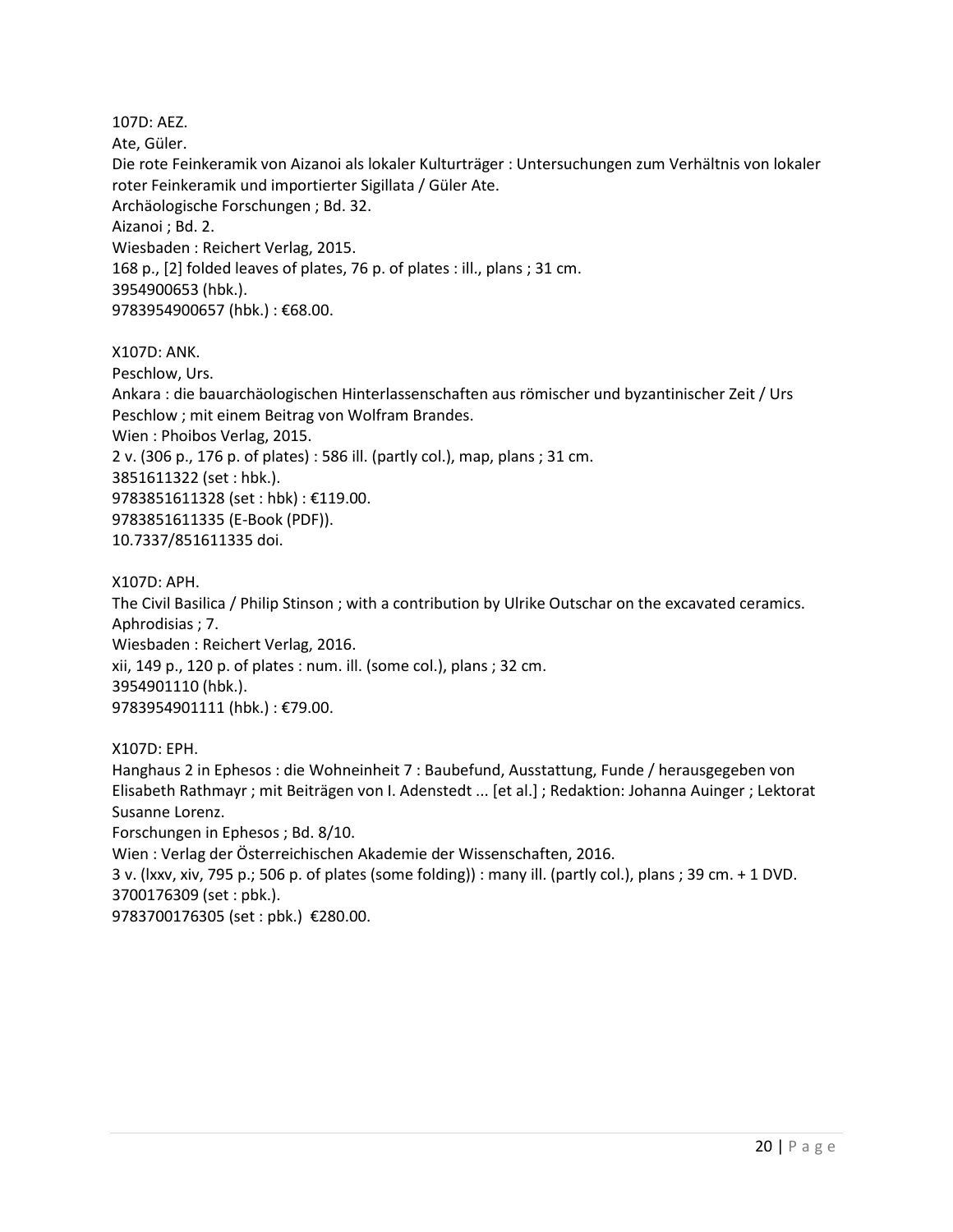X107D: IAS. Iasos e il suo territorio : atti del convegno internazionale per i cinquanta anni della Missione archeologica italiana, Istanbul, 26-28 febbraio 2011 / a cura di Daniela Baldoni, Fede Berti, Marco Giuman. Missione archeologica italiana di Iasos ; 5. Archaeologica ; 170. Roma : Giorgio Bretschneider editore, 2013. xiv, 263 p., lxxxiv p. of plates : ill., plans ; 30 cm. 8876892753 (pbk.). 9788876892752 (pbk.) : €180.00.

X107D: MIL. Kunisch, Norbert, 1934- Funde aus Milet. Teil 3, Die attische Importkeramik / von Norbert Kunisch ; mit einem Beitrag von Norbert Ehrhardt. Deutsches Archäologisches Institut : Milet ; Bd. 5, T. 3. Berlin ; New York : De Gruyter, 2016. x, 220 p., 15, 130 p. of plates (some col.) : ill., plans ; 35 cm. 3110454890 (hbk.). 9783110454895 (hbk.) : €129.95. H.

X107D: PER. Coarelli, Filippo. Pergamo e il re : forma e funzioni di una capitale ellenistica / Filippo Coarelli. Studi ellenistici. Supplementi ; 3, 2016. Pisa : Fabrizio Serra editore, 2016. 283 p. : ill., plans ; 25 cm. 8862278187 (pbk.). 9788862278188 (pbk.) : €245.00.

X107D: PRI. Koenigs, Wolf, 1942- Der Athenatempel von Priene / Wolf Koenigs. Archäologische Forschungen ; Bd. 33. Priene ; Bd. 3. Wiesbaden : Reichert Verlag, 2015. xxxii, 430 p., 40 p. of plates : ill., plans ; 31 cm. + 7 folded leaves in pocket at rear. 3954900645 (hbk.). 9783954900640 (hbk.) : €110.00.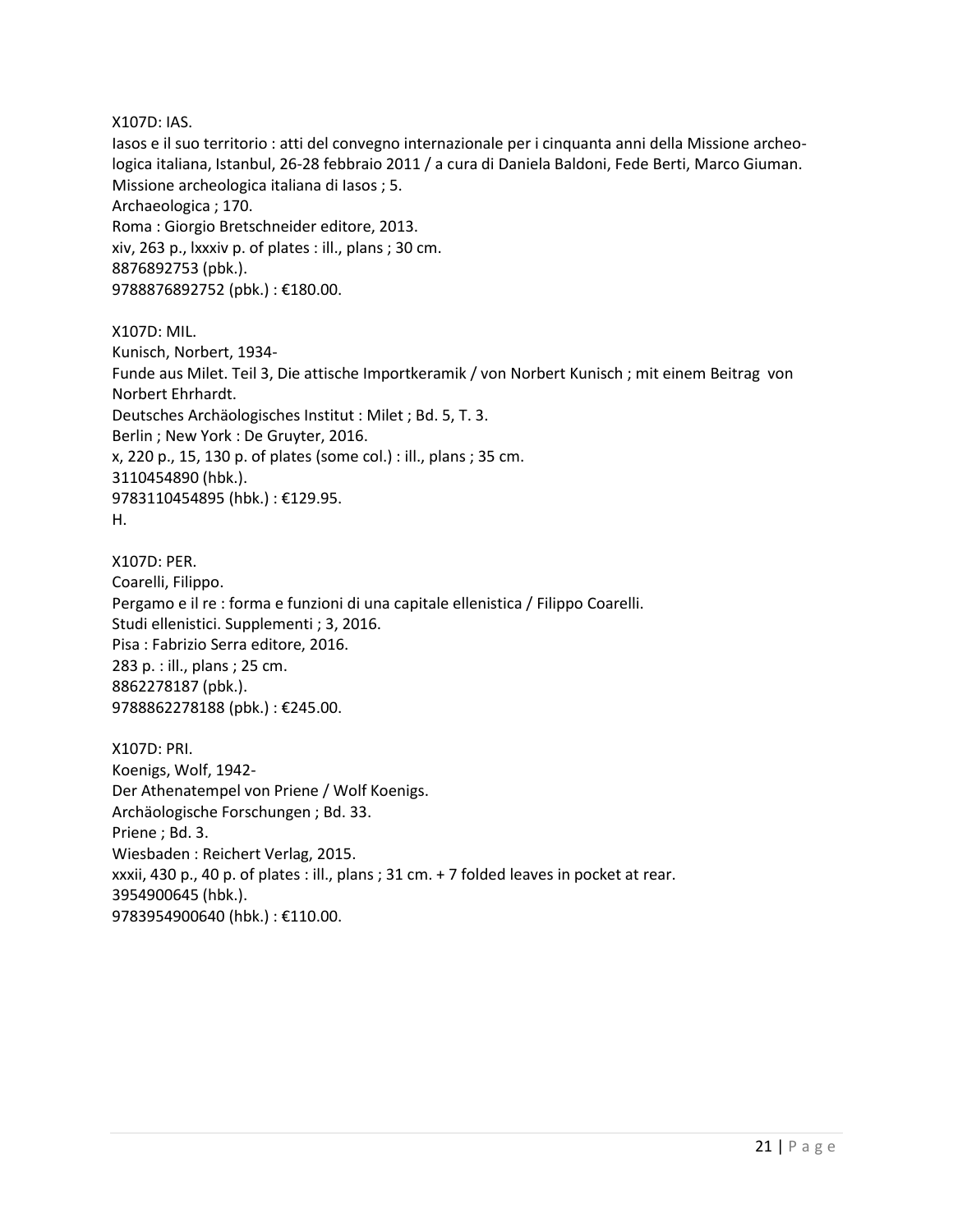107D: TRY.

Landskron, Alice.

Das Heroon von Trysa : ein Denkmal in Lykien zwischen Ost und West : Untersuchungen zu Bildschmuck, Bauform und Grabinhaber / Alice Landskron ; mit Beiträgen von Franz Fichtinger und Gerhard Forstenpointner ; Kunsthistorisches Museum Wien ; Medieninhaber und Herausgeber: Sabine Haag. Schriften des Kunsthistorischen Museums ; Bd. 13. Wien : Holzhausen, der Verlag, [2015]. 2 v. (546 p. ; 206 p. of col. plates (some folding), viii p.), map, plans, ports ; 28 cm. 3902976446 (13A : hbk.). 9783902976444 (13A : hbk.) : €69.90. 3902976462 (13B : hbk.). 9783902976468 (13B : hbk.) : €69.90.

108E: CAR. Melliti, Khaled. Carthage : histoire d'une métropole méditerranéenne / Khaled Melliti. Paris : Perrin, 2016. 549 p. : maps, plan ; 24 cm. 2262041121 (pbk.). 9782262041120 (pbk.) : €25.00.

#### X109B: PYL.

Karageorghis, Vassos.

Pyla-Kokkinokremos : a late 13th century BC fortified settlement in Cyprus, excavations 2010-2011 / by Vassos Karageorghis and Athanasia Kanta ; in association with Artemis Georgiou ; with contributions by Andreas Charalambous .. [et al.].

Studies in Mediterranean archaeology ; v. 141. Uppsala : Åströms, 2014.

xxvi, 260 p., 5 leaves of plates : ill. (some col.), map, plans ; 31 cm. 9198153501 (hbk.).

9789198153507 (hbk.) : €80.00.

109D: HAG.

Langford-Verstegen, Louise C. Hagios Charalambos : a Minoan burial cave in Crete. 12 The pottery / by Louise C. Langford-Verstegen ; with contributions by Philip P. Betancourt, Costis Davaras, Susan C. Ferrence, and Eleni Nodarou ; edited by Philip P. Betancourt, Costis Davaras, and Eleni Stravopodi. Prehistory monographs ; 51. Philadelphia : INSTAP Academic Press, 2015. xx, 145 p., 38., 7 p. of plates : ill. (some col.), maps ; 29 cm. 1931534837 (hbk.). 9781931534833 (hbk.) : £36.00. H.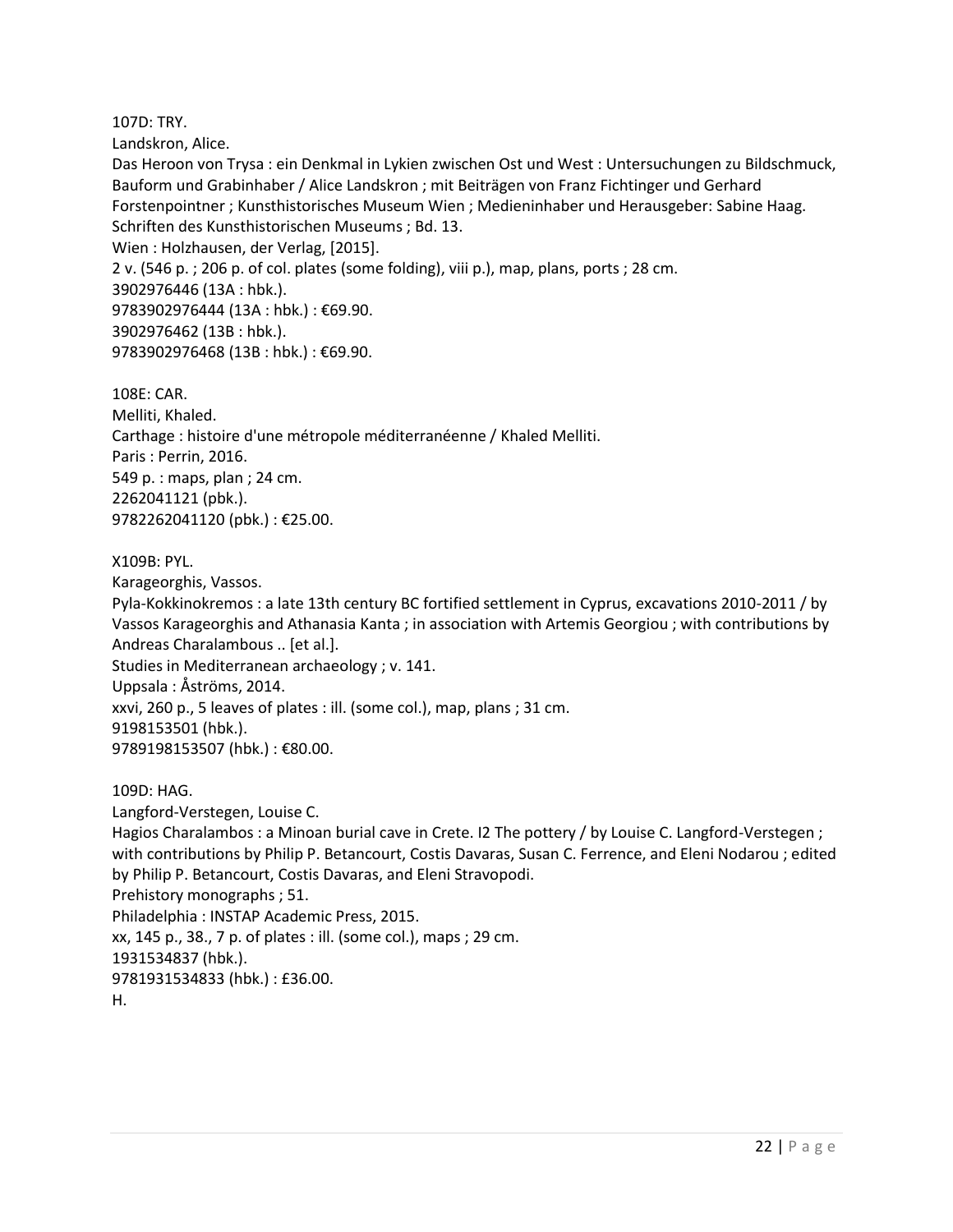X109F: SAM. Gruben, Gottfried, 1929-2003. Der polykratische Tempel im Heraion von Samos / von Gottfried Gruben ; herausgegeben und für den Druck vorbereitet von Hermann J. Kienast. Samos ; Bd. 27. Wiesbaden : Reichert Verlag, 2014. xv, 210 p., 123 p. of plates (some folding) : ill., plan ; 30 cm. + 5 folded sheets in pocket at rear. 3954900416 (hbk.). 9783954900411 (hbk.) : €98.00.

X110A.1: TIR.

Antiche città e paesaggi di Albania : un secolo di ricerche archeologiche italo-albanesi : Museo storico nazionale (Tirana, 12 aprile-20 maggio 2016) = Qytetet antike dhe peizazhi në Shqipëri : një shekull kërkimesch arkeologjike italo-shqiptare : Muzeu Historik Kombëtar (Tirana, 12 aprile-20 maggio 2016) / a cura di Giuseppe Lepore ; saggi di Sonia Antonelli [and nineteen others]. Adrias ; 12.

Bari-S. Spirito : Edipuglia, 2016. 217 p. : ill. (chiefly col.), maps, plans, ports ; 28 cm. 8872287952 (pbk.). 9788872287958 (pbk.) : €45.00.

110A.2: OLT. Oltean, Radu 1970- Dacia, la conquista romana. Vol. 1, Sarmizegetusa / textos e ilustraciones, Radu Oltean ; [traducción, David Serrano Lozano]. Madrid : Desperta Ferro, 2016. 151 p. : col. ill., maps, plans ; 30 cm. 8494518747 (pbk.). 9788494518744 (pbk.) : €24.95.

110A.3: MAR. Marinov, Tchavdar. "Nos ancêtres les Thraces" : usages idéologiques de l'Antiquité en Europe du Sud-Est / Tchavdar Marinov. Historiques. Série Travaux. Paris : L'Harmattan, 2016. 280 p. : ill., maps ; 22 cm. 2343081514 (pbk.). 9782343081519 (pbk.) : €28.50.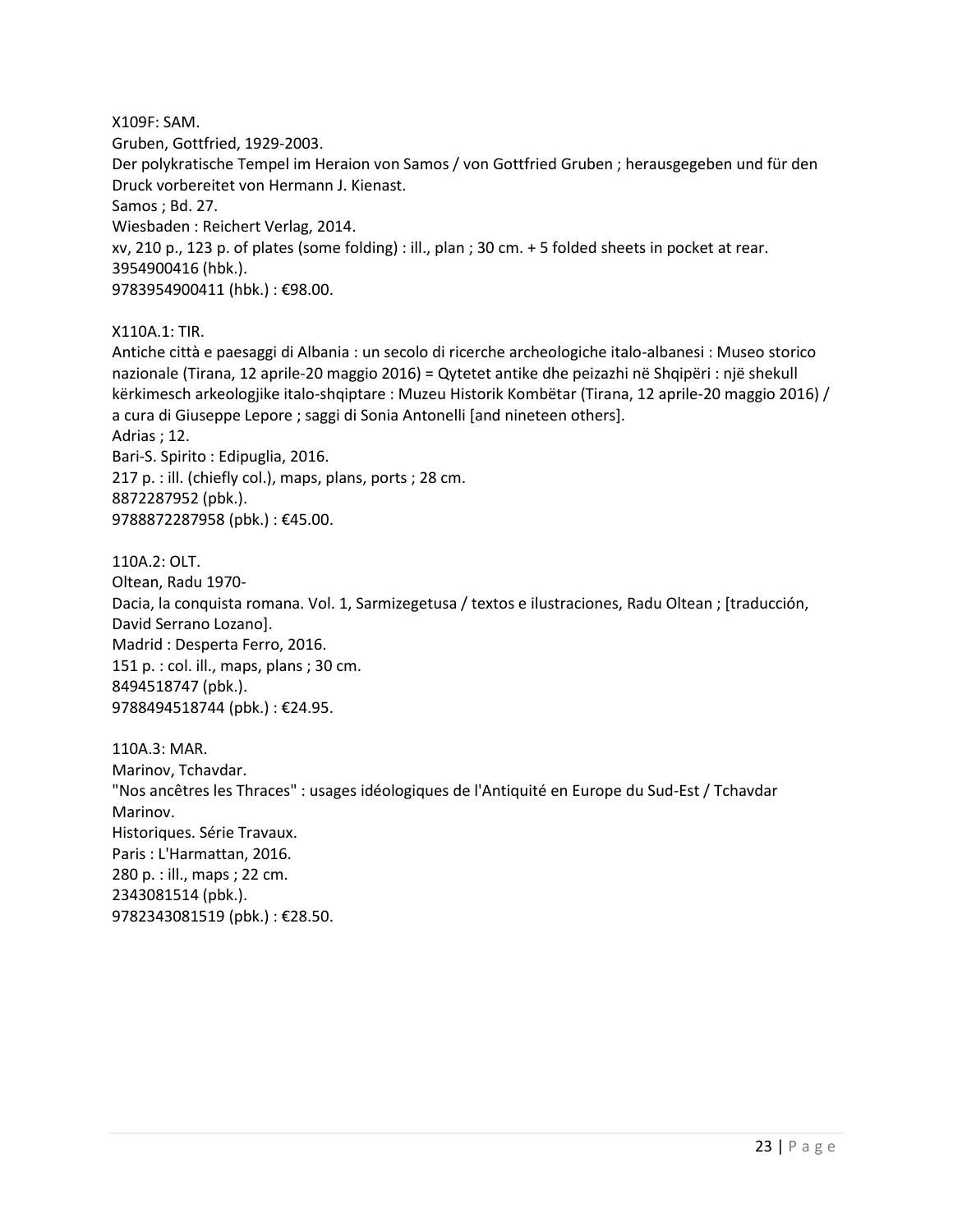#### 112C: MEG.

Mégarika : nouvelles recherches sur Mégare et les cités de la Propontide et du Pont-Euxin : archéologie, épigraphie, histoire : actes du colloque de Mangalia (8-12 juillet 2012) / textes réunis par Adrian Robu et Iulian Bîrzescu ; avec le concours de Denis Knoepfler et Alexandru Avram. De l'archéologie à l'histoire ; 66. Paris : Éditions de Boccard, 2016. 494 p. : ill. (some col.), maps, plans ; 24 cm. 2701803640 (pbk.). 9782701803647 (pbk.) : €67.00.

112F: ATH KER. Stroszeck, Jutta. Der Kerameikos in Athen : Geschichte, Bauten und Denkmäler im archäologischen Park / Jutta Stroszeck. [Möhnesee] : Bibliopolis, 2014. 330 p. : ill. (some col.), maps, plans ; 20 cm. 3943741044 (pbk.). 9783943741049 (pbk.) : €25.00.

112F: ATH THE. Theocharakē, Anna Maria V. Ta archaia teichē tōn Athēnōn / Anna Maria V. Theocharakē. Hellēnikē Epigraphikē Hetaireia ; 18. Athēna : Hellēnikē Epigraphikē Hetaireia, 2015. 445 p. : ill. (some col.), plans ; 28 cm. 6188230616 (pbk.). 9786188230613 (pbk.) : €50.00.

X112i: TIR. Brüggemann, Nora. Kult im archaischen Tiryns : eine Analyse neuer Befunde und Funde / Nora Brüggemann ; Deutsches Archäologisches Institut. Tiryns : Forschungen und Berichte ; Bd 18. Wiesbaden : Reichert Verlag, 2015. xv, 342 p., 25 p. of plates, 2 folding leaves of plates : ill., plans ; 33 cm. 3954900475 (hbk.). 9783954900473 (hbk.) : €68.00.

X113C: MES. Gia to philo mas : scritti in ricordo di Gaetano Messineo / a cura di E. Mangani, A. Pellegrino. Memorabilia ; 3. Monte Compatri (RM) : Espera, [2016]. 366 p. : ill. (some col.), maps, plans, port. ; 30 cm. 8894158233 (pbk.). 9788894158236 (pbk.) : €85.00.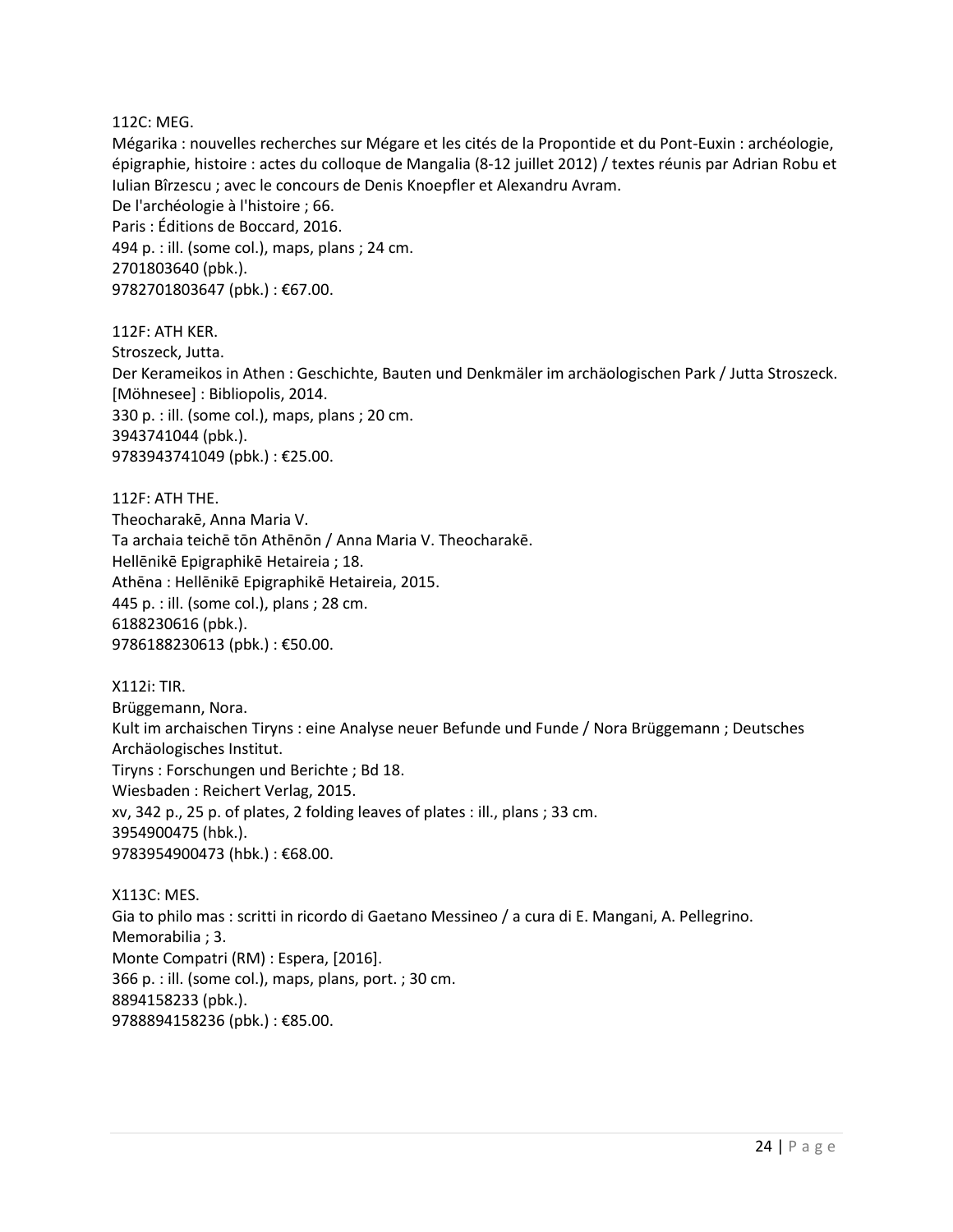Online.

Research into pre-Roman burial grounds in Italy / edited by Albert J. Nijboer, Sarah L. Willemsen, Peter A. J. Attema, Jorn F. Seubers. Caeculus : papers on Mediterranean archaeology and Greek & Roman studies ; 8. Leuven, Belgium ; Walpole, Mass. : Peeters, 2013. xi, 220 p. : ill. (some col.), plans ; 24 cm. 9042930098 (pbk.). 9789042930094 (pbk.): €60.00.

X113Q: FIN.

Finziade. 1, Scavi sul Monte Sant'Angelo di Licata (2003-2005) / a cura di Gioacchino Francesco La Torre, Fabrizio Mollo. Archaeologica ; 172. Roma : G. Bretschneider, 2013. xiii, 564 p., xvi p. of plates : ill. (some col.), maps, plans ; 30 cm. + 1 loose folded leaf of plates in pocket at rear. 8876892796 (pbk.). 9788876892790 (pbk.) : €270.00.

114B: CAS. Castillo Barranco, Juan Carlos. Las presas romanas en España / Juan Carlos Castillo Barranco. BAR international series ; 2714. Oxford : Archaeopress, 2015. 1 vol. (various pagings) : ill. (some col.), maps ; 30 cm. 1407313673 (pbk.). 9781407313672 (pbk.) : £49.00. B.

114C: MÉR. Sastre de Diego, Isaac, 1978- Mérida capital cristiana de Roma a Al-Andalus / Isaac Sastre de Diego. Cuadernos emeritenses ; 41. Mérida : Museo Nacional de Arte Romano, [2015]. 297 p. : ill., plans ; 21 cm.  $(pbk.)$ : €15.00.

X114G: CAR. Michel, François, 1963- La Corse / François Michel, Dominique Pasqualaggi. Carte archéologique de la Gaule ; 2A - 2B. Paris : Académie des Inscriptions et Belles-Lettres, Ministère de l'Education Nationale, Ministère de la Recherche, Ministère de la Culture et de la Communication, Maison des Sciences de l'Homme, 2013, 2014. 315 p. : ill., maps, plans ; 30 cm. 2877543153 (pbk.). 9782877543156 (pbk.) : €31.00.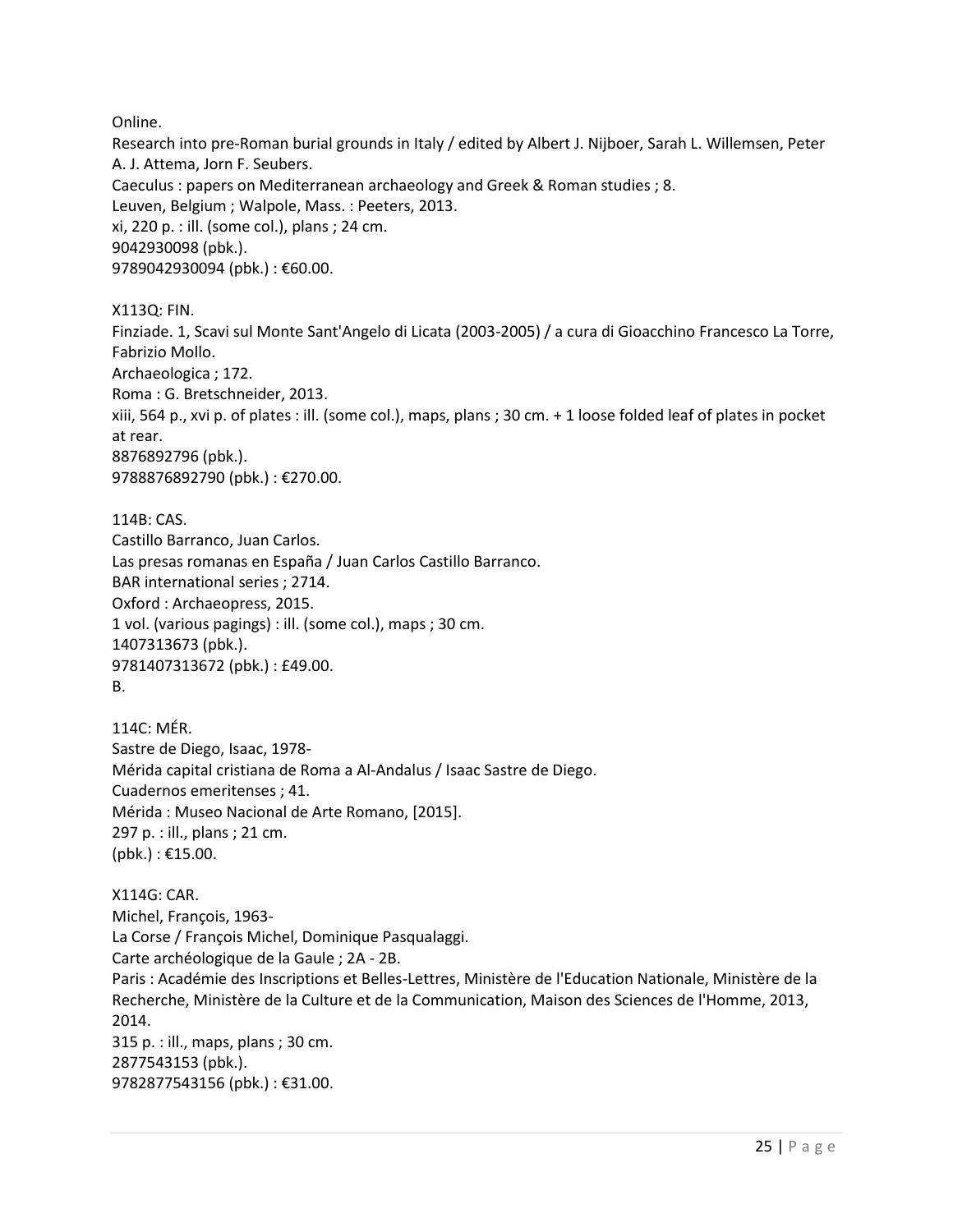#### 114G: CLA.

Les piles funéraires gallo-romaines du sud-ouest de la France / édition préparée par Pascale Clauss-Balty ; avec l'aide de Daniel Schaad, Pierre Sillières et Michel Vidal ; avec la participation, pour le catalogue des monuments, de J. Lauffray, R. Monturet et J. Schreyeck, de l'Institut de recherches sur l'architecture antique (USR 3155), bureau de Pau, et de Georges Soukiassan, ingénieur de recherche à l'Institut français d'archéologie orientale (IFAO) au Caire. Archaia : cahiers d'histoire, d'archéologie et de littérature antiques de l'UPPA ; 3. Pau : Université de Pau et des pays de l'Adour, [2016]. 231 p. : ill. (some col.), col. maps, plans ; 30 cm.

2353110630 (pbk.).

9782353110636 (pbk.) : €30.00.

114G: ROU.

Objets de cultes gaulois et romains entre Rhône et Alpes : travaux du projet collectif de recherches "Autour des Voconces" / sous la direction de Nicolas Rouzeau et Michèle Bois. Paris : Errance, 2016.

205 p. : ill. (mostly col.), maps, plans ; 28 cm. 2877725928 (pbk.).

9782877725927 (pbk.) : €29.00.

114H: NÎM. Nîmes romaine : avec reconstitutions graphiques. Connaissance des arts. Numéro hors série ; 673. Paris : Société française de promotion artistique, 2015. 40 p. : col. ill. ; 17 x 24 cm. 2758006197 (pbk.). 9782758006190 (pbk.) : €11.50.

114H: VAL. Gilles, Amaury. Vivre et produire dans les campagnes de la colonne de Valence (IIe av. - VIe s. apr. J.-C.) / Amaury Gilles ; préface de François Favory ; avant propos: Site archéologique de Soyons et la communauté de commune Rhône Crussol et les Amis de Chabrillan. Archéologie et histoire romaine ; 34. Autun : Éditions Mergoil, 2016. [v], 683 p. : ill. (some col.), maps, plans ; 30 cm. 2355180563 (pbk.). 9782355180569 (pbk.) : €69.00. B. or R.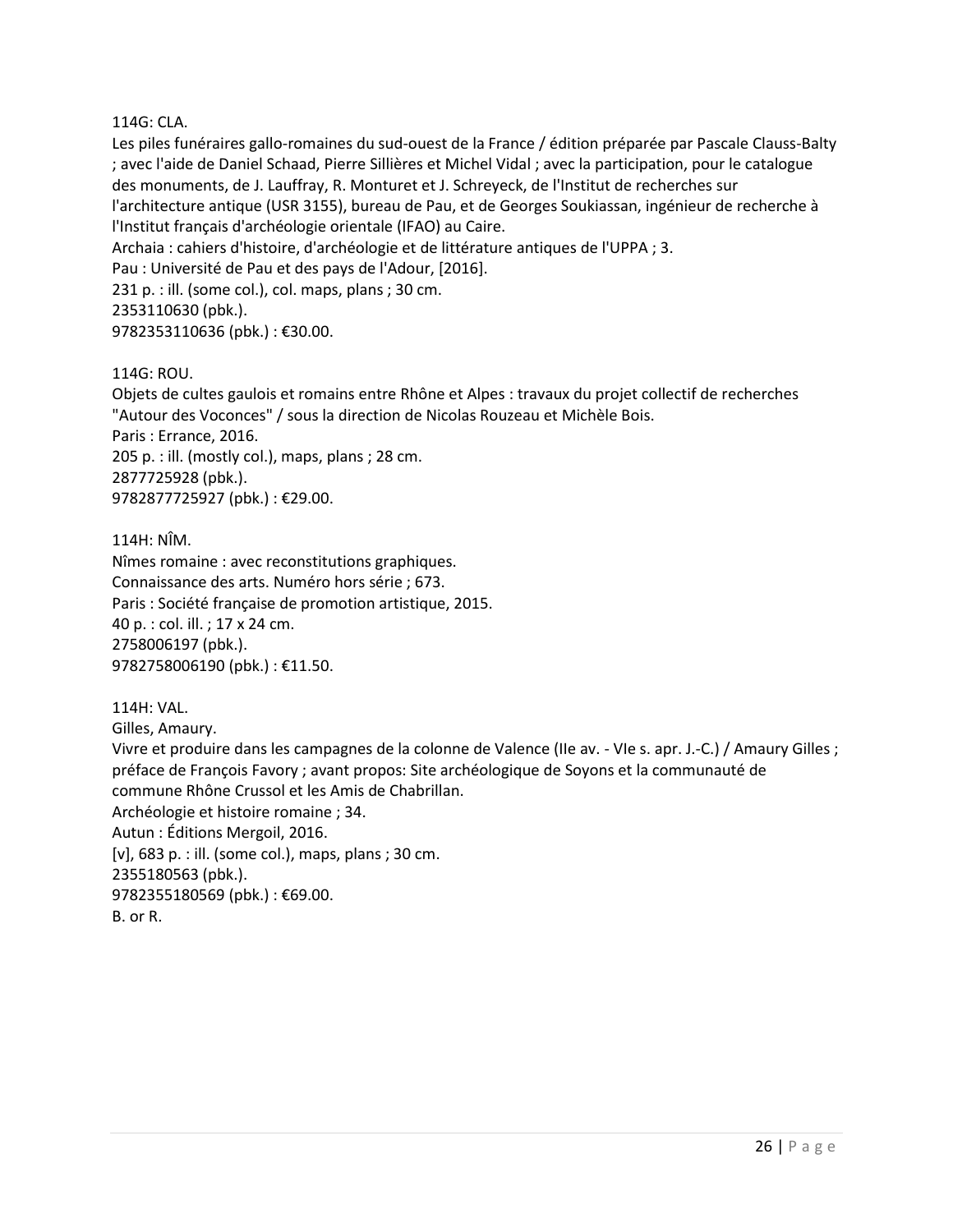114H: VER.

Bénard, Jacky.

Urbanisme, habitat et socitété d'un vicus gallo-romain : Vertillum, cité des Lingons (Vertault, Côte-d'Or) / Jacky Bénard ; avec la collaboration de Martine Méniel ; restitutions de Pascal Désert et Frédérique Bénard.

Archéologie et histoire romaine ; 32. Autun : Éditions Mergoil, 2016. 223 p. : ill. (some col.), plans ; 30 cm. 2355180520 (pbk.). 9782355180521 (pbk.) : €52.00. B.

X115A: GAL.

Gall, Fabian.

Siedlungen der Römischen Kaiser- und Völkerwanderungszeit in der westlichen Altmark : ausgehend von den Siedlungen bei Benkendorf, Chüttlitz, Klötze und Stappenbeck / Fabian Gall ; herausgegeben von Harald Meller.

Veröffentlichungen des Landesamtes für Archäologie--Landesmuseum für Vorgeschichte--Sachsen-Anhalt ; Bd. 65.

Halle an der Saale : Landesamt für Denkmalpflege und Archäologie Sachsen-Anhalt, Landesmuseum für Vorgeschichte, 2012.

522 p. (5 folded) : ill., maps, plans ; 31 cm. + 1 folded plan in pocket at rear. 3939414697 (hbk.).

9783939414698 (hbk.) : €49.00.

115B: COL. Jung, Patrick. Die römischen Beinartefakte aus dem Gebiet der Colonia Ulpia Traiana (Xanten) / Patrick Jung ; unter Mitwirkung von Hubert Berke und Astrid Dingeldey ; mit einem Beitrag von Ina Vanden Berghe und Marina Van Bos. Xantener Berichte ; Bd. 26. Darmstadt : Verlag Philipp Von Zabern, [2013]. x, 313 p., 109 p. of plates : ill. (some color) ; 29 cm. 3805347901 (hbk.). 9783805347907 (hbk.) : €75.00.

115B: COL. Precht, Gundolf. Die Capitolsinsula der Colonia Ulpia Traiana : siedlungsgeschichtliche Entwicklung / Gundolf Precht. Xantener Berichte ; Bd. 25. Darmstadt : Verlag Philipp von Zabern, [2013]. xiv, 542 p. : ill. (some col.), plans ; 29 cm + 25 folded plans in cover ; 29 cm. 3805347464 (set : hbk.). 9783805347464 (set : hbk.) : €129.00.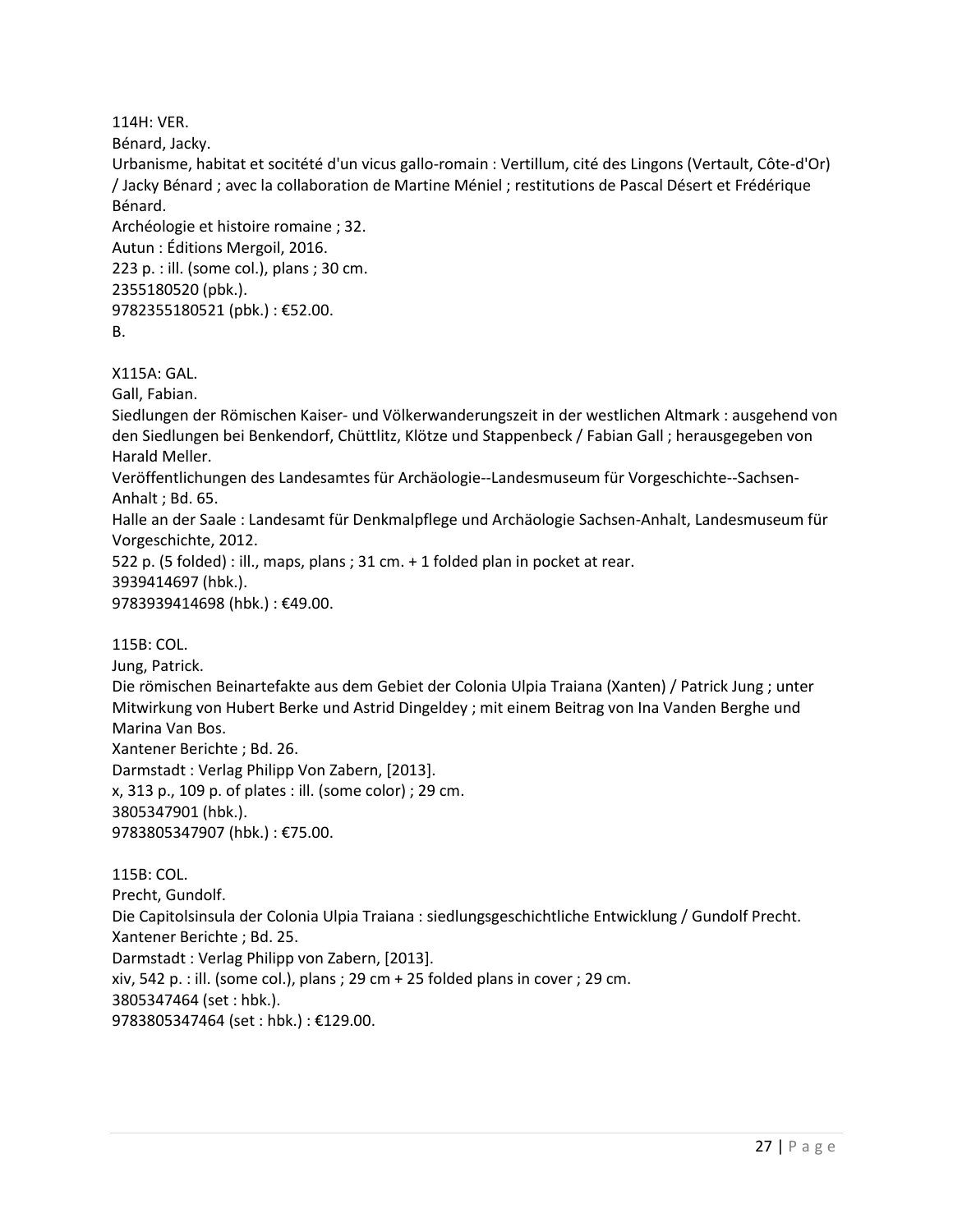X115H: PIE.

Lau, Nina.

Pilgramsdorf/Pielgrzymowo : ein Fundplatz der römischen Kaiserzeit in Nordmasowien : eine Studie zu Archivalien, Grabsitten und Fundbestand / von Nina Lau. Studien zur Siedlungsgeschichte und Archäologie der Ostseegebiete ; Bd. 11. Neumünster : Wachholtz, 2012. 219 p. : ill. (some col.), maps ; 31 cm. 3529013714 (hbk.). 9783529013713 (hbk.) : €50.00.

115J: AUG.

Wiederentdeckt! : Basilius Amerbach erforscht das Theater von Augusta Raurica : Beiträge zu dem zwischen 1588 und 1591 entstandenen Manuskript O IV 11 in der Universitätsbibliothek Basel / herausgegeben von Thomas Hufschmid und Barbara Pfäffli. Publikationen der Universitätsbibliothek Basel ; Nr. 42. Basel : Schwabe Verlag, 2015. 135 p. : col. ill., facsims, plans, ports ; 29 cm. 3796535062 (pbk.). 9783796535062 (pbk.) : €35.00. B. or R. 115J: AVE.

Deschler-Erb, Sabine.

Tier und Kult : Spezielle Tierknochendeponierungen der Spätlatène- und Römerzeit aus Aventicum/ Avenches (CH) im nordalpinen Vergleich / Sabine Deschler-Erb.

Documents du Musée romain d'Avenches ; 27.

Avenches : Musée romain d'Avenches, 2015.

264 p. : ill., maps ; 30 cm. + CD-ROM inside rear cover. 2970070790 (pbk.).

<span id="page-27-0"></span>9782970070795 (pbk.) : Sw.fr.50.

#### 117-119: ANCIENT HISTORY

117C: PAR. Parzinger, Hermann. Abenteuer Archäologie : eine Reise durch die Menschheitsgeschichte / Hermann Parzinger. München : C.H. Beck, 2016. 255 p. : 71 col. ill., maps, plans, ports ; 25 cm. 3406696392 (hbk.). 9783406696398 (hbk.) : €19.95. H.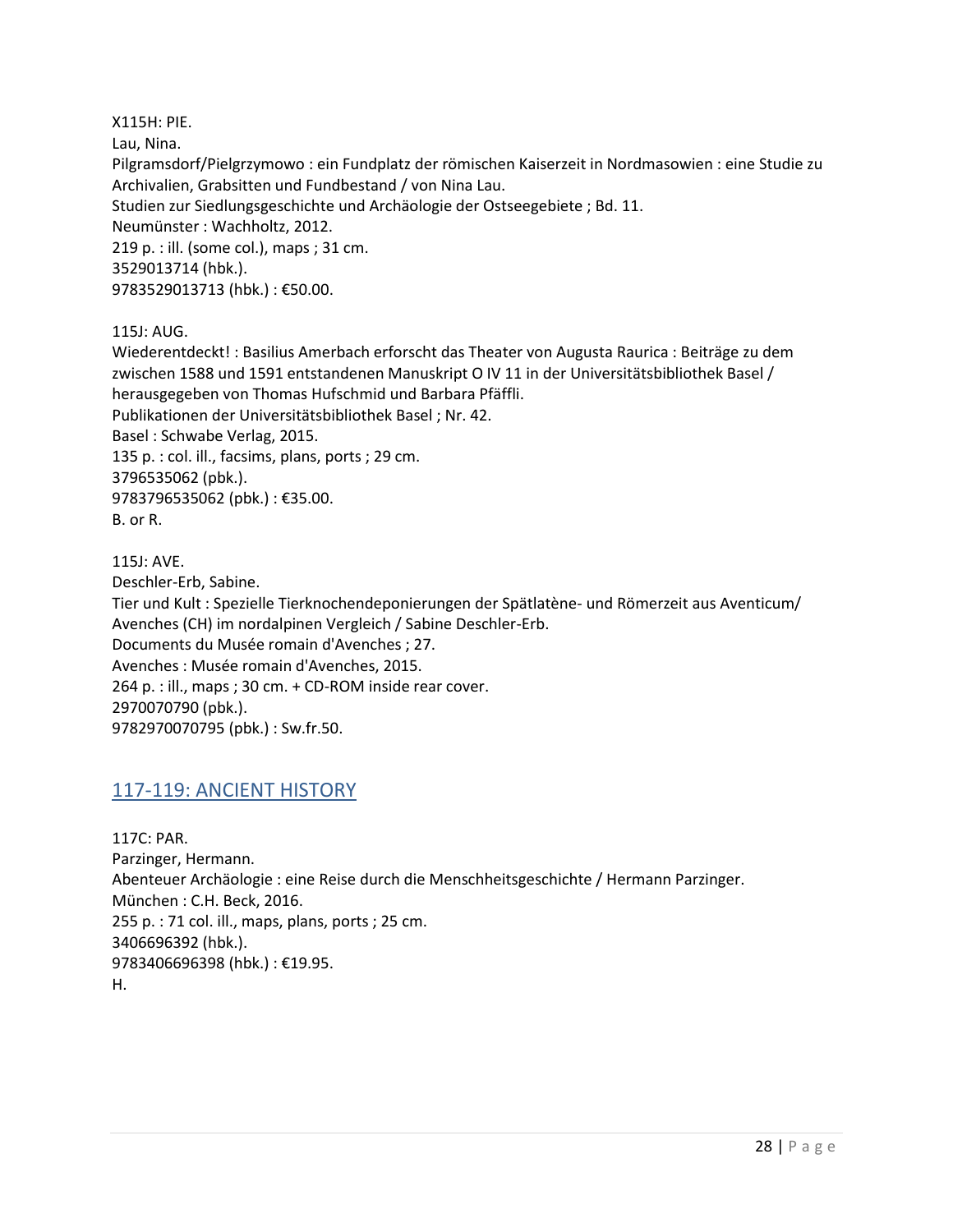118L: ROM. Romm, James S. Der Geist auf dem Thron : der Tod Alexander des Grossen und der mörderische Kampf um sein Erbe / James Romm ; aus dem Englischen von Karl Heinz Siber. München : C.H. Beck, 2016. 352 p. : ill., maps ; 23 cm. 3406688039 (hbk.). 9783406688034 (hbk.) : €26.95. H.

119D: LEB. Le Bohec, Yann. Spartacus, chef de guerre / Yann Le Bohec. L'art de la guerre. Paris : Tallandier, 2016. 219 p. : ill., maps ; 22 cm. 9791021017474 (pbk.) : €17.90.

119D: MIN. Les premiers temps de Rome : VIe-IIIe siècles av. J.C. : la fabrique d'une histoire : actes du colloque des 5 et 6 juin 2014, Université de Nantes / sous la direction de Bernard Mineo et Thierry Piel. Collection "Histoire". Série "Histoire ancienne". Rennes : Presses universitaires de Rennes, [2016]. 262 p. ; 24 cm. 2753549044 (pbk.). 9782753549043 (pbk.) : €20.00.

119D: SLA. Marcus Antonius : history and tradition / edited by Dariusz Słapek, Ireneusz Łuć. Lublin : Maria Curie-Skłodowska University Press, 2016. 290 p. : ill. ; 24 cm. 8377847973 (pbk.). 9788377847978 (pbk.) : zł.31.77.

119D.2: STR. Strauss, Barry S. The death of Caesar : the story of history's most famous assassination / Barry Strauss. First Simon & Schuster hardcover ed.. New York ; London : Simon & Schuster, 2015. xx, 323 p., [8] p. of plates : ill., maps, plan ; 24 cm. 1451668791 (hbk.). 9781451668797 (hbk.) : \$27.00. 9781451668827 (e-book).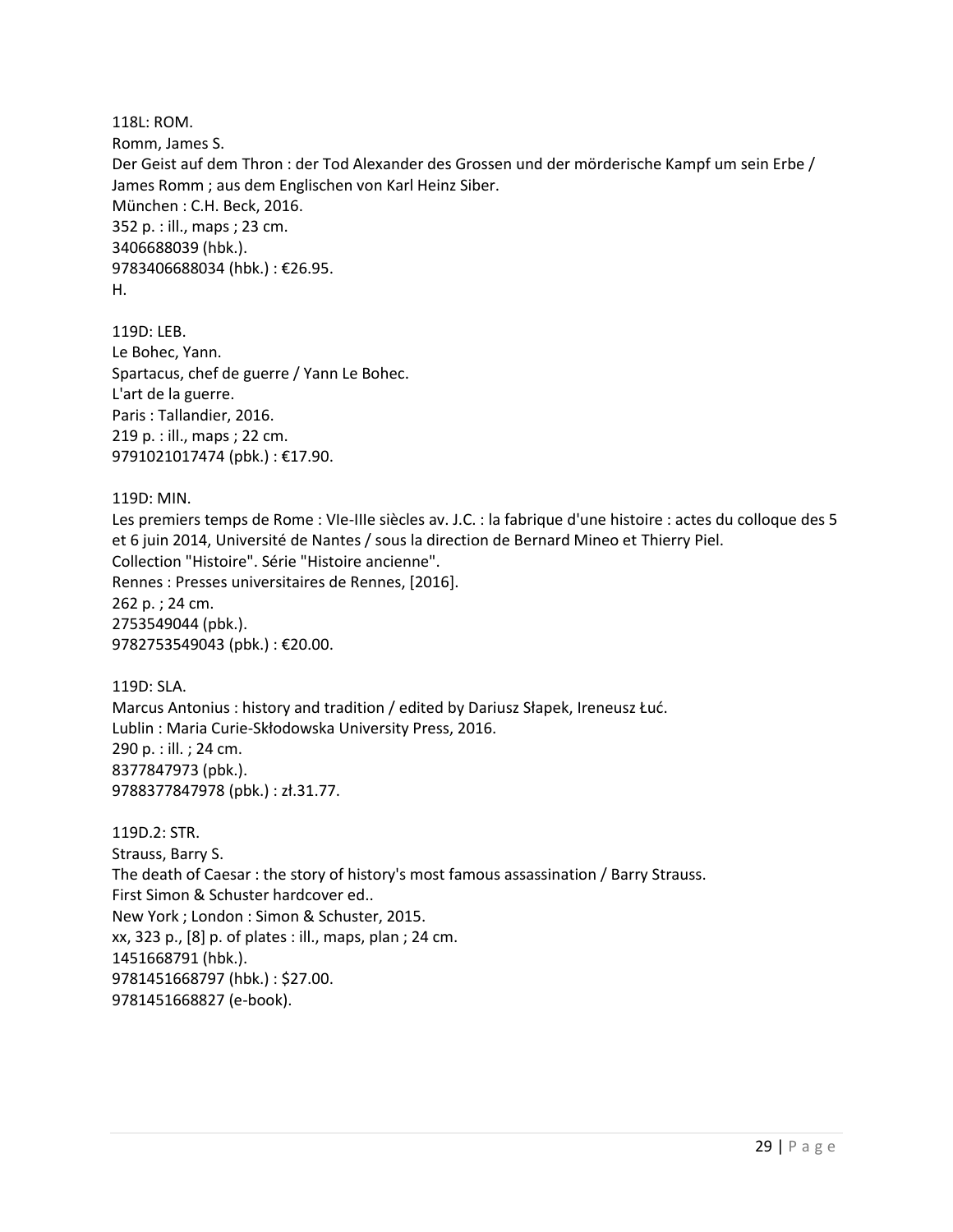119F.1: LÓP.

Actes, 2on Congrés Internacional d'Arqueologia i Món Antic : August i les províncies occidentals, 2000 aniversari de la mort d'August : Tarragona, 26-29 de novembre de 2014 / edició a cura de Jordi López Vilar.

Tarragona : Fundación Privada Mútua Catalana, 2015. 2 v. (268, 277 p.) : ill., maps, plans ; 30 cm. 8460837939 (set : pbk.). 9788460837930 (set : pbk.) : €40.00. 8460838595 (v. 1 : pbk.). 9788460838593 (v. 1 : pbk.). 8460838609 (v. 2 : pbk.). 9788460838609 (v. 2 : pbk.).

119F.1: PET. Petersen, Traute, 1941- Augustus : die Inszenierung von Politik / Traute Petersen. Kalliope : Studien zur griechischen und lateinischen Poesie ; Bd. 13. Heidelberg : Universitätsverlag Winter, 2015. 131 p. : [8] ports ; 22 cm. 3825364925 (hbk.). 9783825364922 (hbk.) : €29.00.

119F.5: BAR. The Emperor Nero : a guide to the ancient sources / Anthony A. Barrett, Elaine Fantham, and John C. Yardley, editors. Princeton, NJ ; Oxford : Princeton University Press, 2016. xxiii, 300 p. : ill., maps ; 24 cm. 0691156514 (pbk.). 9780691156514 (pbk.) : £24.95 / \$35.00. R.

119G.1: ZIS. A companion to the Flavian age of imperial Rome / edited by Andrew Zissos. Blackwell companions to the ancient world. Ancient history. Chichester, UK ; Malden, MA : John Wiley & Sons, 2016. xxi, 602 p. : ill., map, plan ; 26 cm. 1444336002 (hbk.). 9781444336009 (hbk.) : £120.00. 9781118878170 (pdf). 9781118878095 (epub). R.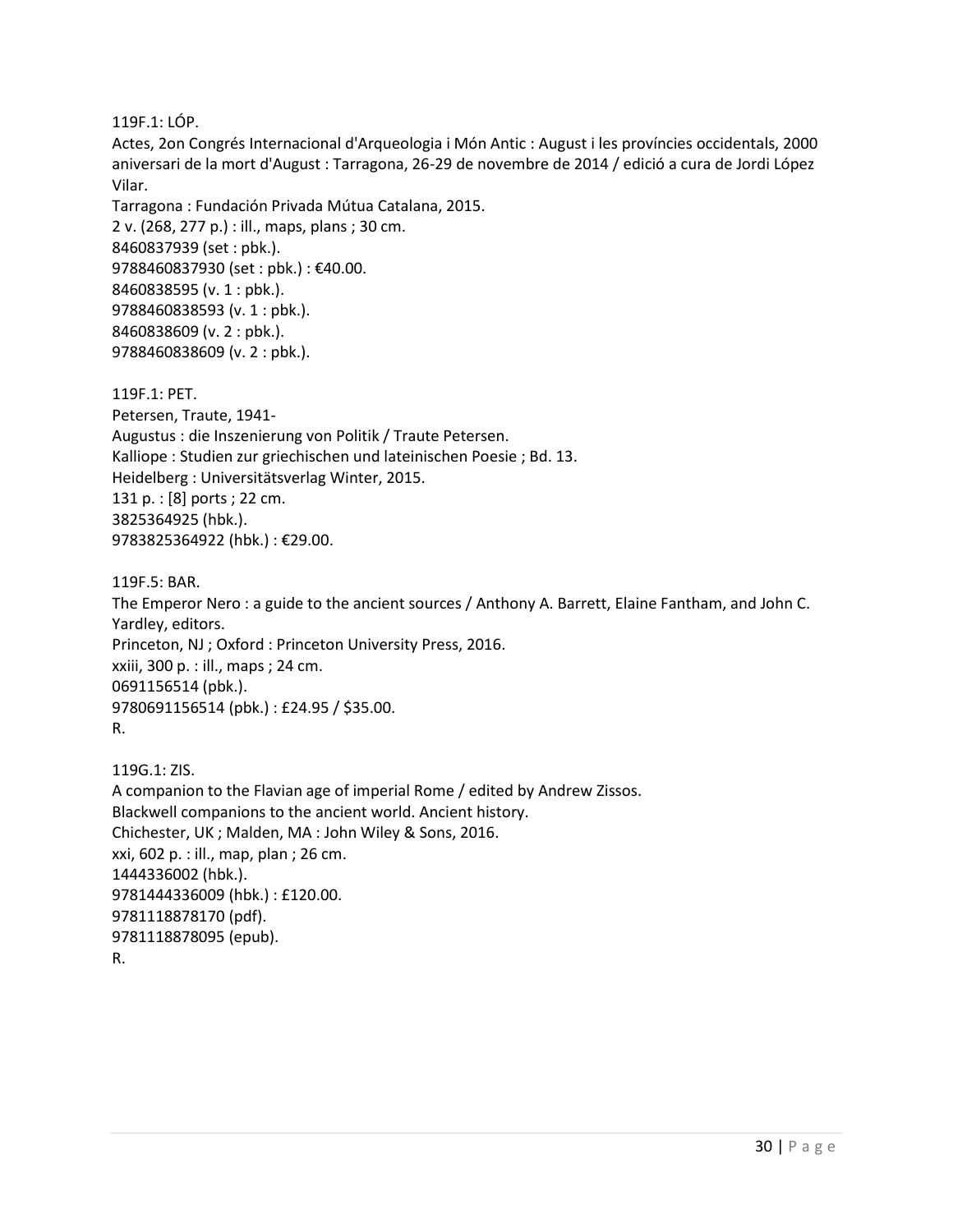119J.4: ALT. Altmayer, Klaus. Elagabal : Roms Priesterkaiser und seine Zeit / Klaus Altmayer. Nordhausen : Verlag Traugott Bautz GmbH, [2014]. 259 p. : ill. ; 23 cm. 3883099287 (pbk.). 9783883099286 (pbk.) : €20.00. 9783869457345 (online).

119M: FUH.

Rom und Mailand in der Spätantike : Repräsentationen städtischer Räume in Literatur, Architektur und Kunst / herausgegeben von Therese Fuhrer. Topoi. Berlin studies of the ancient world ; Bd. 4. Berlin ; Boston : De Gruyter, 2011. xx, 448 p. : ill. (some col.), plans ; 25 cm. 3110222132 (hbk.). 9783110222135 (hbk.) : £63.99. 9783110222142 (e-book).

119N: MIL. Aspects of the Roman East : papers in honour of Professor Fergus Millar / edited by Samuel N.C. Lieu and Paul McKechnie. Studia antiqua australiensia ; v. 7. Turnhout : Brepols ; [Sydney] : Ancient History Documentary Research Centre, Macquarie University, 2016. xv, 269 p. : ill. (some col.), map, plans, ports. ; 24 cm. 2503528759 (v. 2 : pbk.). 9782503528755 (v. 2 : pbk.) : €65.00.

119Q: MAR. Maraval, Pierre, 1936- Justinien : le rêve d'un empire chrétien universel / Pierre Maraval. Paris : Tallandier, 2016. 427 p. : maps ; 22 cm. 9791021016422 (pbk.) : €22.90.

#### <span id="page-30-0"></span>120: CHRISTIANITY, JUDAISM ETC.

120B: BAS. Chrétiens persécuteurs : destructions, exclusions et violences religieuses au IVe siècle / sous la direction de Marie-Françoise Baslez. Bibliothèque Albin Michel Histoire. Paris : Albin Michel, 2014. 460 p. : maps ; 23 cm. 2226306803 (pbk.). 9782226253767 (pbk.) : €25.00.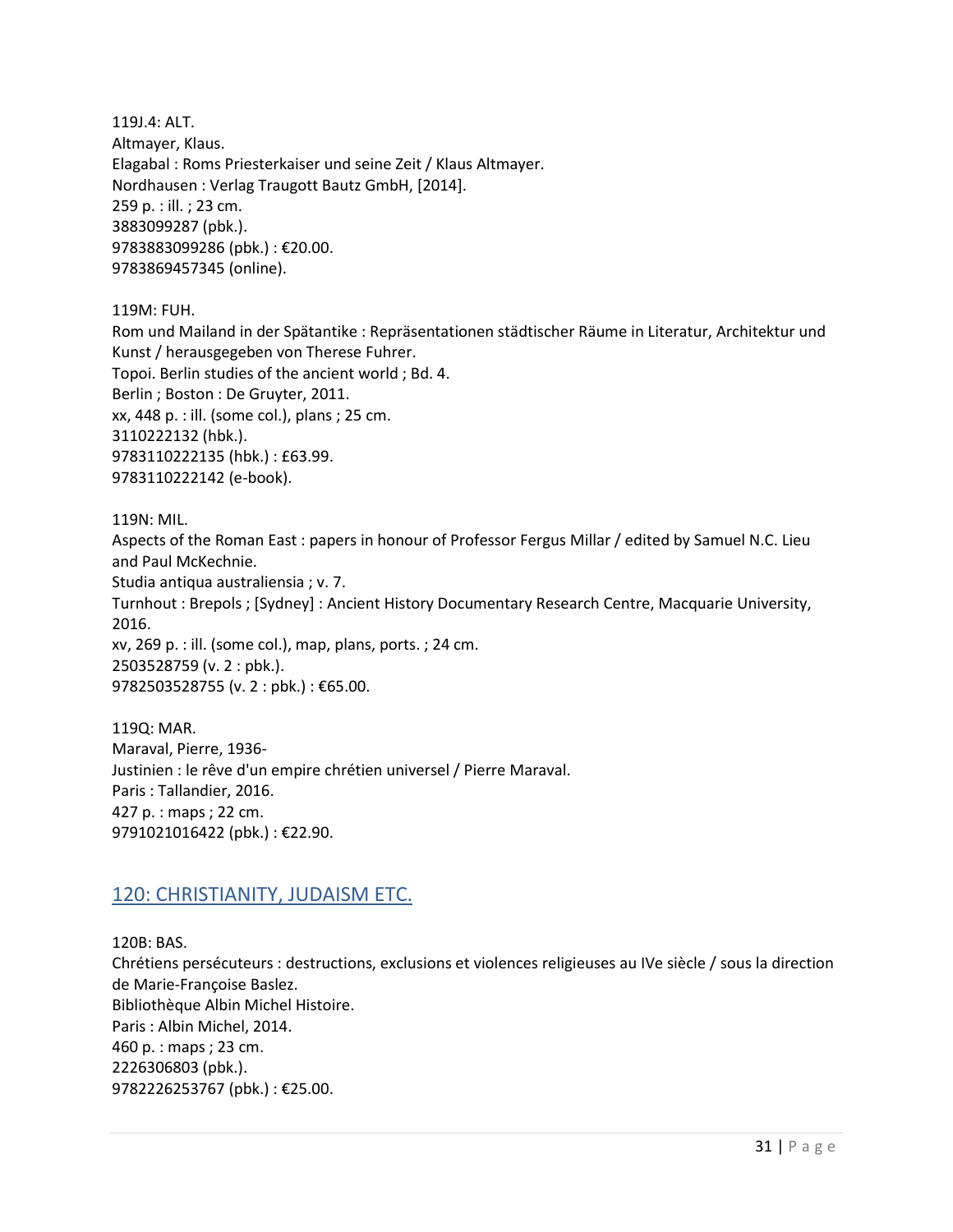120C: BIA.

Bianchi, Ugo.

Religions in antiquity. Vol. 1, Christiana / Ugo Bianchi ; scritti di Ugo Bianchi raccolti e pubblicati a cura di Lorenzo Bianchi ; introduzione di Giulia Sfameni Gasparro ; indici a cura di Ennio Sanzi.

Pubblicazioni del Centro di ricerche di metafisica. Collana Temi metafisici e problemi del pensiero antico ; 132.

Milano : Vita e pensiero, 2014. 221 p. ; 22 cm. 883432160X (pbk.). 9788834321607 (pbk.) : €25.00.

120C: BIA.

Bianchi, Ugo.

Religions in antiquity. Vol. 2, Gnostica et manichaica / Ugo Bianchi ; scritti di Ugo Bianchi raccolti e pubblicati a cura di Lorenzo Bianchi ; introduzione di Giulia Sfameni Gasparro ; indici a cura di Ennio Sanzi.

Pubblicazioni del Centro di ricerche di metafisica. Collana Temi metafisici e problemi del pensiero antico ; 138.

Milano : Vita e pensiero, 2015.

x, 285 p. ; 22 cm. 8834321618 (pbk.). 9788834321614 (pbk.) : €28.00.

120D: CLA.

Clark, Gillian (E. Gillian). Monica : an ordinary saint / Gillian Clark. Women in antiquity. Oxford ; New York, NY : Oxford University Press, 2015. [viii], 199 p. : ill., map ; 24 cm. 0199988390 (pbk.). 9780199988396 (pbk.) : £18.99. H. or R.

120G: DUR. Colères et repentirs divins : actes du colloque organisé par le Collège de France, Paris, les 24 et 25 avril 2013 / Jean-Marie Durand, Lionel Marti, Thomas Röler (éds.). Orbis biblicus et orientalis ; 278. Fribourg : Academic Press ; Göttingen : Vandenhoeck & Ruprecht, 2015. x, 393 p. : ill. ; 24 cm. 3727817852 (Academic Press Fribourg : hbk.). 9783727817854 (Academic Press Fribourg : hbk.) : €125.00. 3525544049 (Vandenhoeck & Ruprecht : hbk.). 9783525544044 (Vandenhoeck & Ruprecht : hbk.) : €125.00.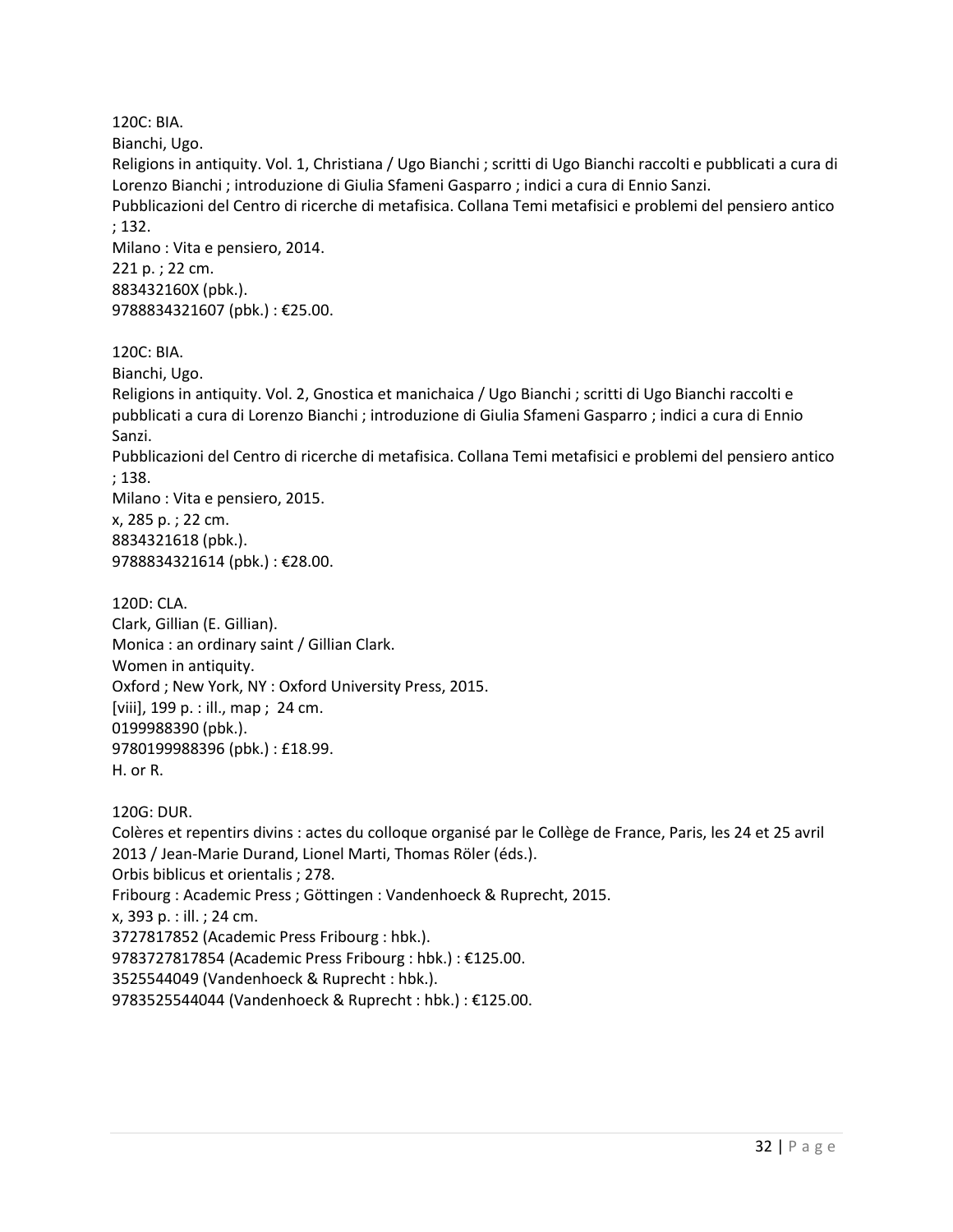## <span id="page-32-0"></span>121: POLITICS AND LAW

121C: ITG. Itgenshorst, Tanja. Denker und Gemeinschaft : Polis und politisches Denken im archaischen Griechenland / Tanja Itgenshorst. Paderborn : Ferdinand Schöningh, 2014. 373 p. ; 24 cm. 3506778919 (hbk.). 9783506778918 (hbk.) : €59.00.

121J: GRO. Groten, Andreas, 1982- Corpus und universitas : römisches Körperschafts- und Gesellschaftsrecht : zwischen griechischer Philosophie und römischer Politik / Andreas Groten. Ius Romanum ; 3. Tübingen : Mohr Siebeck, 2015. xv, 477 p. ; 23 cm. 316153316X (pbk.). 9783161533167 (pbk.): €84.00.

#### <span id="page-32-1"></span>122-123: RELIGION AND PHILOSOPHY

122A: BAS.

Les dieux et le pouvoir : aux origines de la théocratie / sous la direction de Marie-Françoise Baslez et Christian-Georges Schwentzel. Collection "Histoire". Série "Histoire ancienne". Rennes : Presses universitaires de Rennes, [2016]. 178 p. ; 24 cm. 2753548641 (pbk.).

9782753548640 (pbk.) : €18.00.

122A: BON. Dieux des Grecs, dieux des Romains : panthéons en dialogue à travers l'histoire et l'historiographie / sous la direction de Corinne Bonnet, Vinciane Pirenne-Delforge, Gabriella Pironti. Artes ; 5. Bruxelles : Belgisch Historisch Insituut te Rome, 2016. 249 p. : ill. ; 27 cm. 9074461816 (pbk.). 9789074461818 (pbk.) : €65.00.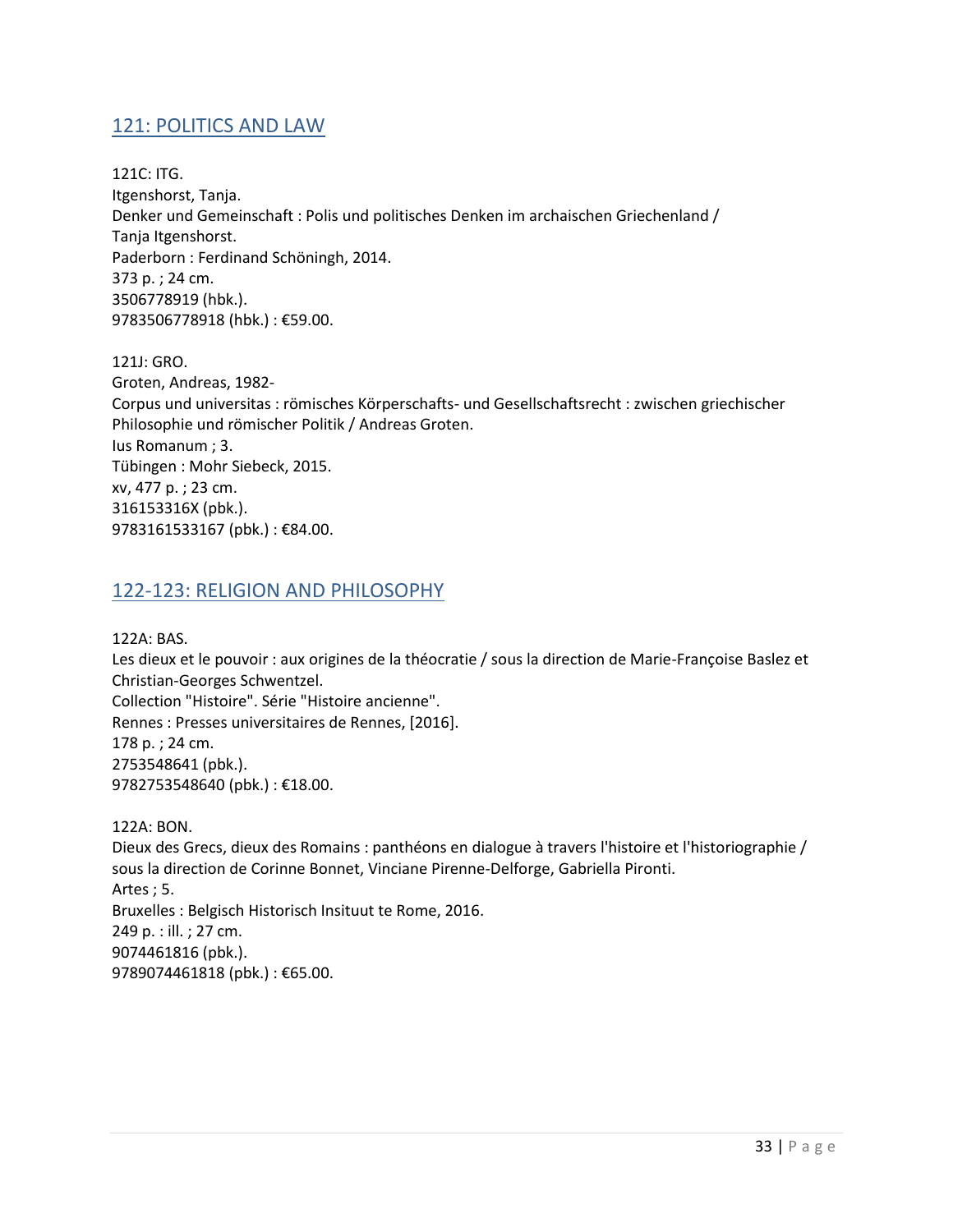#### 122A: KIS.

Sanctuaries and the power of consumption : networking and the formation of elites in the archaic western Mediterranean world : proceedings of the international conference in Innsbruck, 20th-23rd March 2012 / edited by Erich Kistler, Birgit Öhlinger, Martin Mohr and Matthias Hoernes. Philippika : Altertumswissenschaftliche Abhandlungen = Contributions to the study of ancient world cultures ; 92. Wiesbaden : Harrassowitz Verlag, 2015.

xxix, 554 p. : ill., maps, plans ; 25 cm. 3447105070 (hbk.). 9783447105071 (hbk.) : €120.00.

#### 122A: LAF.

Espaces sacrés dans la Méditerranée antique : actes du colloque des 13 et 14 octobre 2011, université de Poitiers / sous la direction de Yves Lafond et Vincent Michel. Collection "Histoire". Série "Histoire ancienne". Rennes : Presses universitaires de Rennes, [2016]. 359 p. : ill., maps, plans ; 24 cm. 2753543119 (pbk.). 9782753543119 (pbk.) : €21.00.

122A: SPO.

Natur - Kult - Raum : Akten des internationalen Kolloquiums, Paris-Lodron-Universität Salzburg, 20.-22. Jänner 2012 / Katja Sporn, Sabine Ladstätter, Michael Kerschner (Hrsg.). Sonderschriften (Österreichisches Archäologisches Institut) ; Bd. 51. Wien : Österreichisches Archäologisches Institut, 2015. 380 p. : ill. (some col.), maps, plans ; 31 cm. 3900305722 (hbk.). 9783900305727 (hbk.) : €93.00.

122B: SCH. Schmitt Pantel, Pauline. Une histoire personnelle des mythes grecs / Pauline Schmitt Pantel. Une histoire personnelle. Paris : PUF, 2016. 210 p. ; 19 cm. 2130634818 (pbk.). 9782130634812 (pbk.).

122D.1: AND. Andrieu, Gilbert. Apollon l'hyperboréen / Gilbert Andrieu. Paris : L'Harmattan, 2016. 175 p. ; 22 cm. 2343083487 (pbk.). 9782343083483 (pbk.) : €19.00.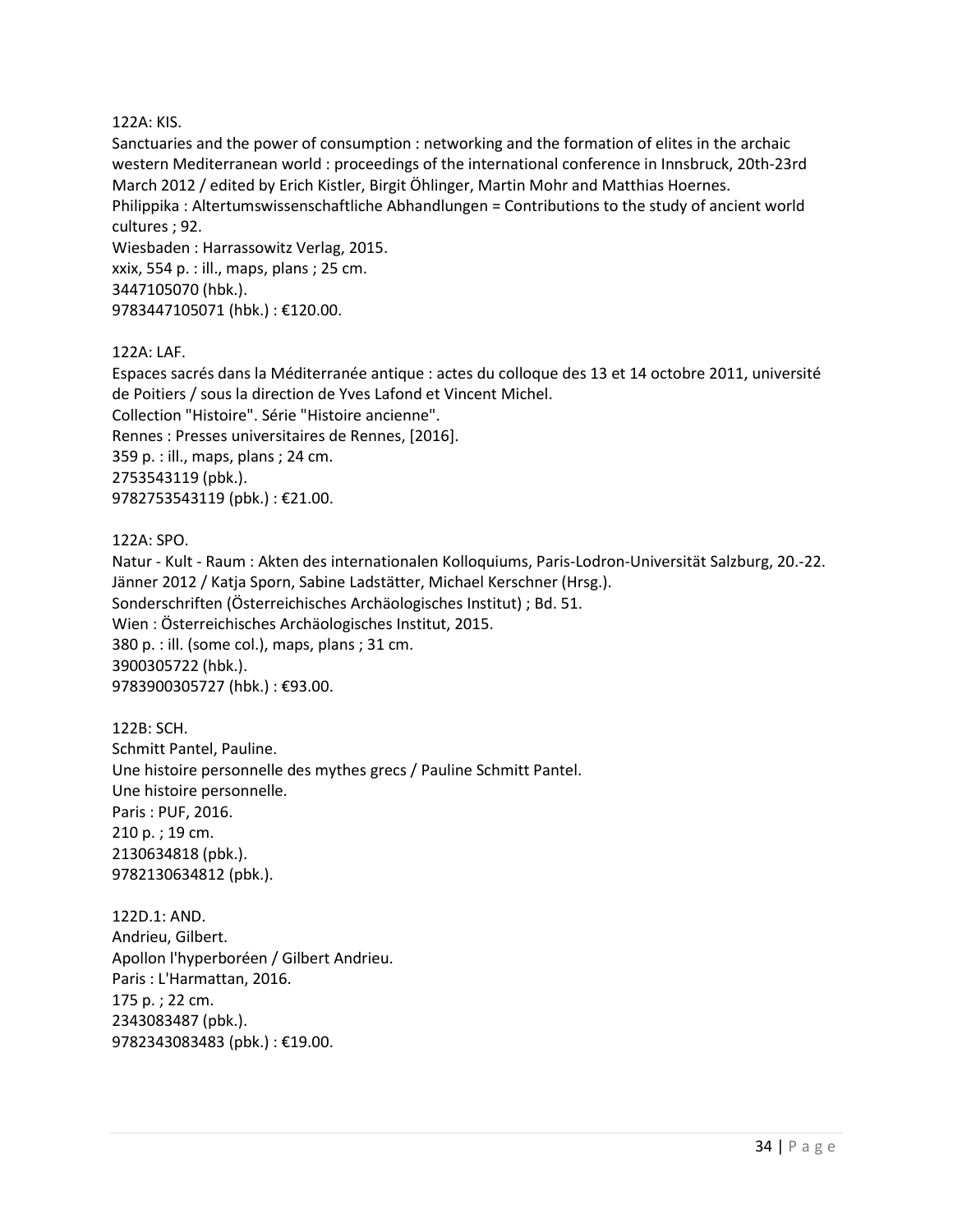122D.1: AND. Andrieu, Gilbert. Les deux Aphrodites / Gilbert Andrieu. Paris : L'Harmattan, 2016. 169 p. ; 22 cm. 2343083495 (pbk.). 9782343083490 (pbk.) : €18.50.

122D.6: SER. Sergent, Bernard. Le dieu fou : essai sur les origines de Siva et de Dionysos / Bernard Sergent. Vérité des mythes ; 46. Paris : Les Belles Lettres, 2016. 442 p. ; 22 cm. 2251385711 (pbk.). 9782251385716 (pbk.) : €29.00.

122D.11: AND. Andrieu, Gilbert. Hermès : pasteur de vie / Gilbert Andrieu. Paris : L'Harmattan, 2016. 151 p. ; 22 cm. 2343089760 (pbk.). 9782343089768 (pbk.) : €16.50.

122E: BOR. Borchhardt, Jürgen, 1936- Der Zorn Poseidons und die Irrfahrten des Odysseus / Jürgen Borchhardt ; Zeichnungen von Iris Borchhardt ; Ölgemälde von Anton von Kenner, mit Beiträgen von Petrus van der Let, Brigitte Borchhardt-Birbaumer, Erika Bleibtreu, Hubert Szemethy. Wien : Phoibos Verlag 2015. 226 p. : ill. (chiefly col.), maps ; 23 x 24 cm. + 1 DVD (4 3/4 in.). 3851610776 (hbk.). 9783851610772 (hbk.) : €39.90.

122i: DOW. Icon, cult, and context : sacred spaces and objects in the classical world : essays in honor of Susan B. Downey / editors, by Maura K. Heyn and Ann Irvine Steinsapir. Monographs ; 82. Los Angeles : UCLA Cotsen Institute of Archaeology Press, 2016. xxv, 203 p., [16] p. of col. plates : ill., plans, port. ; 24 cm. 1938770064 (pbk.). 9781938770067 (pbk.) : £62.50. H. or R.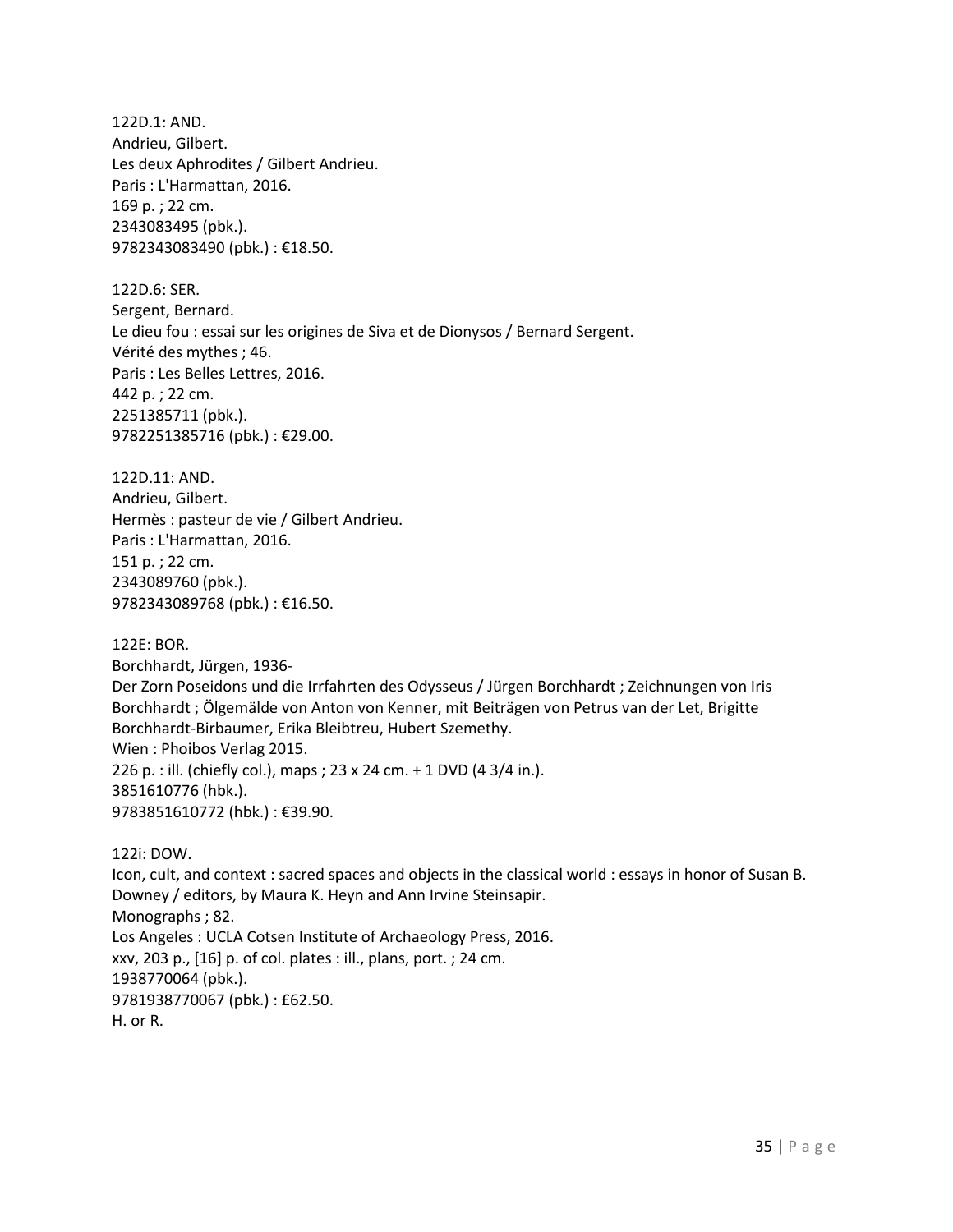X122K Copy 2: CUM. Cumont, Franz Valery Marie, 1868-1947. Recherches sur le symbolisme funéraire des Romains / Franz Cumont ; volume édité par Janine & Jean-Charles Balty ; avec la collaboration de Charles Bossu. Bibliotheca Cumontiana. Scripta minora ; 4. Turnhout : Brepols, 2015. clxvi, 549 p. : ill. ; 27 cm. 9074461786 (pbk.). 9789074461788 (pbk.) : €90.00.

122K: MAT. Mattheis, Marco. Der Kampf ums Ritual : Diskurs und Praxis traditioneller Rituale in der Spätantike / von Marco Mattheis. Reihe Geschichte ; Bd. 4. Düsseldorf : Wellem, 2014. xi, 288 p. : ill. ; 24 cm + 1 CD-ROM (4 3/4 in.). 394182015X (hbk.). 9783941820159 (hbk.) : €49.00.

122K: SCH. Schipp, Oliver. Götter in der Provinz : eine Untersuchung der Weiheinschriften in der nördlichen Germania superior und der östlichen Gallia Belgica / Oliver Schipp ; verantwortlicher Herausgeber: Andreas Gutsfeld. Pietas ; Bd. 7. Gutenberg : Computus Druck Satz & Verlag, 2016. 230 p. : ill. ; 25 cm. 3940598267 (hbk.). 9783940598264 (hbk.) : €68.00.

123B: CON. Proceedings of the Boston Area Colloquium in Ancient Philosophy. Vol. 30, [2014] / edited by Gary M. Gurtler, S.J., William Wians. Leiden : Brill, 2015. x, 160 p. ; 25 cm. 900429659X (hbk.). 9789004296596 (hbk.) : €114.00 / \$148.00. 9004296581 (pbk.). 9789004296589 (pbk.) : €99.00 / \$128.00.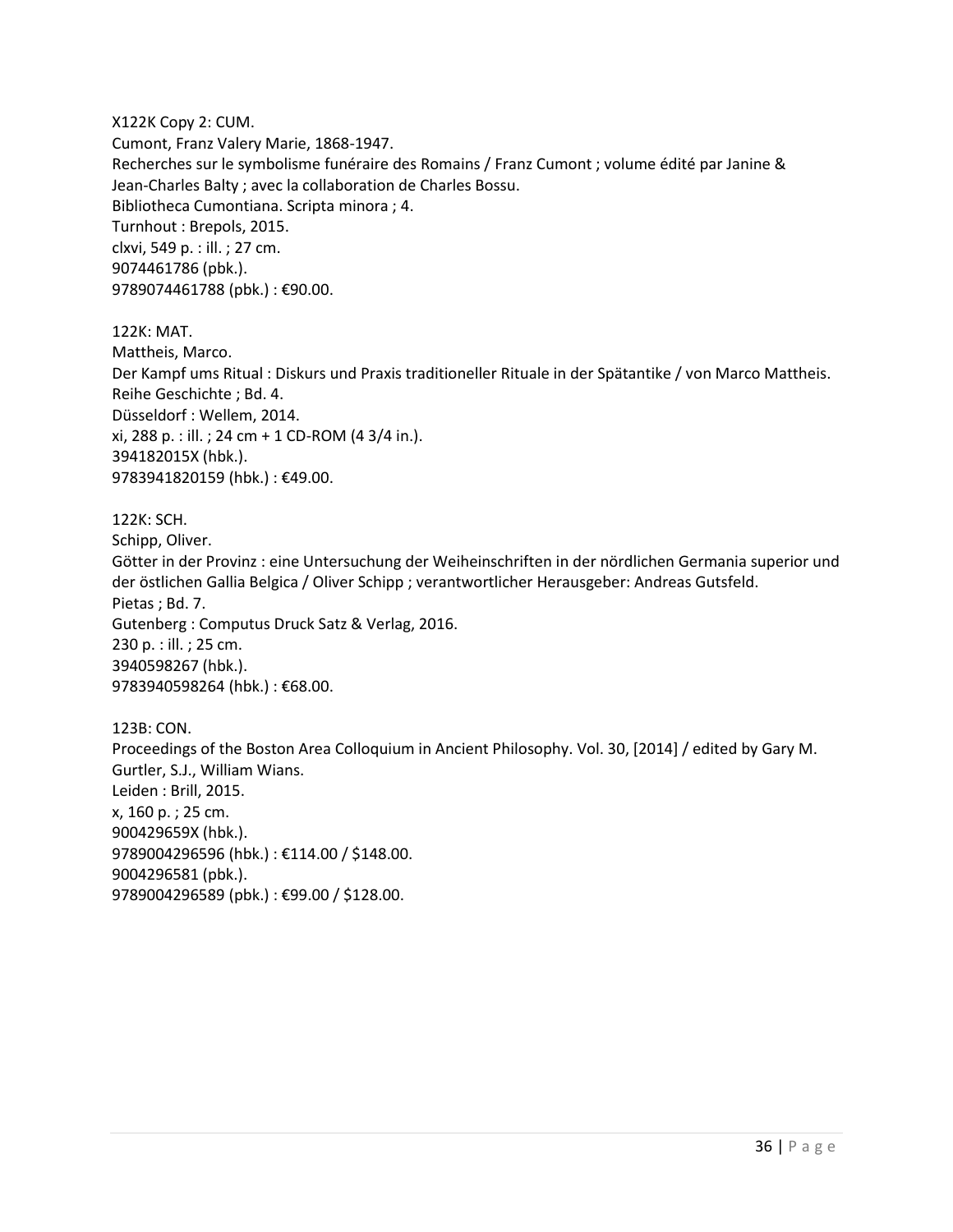123C: RAA.

The adventure of the human intellect : self, society, and the divine in ancient world cultures / edited by Kurt A. Raaflaub. The ancient world: comparative histories. Chichester, West Sussex : Wiley Blackwell, 2016. xii, 266 p. ; 25 cm. 1119162556 (hbk.). 9781119162551 (hbk.) : £99.00. 1119162610 (e-book). 9781119162612 (e-book). H.

123E: HEL. Helmig, Christoph. Forms and concepts : concept formation in the Platonic tradition / Christoph Helmig. Commentaria in Aristotelem Graeca et Byzantina. Quellen und Studien ; Bd. 5. Berlin ; Boston : De Gruyter, 2012. xii, 395 p. ; 25 cm. 3110266318 (hbk.). 9783110266313 (hbk.) : £97.99.

#### 123E: MAZ.

Il logos di Dio e il logos dell'uomo : concezioni antropologiche nel mondo antico e riflessi contemporanei / a cura di Angela Maria Mazzanti. Pubblicazioni del Centro di ricerche di metafisica. Collana Temi metafisici e problemi del pensiero antico ; 135. Milano : Vita e pensiero, 2014. 397 p. ; 22 cm. 8834328485 (pbk.). 9788834328484 (pbk.) : €32.00. 123E: RAA. Peace in the ancient world : concepts and theories / edited by Kurt A. Raaflaub. The Ancient World: Comparative Histories. Chichester, West Sussex : Wiley Blackwell, 2016. x, 186 p. ; 25 cm. 111864512X (hbk.). 9781118645123 (hbk.) : £55.00. H. 123E: STR. Struck, Peter T. Divination and human nature : a cognitive history of intuition in classical antiquity / Peter T. Struck. Princeton, NJ : Oxford : Princeton University Press, 2016. x, 288 p. ; 25 cm.

069116939X (hbk.). 9780691169392 (hbk) : £34.95 / \$45.00.

H.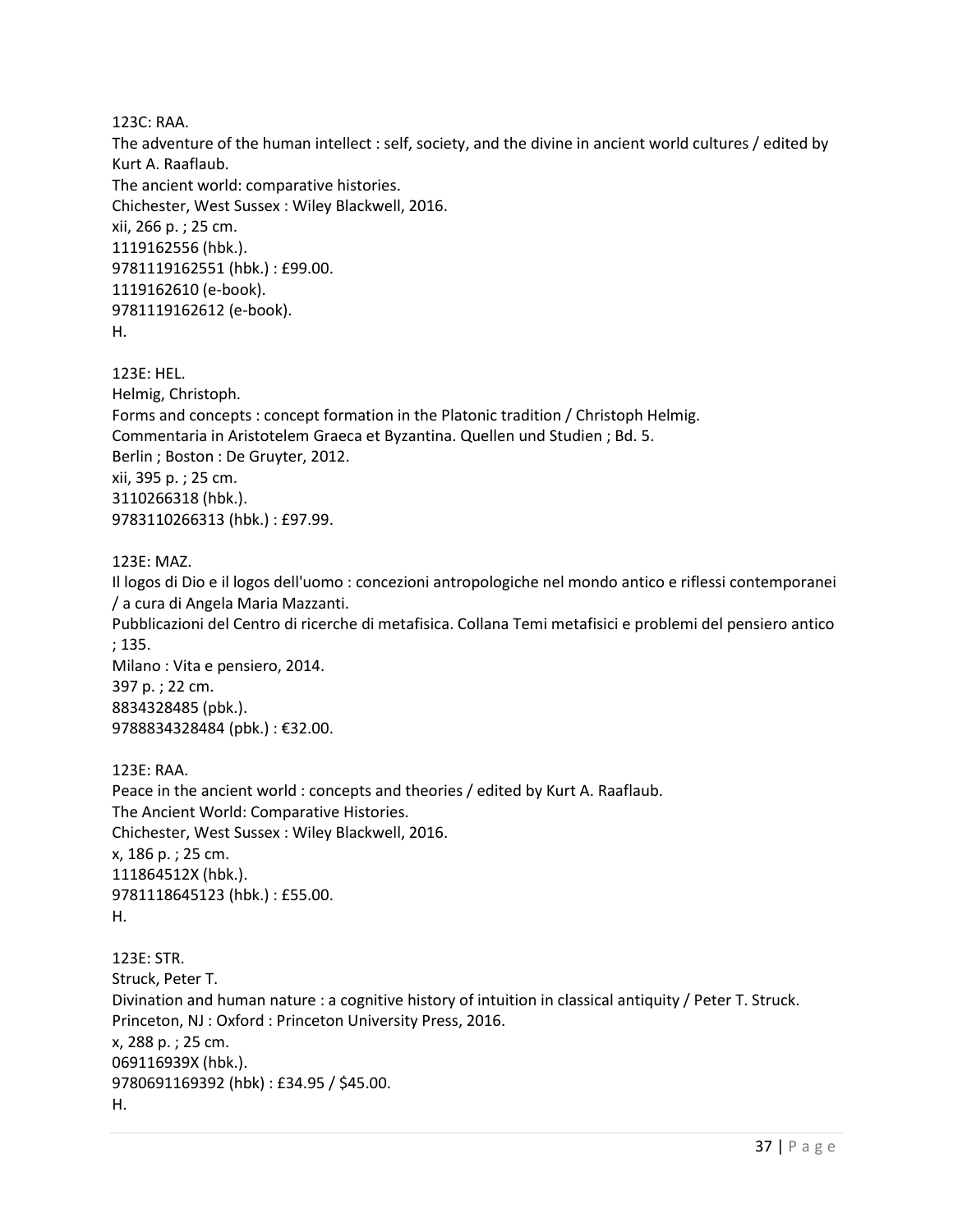123F: SCH. Schmitz, Winfried, 1958- Antike Demokratie und Atomistik : politische Ordnungsvorstellungen im Spiegel antiker Kosmologien / Winfried Schmitz. Abhandlungen der Geistes- und Sozialwissenschaftlichen Klasse ; Jahrgang 2015, Nr. 3. Mainz : Akademie der Wissenschaften und der Literatur ; Stuttgart : Franz Steiner Verlag, 2015. 46 p. : ill. ; 25 cm. 3515111549 (pbk.). 9783515111546 (pbk.) : €9.00.

123G: GIG. Gigon, Olof, 1912- Socrate : la sua immagine nella letteratura e nella storia / Olof Gigon ; a cura di Giusy Maria Margagliotta. Pubblicazioni del Centro di ricerche di metafisica. Collana Temi metafisici e problemi del pensiero antico ; 140. Milano : Vita e pensiero, 2015. xv, 208 p. ; 22 cm. 8834331206 (pbk.). 9788834331200 (pbk.) : €18.00.

123K: NAR. Narbonne, Jean-Marc, 1957- Antiquité critique et modernité : essai sur le rôle de la pensée critique en Occident / Jean-Marc Narbonne. Paris : Les Belles Lettres, 2016. 254 p. ; 19 cm. 2251445730 (pbk.). 9782251445731 (pbk.) : €21.00.

#### <span id="page-37-0"></span>127: SCIENCE AND TECHNOLOGY

127F.1C: BIA. La Cloaca Maxima e i sistemi fognari di Roma dall'antichità ad oggi / a cura di Elisabetta Bianchi. Roma : Palombi editori, 2014. xi, 262 p. : ill. (some col.), plans ; 29 cm. 8860606659 (pbk.). 9788860606655 (pbk.) : €29.00. R.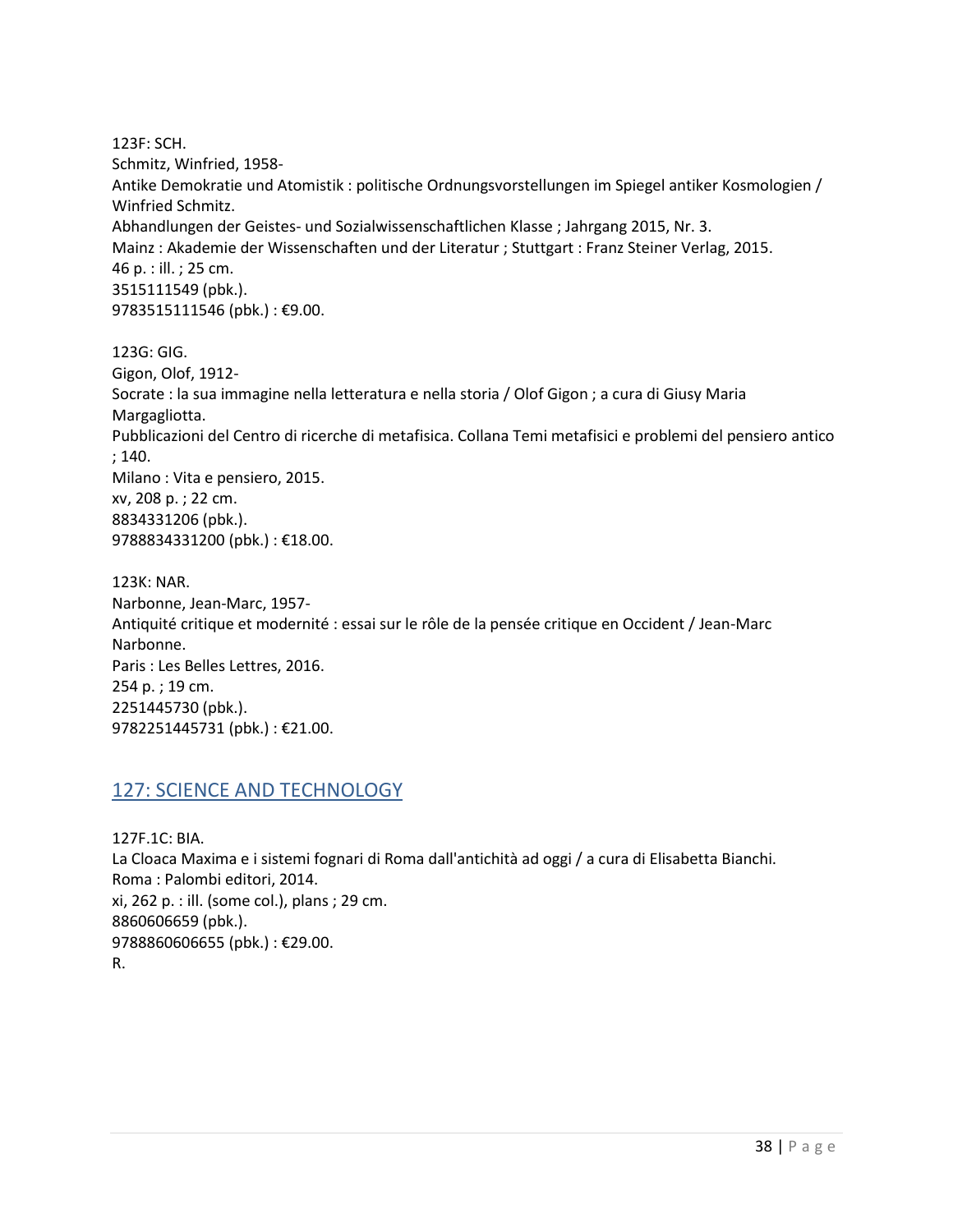127F.1C: ERN. Ernstberger, Nico. Die Versorgung Roms mit Wasser, Waren und Energie : die Infrastruktur der Kaiserzeit / Nico Ernstberger. Hamburg : Disserta Verlag ; 2014. 144 p. : ill. (some col.), maps, plans : 22 cm. 3954256649 (pbk.). 9783954256648 (pbk.) : €44.99.

127F.1C: LEH. Lehar, Hannes. Die römische Hypokaustheizung : Berechnungen und Überlegungen zu Aufbau, Leistung und Funktion : Buchfassung der Dissertation vom Juni 2011 / Hannes (Hans) Lehar. Aachen : Shaker, 2012. 396 p. : ill. (chiefly col.), map, plans ; 31 cm + 1 CD-ROM (4 1/4 in., 375 pages : PDF). 3844007962 (hbk.). 9783844007961 (hbk.) : €59.80.

## <span id="page-38-0"></span>128-135: ART

129A: ROB.

Dire l'architecture dans l'Antiquité / sous la direction de Renaud Robert ; les auteurs, Joëlle Beaucamp [and nineteen others]. Collection L'atelier méditerranéen. Paris : Karthala ; Aix-en-Provence : Maison méditerranéenne des sciences de l'homme, [2016]. 456 p., xiii p. of plates : ill. (some col.), facsim., maps, plans ; 24 cm. 2811114955 (pbk.). 9782811114954 (pbk.) : €32.00. X131E: DES. New research on ancient bronzes : acta of the XVIIIth International Congress on Ancient Bronzes / Eckhard Deschler-Erb, Philippe Della Casa (eds.) ; Eva Carlevaro [and 5 others] (co-eds.).

Zurich studies in archaeology ; vol. 10. Zürich : Chronos, 2015. 362 p. : ill. (chiefly col.), maps ; 30 cm. 3034012721 (pbk.). 9783034012720 (pbk.) : €65.00.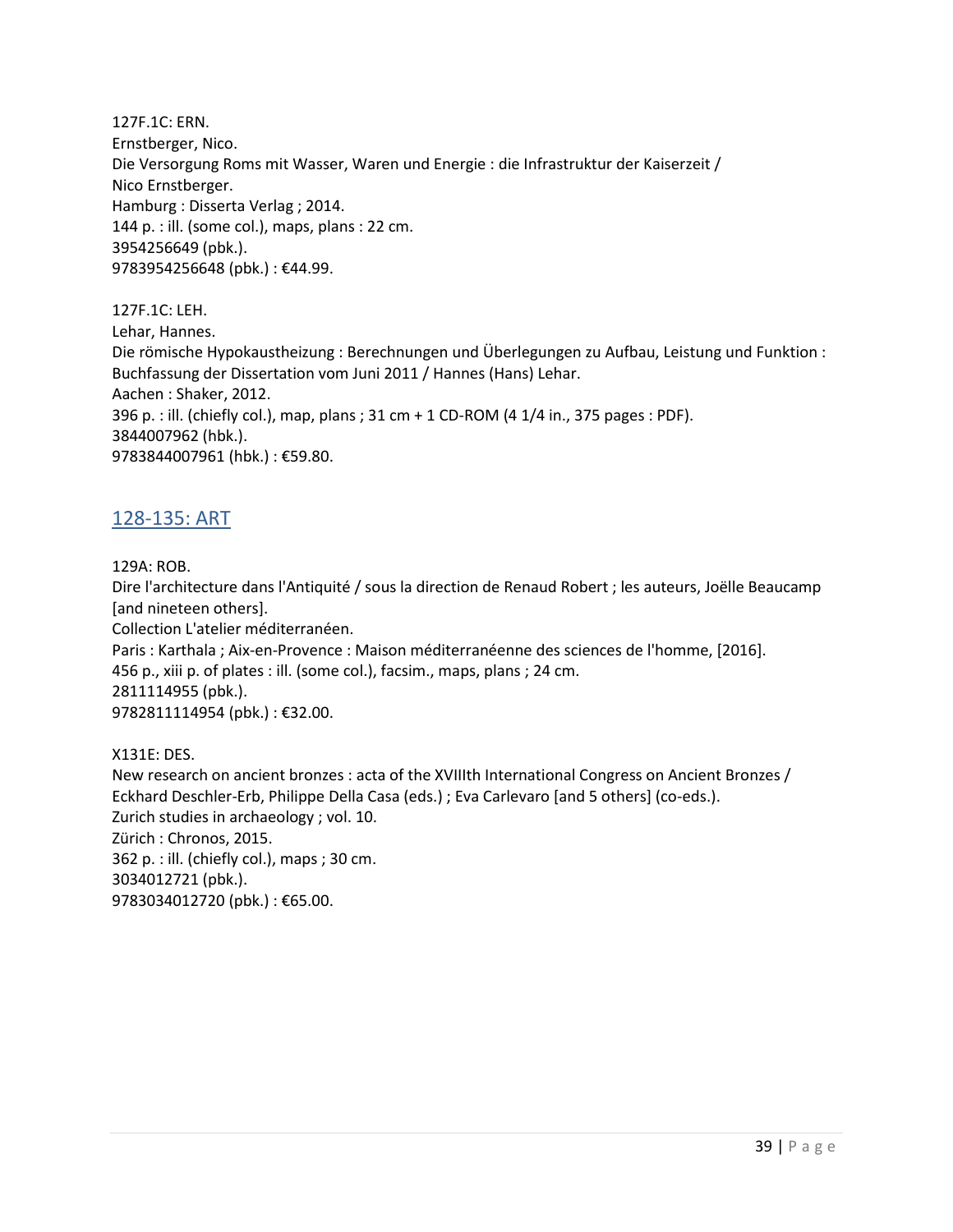131F: FUL. Fullerton, Mark D. Greek sculpture / Mark D. Fullerton. Chichester, West Sussex : Wiley Blackwell, 2016. xxix, 351 p., [16] p. of col. plates : ill. (some color), map ; 26 cm. 144433980X (hbk.). 9781444339802 (hbk.) : £75.00. 1444339796 (pbk.). 9781444339796 (pbk.) : £34.99. 1119115302 (pdf). 9781119115304 (pdf). 1119115310 (ebook). 9781119115311 (ebook). H.

X131F: ROM MON. Seidel, Anna. Der Codex Montalto : Präsentation und Rezeption der Antikensammlung Peretti Montalto / Anna Seidel. Cyriacus ; Bd. 8. Mainz : Verlag Franz Philipp Rutzen ; Wiesbaden : In Kommission bei Harrassowitz Verlag, 2016. viii, 448 p. : ill. (some col.), facsims ; 30 cm. 3447105151 (pbk.). 9783447105156 (pbk.) : €70.00.

131K.2: POR.

Römische Sarkophage : Akten des Internationalen Werkstattgesprächs, 11.- 13. Oktober 2012 (Graz) / Barbara Porod, Gabriele Koiner (Hrsg.).

Schild von Steier. Beiheft ; 5.

Veröffentlichungen des Instituts für Archäologie der Karl- Franzens-Universität Graz ; 12.

Graz : Uni Graz ; Graz : Archäologiemuseum Schloss Eggenberg, Universalmuseum Joanneum, 2015. 271 p. : ill. (some col.), maps, plans ; 28 cm. 3902095687 (pbk.).

9783902095688 (pbk.) : €70.00.

X132B: BRU. Sarti, Susanna. The Campana collection at the Royal Museum of Art and History (Brussels) / Susanna Sarti. Etudes d'archéologie ; 4. Bruxelles : CReA-Patrimoine, 2012. 207 p. : ill. (chiefly col.), facsims, port. ; 30 cm. 9461360258 (pbk.). 9789461360250 (pbk.) : €80.00.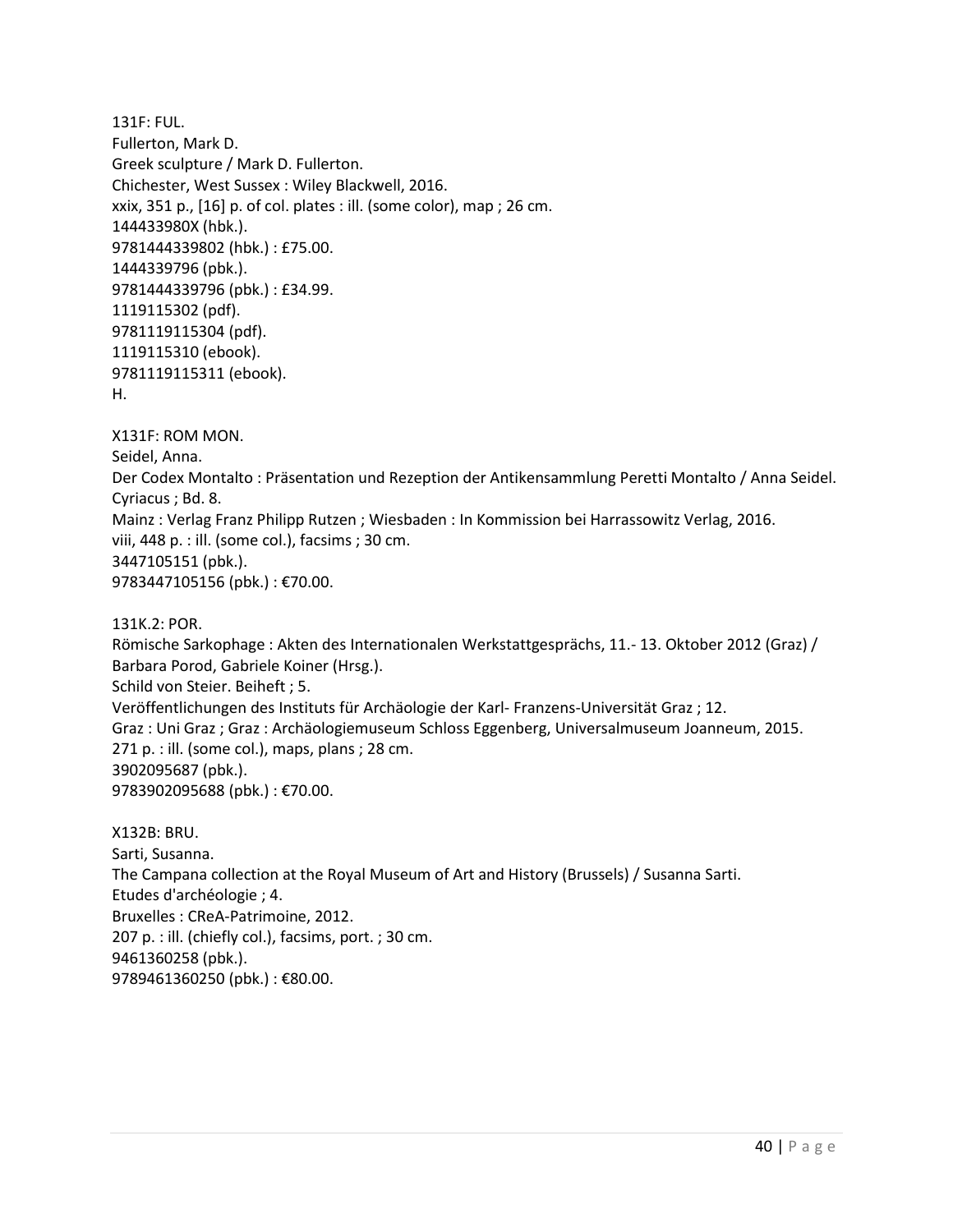X132C: ADR. Mantovani, Valentina. Ceramiche fini da mensa di Adria romana : le indagini di via Retratto (1982 e 1987) / Valentina Mantovani. Collezioni e musei archeologici del Veneto ; 48. Roma : Giorgio Bretschneider editore, 2015. xvi, 229 p., lvii p. of plates : ill. ; 29 cm. 8876892958 (pbk.). 9788876892950 (pbk.) : €140.00.

132G: KÄS.

Dangerous perfection : ancient funerary vases from southern Italy / Ursula Kästner and David Saunders, editors ; with contributions by Ludmila Akimova [and nine others]. Los Angeles, Calif. : J. Paul Getty Museum, 2016. 212 p. : col. ill., maps, port. ; 29 cm. 1606064762 (hbk.). 9781606064764 (hbk.) : £40.00 / \$60.00. H.

132G: KRE. Kressirer, Kornelia. Das Greisenalter in der griechischen Antike : Untersuchung der Vasenbilder und Schriftquellen der archaischen und klassischen Zeit / Kornelia Kressirer. Schriftenreihe Antiquitates ; Bd. 65. Hamburg : Verlag Dr. Kovač, 2016. 2 v. (x, 892 p.) : ill. ; 21 cm. 3830089449 (set : pbk.). 9783830089445 (set : pbk.) : €149.80. H.

132G: TRE. Trendall, A. D. (Arthur Dale), 1909-1995. Myth, drama and style in South Italian vase-painting : selected papers / by A.D. Trendall ; edited by Ian McPhee. Studies in Mediterranean archaeology and literature. Pocket-book ; 182. Uppsala : Åströms förlag, 2016. xl, 299 p. : ill. (some col.), port. ; 26 cm. 9170812055 (hbk.). 9789170812057 (hbk.) : Sw.kr.800 / €60.00.

132J.1: DEN.

La céramique dans les espaces archéologiques "mixtes" : autour de la Méditerranée antique / sous la direction de Mario Denti et Clément Bellamy. Collection "Archéologie et culture." Rennes : Presses universitaires de Rennes, [2016]. 222 p. : ill. (some col.), maps, plans ; 28 cm. 2753547815 (pbk.). 9782753547810 (pbk.) : €27.00.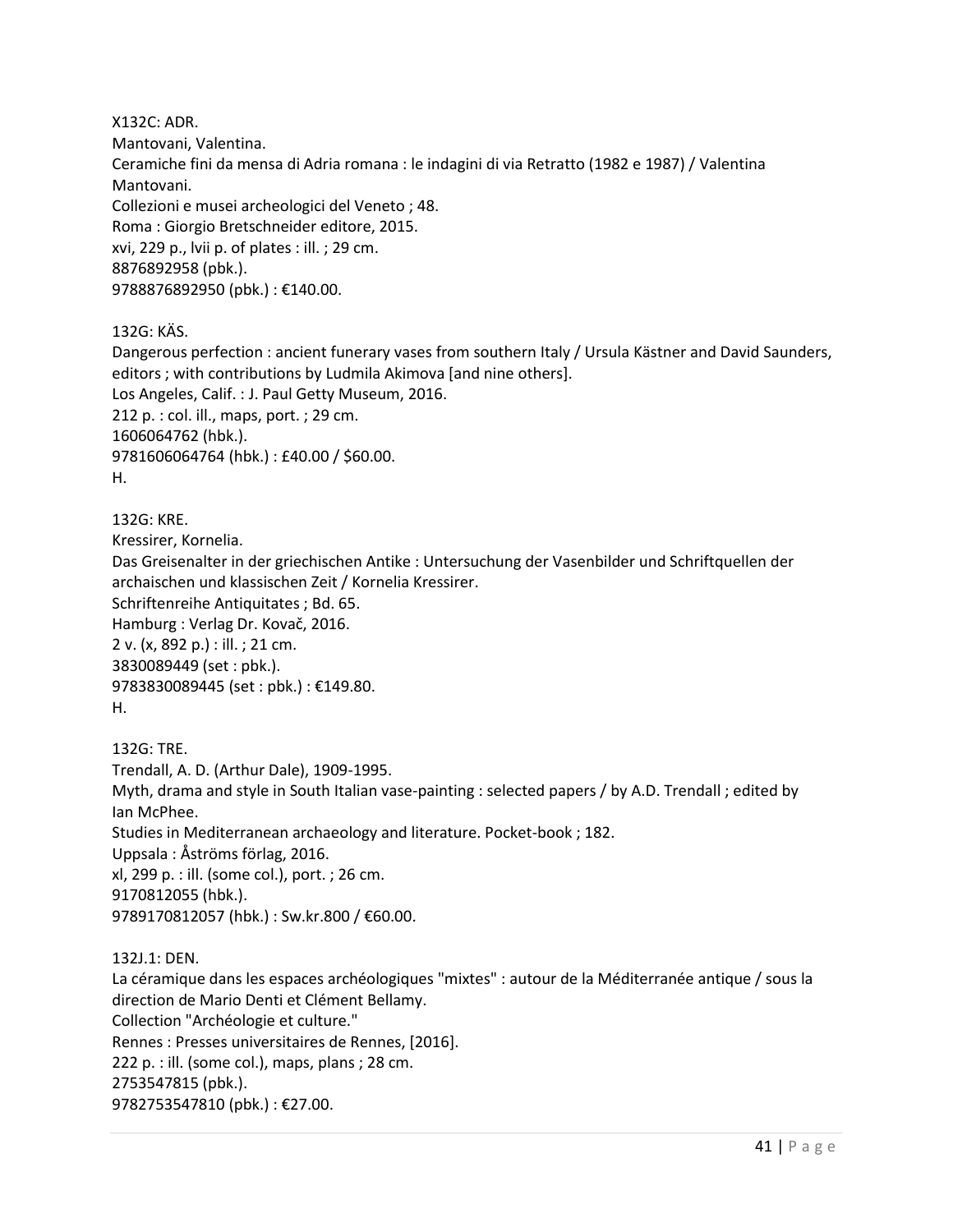132J.2: LIE.

Römische Keramik in Niedergermanien : Produktion - Handel - Gebrauch : Beiträge zur Tagung der Rei Cretariae Romanae Fautores, 21.-26. September 2014, LVR-RömerMuseum im Archäologischen Park Xanten / herausgegeben von Bernd Liesen. Xantener Berichte ; Bd. 27. Darmstadt : Verlag Philipp Von Zabern, [2014]. 424 p. : ill. (some col.) ; 29 cm. 3805348509 (hbk.). 9783805348508 (hbk.) : €75.00.

X133B: HIN. Hinterhöller-Klein, Monika. Varietates topiorum : Perspektive und Raumerfassung in Landschafts- und Panoramabildern der römischen Wandmalerei vom 1. Jh. v. Chr. bis zum Ende der pompejanischen Stile / Monika Hinterhöller-Klein. Wien : Phoibos Verlag, 2015. 583 p., 88 p. of plates : 419 ill. (chiefly col., maps and plans) ; 31 cm. 3851611160 (hbk). 9783851611168 (hbk) : €129.00. 9783851611205 (online).

#### <span id="page-41-0"></span>136: NUMISMATICS

136S.1: CAV. Cavagna, Alessandro. Provincia Dacia : i conî / Alessandro Cavagna ; con una prefazione di Adriano Savio. Collana di numismatica e scienze affini ; 7. Milano : Società numismatica italiana, 2012. 286 p. : ill. ; 24 cm. 8890674407 (pbk.). 9788890674402 (pbk.) : €25.00.

136S.1: PFA. Pfahl, Stefan Franz. Goldmünzen des 1.-5. Jahrhunderts zwischen Rhein und vorderem Limes / Stefan F. Pfahl. Provinzialrömische Studien ; 4. Weinstadt : Verlag Bernhard Albert Greiner, 2013. 118 p., [5] leaves of col. plates ([2] folding) : ill., maps ; 25 cm. 3867050643 (pbk.). 9783867050647 (pbk.) : €32.00.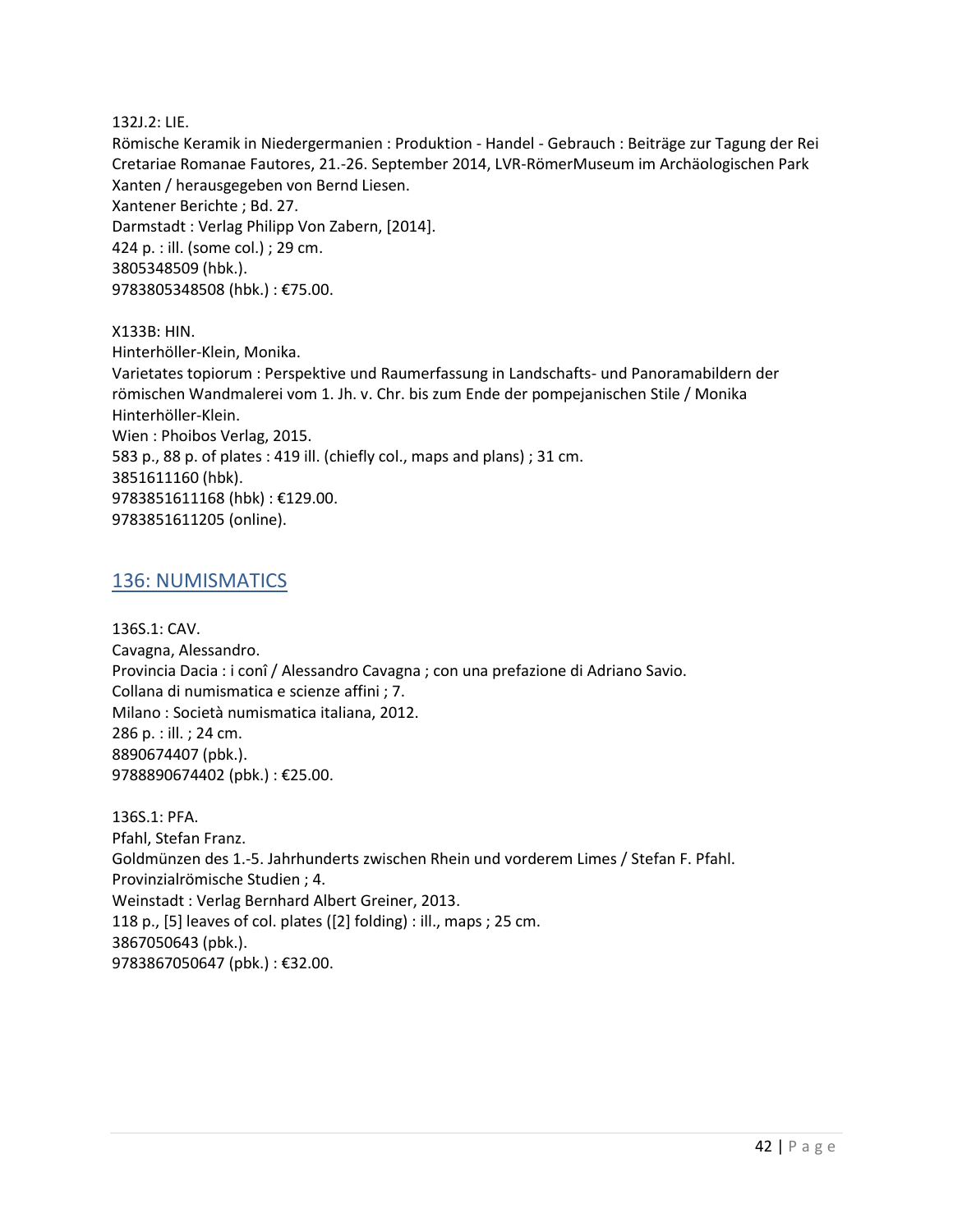## <span id="page-42-0"></span>140-149: DICTIONARIES, ENCYCLOPAEDIAS ETC.

X145A.1: YER. A dictionary of classical Greek quotations / edited by Marinos Yeroulanos ; foreword by Oliver Taplin. London : I.B. Tauris, 2016. xviii, 897 p. ; 26 cm. 1784534927 (hbk.). 9781784534929 (hbk.) : £35.00. H.

#### <span id="page-42-1"></span>152-153: ANCIENT LIFE

152i: FRA. Historia y arqueología en la cultura del vino / Rafael Francia Verde (coord.). Historia, arqueología ; 18. Logroño : Instituto de Estudios Riojanos, 2015. 181 p. : col. ill., maps ; 28 cm. 8499600891 (pbk.). 9788499600895 (pbk.) : €12.00.

152J: BEN.

Une mémoire en actes : espaces, figures et discours dans le monde romain / Stéphane Benoist, Anne Daguet-Gagey, Christine Hoët-van Cauwenberghe (dir.). Histoire et civilisations. Histoire. Villeneuve-d'Ascq : Presses universitaires du Septentrion, 2016. 318 p. : ill., geneal. table, map, plans ; 24 cm. 275741271X (pbk.). 9782757412718 (pbk.) : €28.00.

152J: LHO.

Discours antiques sur la tradition : formes et fonctions de l'ancien chez les anciens / textes rassemblés et édités par Nathalie Lhostis, Romain Loriol et Clément Sarrazanas. Collection du Centre d'études et de recherches sur l'occident romain. Nouvelle série ; no 48. Lyon : CEROR, 2015. 224 p. : ill. ; 27 cm. 2364420563 (pbk.). 9782364420564 (pbk.): €36.00.

152J.1: COI. Peurs antiques / textes réunis et présentés par Sandrine Coin-Longeray et Daniel Vallat. Mémoires (Centre Jean Palerne) ; 38 [39]. Saint-Étienne : Publications de l'Université de Saint-Étienne, 2015. 391, [5] p. ; 24 cm. 2862726737 (pbk.). 9782862726731 (pbk.) : €29.00. 9722862726397 (incorrect ISBN facing title-page : pbk.).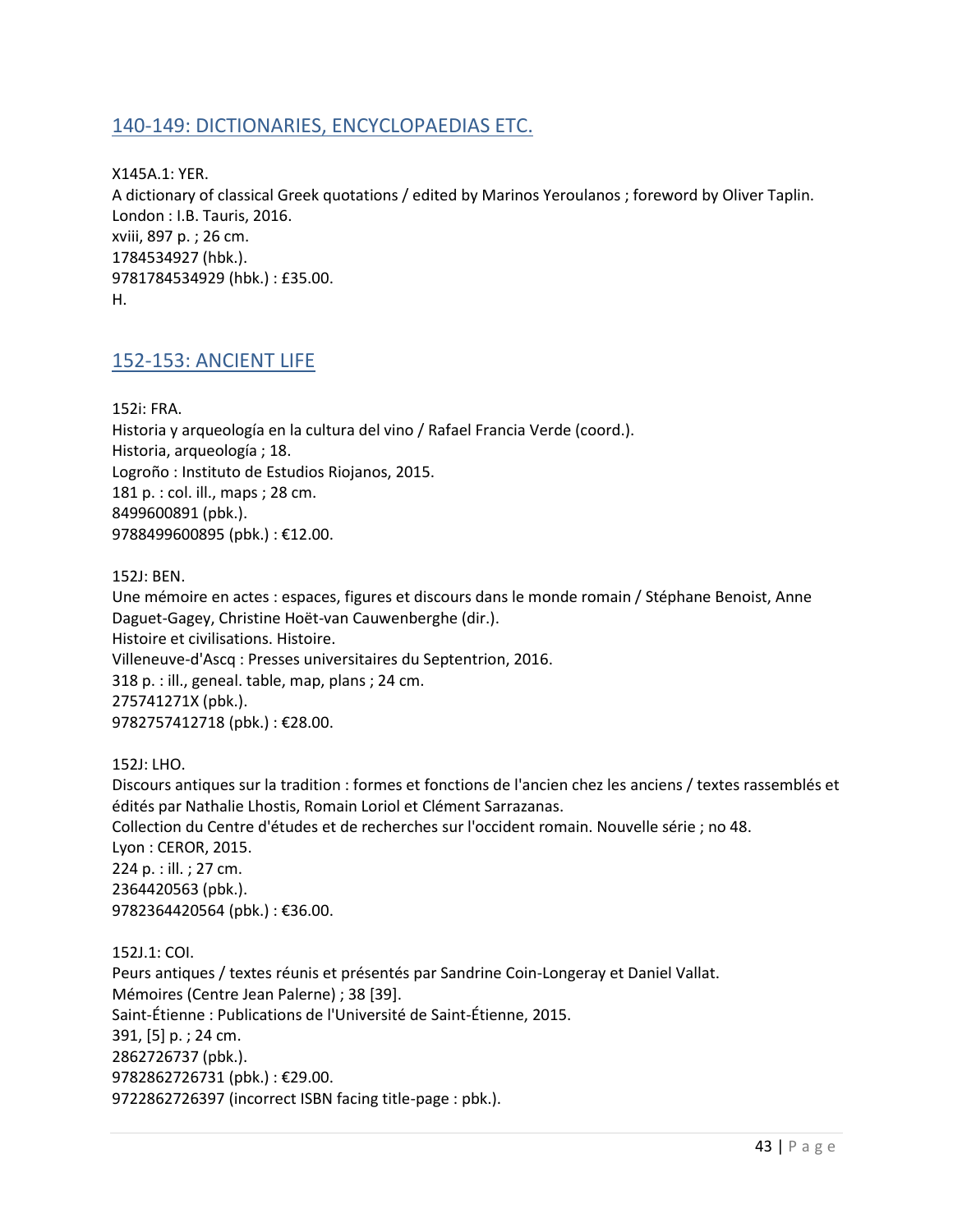152J.1: MAD. Mujeres de Roma : seductoras, maternales, excesivas : colecciones del Museo del Louvre / autores, Björn C. Ewald [and 7 others]. Barcelona : Obra Social "la Caixa" : Editorial Tenov, 2015. 335 p. : col. ill. ; 24 cm. 8499001378 (pbk.). 9788499001371 (pbk.) : €40.00.

152J.3: FIS. Sex, knowledge, and receptions of the past / edited by Kate Fisher and Rebecca Langlands. Classical presences. Oxford ; New York : Oxford University Press, 2015. xii, 350 p. : ill. ; 23 cm. 0199660514 (hbk.). 9780199660513 (hbk.) : £70.00. H. or R.

152K: SIN. Sintès, Claude. Les pirates contre Rome / Claude Sintes. Realia ; 33. Paris : Les Belles lettres, 2016. 274 p. : maps ; 23 cm. 2251338446 (pbk.). 9782251338446 (pbk.) : €23.50.

153D: BAR.

Échanger en Méditerranée : acteurs, pratiques et normes dans les mondes anciens / sous la direction de Anne-Florence Baroni, Gwladys Bernard, Béatrice Le Teuff et Coline Ruiz Darasse. Collection "Histoire". Série "Histoire ancienne". Rennes : Presses universitaires de Rennes, [2016]. 246 p. : ill., plans ; 24 cm. 275354901X (pbk.). 9782753549012 (pbk.) : €20.00.

153F.3: KRI. Studien zum römischen Zollwesen / herausgegeben von Peter Kritzinger, Frank Schleicher, Timo Stickler. Reihe Geschichte ; Bd. 7. Duisburg : Wellem, 2015. vi, 264 p. : ill. (some col.) ; 24 cm + 1 CD-ROM (4 3/4 in.). 3941820141 (hbk.). 9783941820142 (hbk.) : €59.00.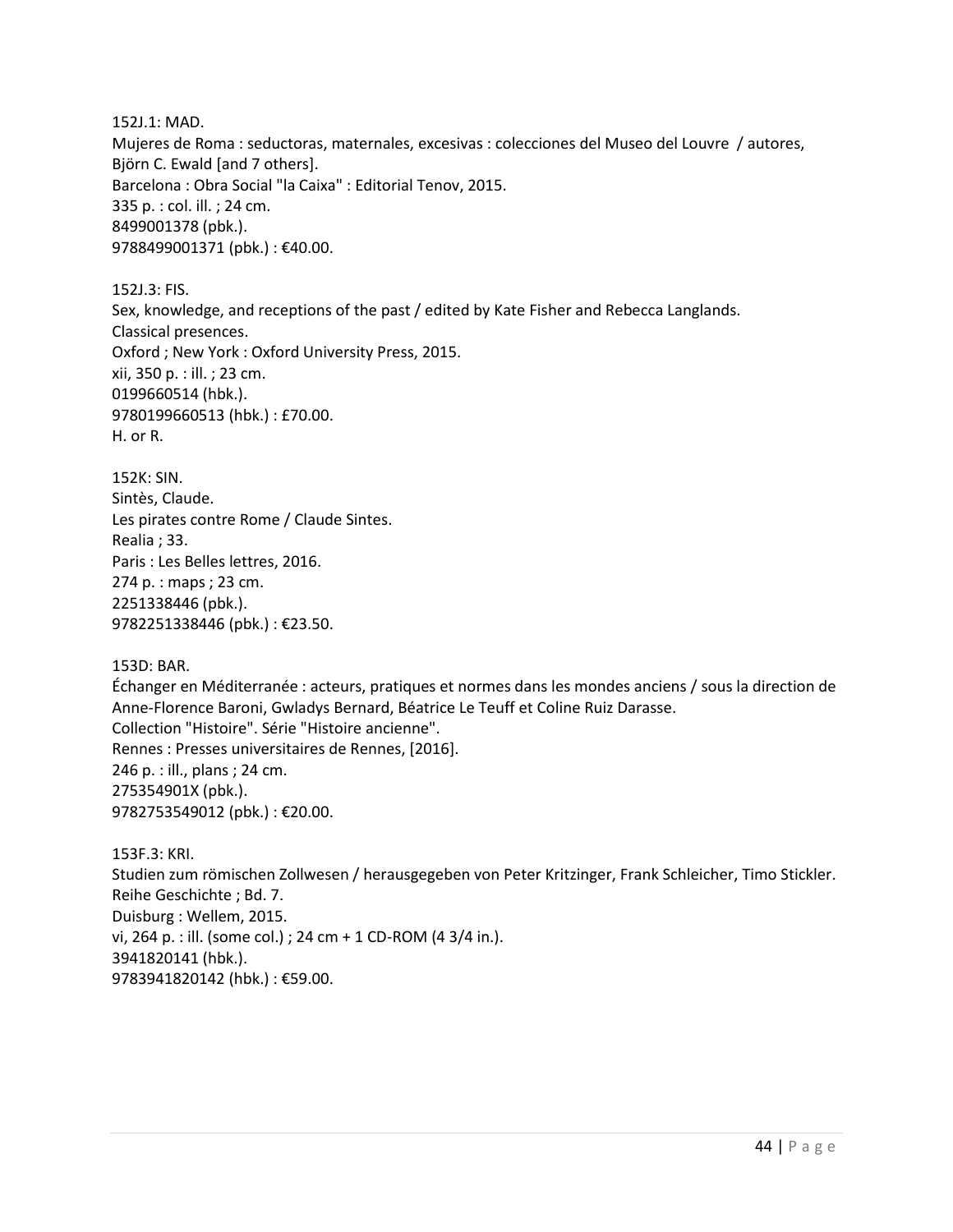## <span id="page-44-0"></span>201: COLLECTED ESSAYS

201: MEN. Mendelsohn, Daniel Adam, 1960- Waiting for the barbarians : essays from the classics to pop culture / Daniel Mendelsohn. New York, NY : New York Review Books, 2012. xiv, 423 p. ; 22 cm. 1590176073 (hbk.). 9781590176078 (hbk.) : \$24.95 / Can.\$28.95. 9781590176092 (e-book).

#### <span id="page-44-1"></span>202: FESTSCHRIFTEN

202: NIE.

Festschrift für Inge Nielsen zum 65. Geburtstag / herausgegeben von Stephan Faust, Martina Seifert und Leon Ziemer.

Gateways : Hamburger Beiträge zur Archäologie und Kulturgeschichte des antiken Mittelmeerraumes ; 2-3.

Aachen : Shaker Verlag, 2015. 2 v. (xxix, 255, 294 p.) : ill. (some col.) ; 24 cm. 3844041648 (Bd. 1 : pbk.). 9783844041644 (Bd. 1 : pbk.) : €29.80. 3844041656 (Bd. 2 : pbk.). 9783844041651 (Bd. 2 : pbk.) : €29.80.

202: RIV.

Histoires matérielles : terre cuite, bois, métal et autres objets : des pots et des potes : mélanges offerts à Lucien Rivet / textes réunis par David Djaoui ; avec des contributions de P. Bailer, C. Barra, C. Barthélemy-Sylvand [and sixty-nine others] ; préface de Jean Jouanaud, Jean Guyon et Rollins Guild. Archéologie et histoire romaine ; 33. Autun : Éditions Mergoil, 2016. 564 p. : ill. (some col.), maps, plans, ports ; 30 cm. 2355180547 (pbk.). 9782355180545 (pbk.) : €59.00. B. or R.